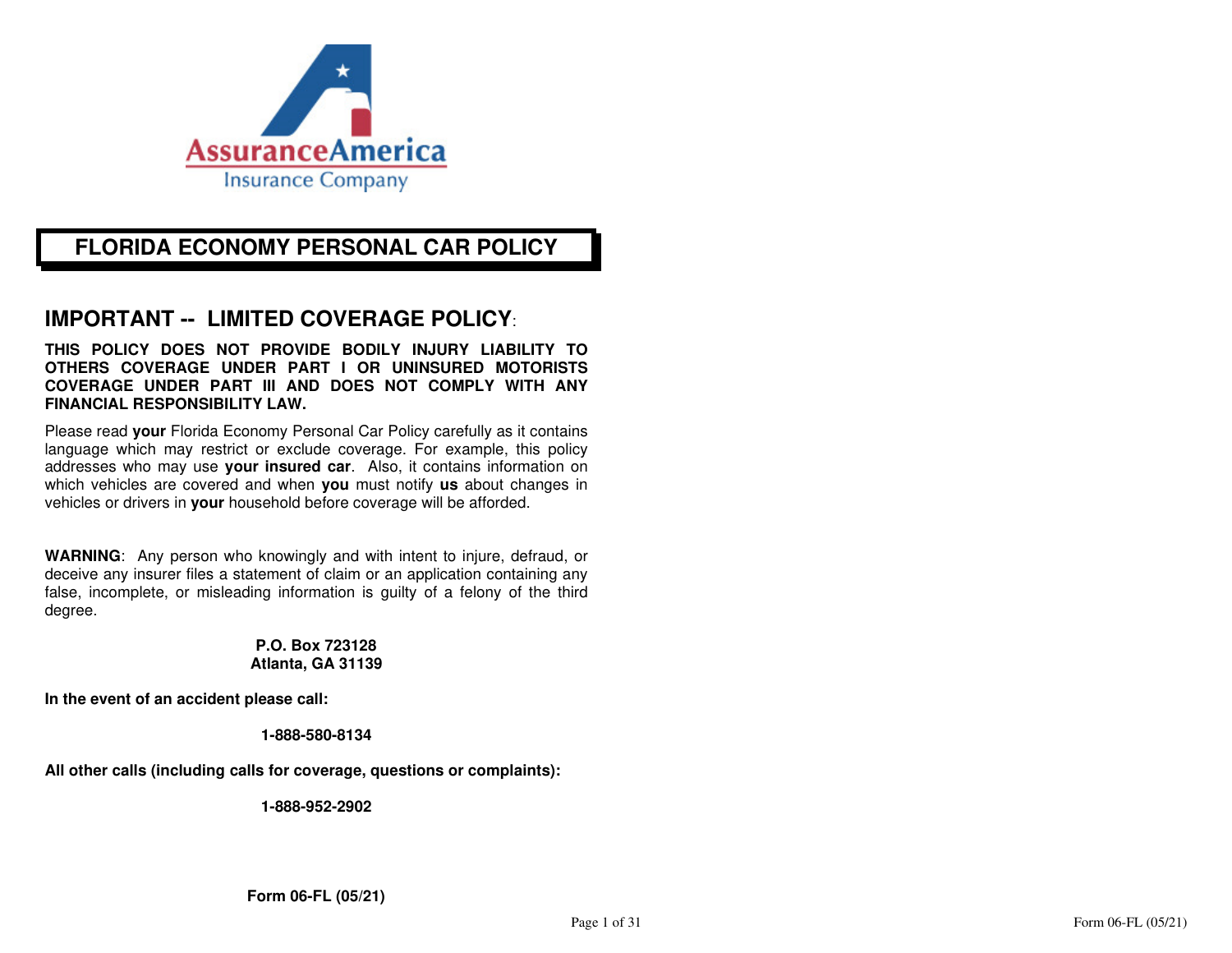### **TABLE OF CONTENTS**

|                                              | 'age |  |  |  |
|----------------------------------------------|------|--|--|--|
| <b>INSURING AGREEMENT</b>                    | З    |  |  |  |
|                                              |      |  |  |  |
| <b>DEFINITIONS</b>                           | 3    |  |  |  |
|                                              |      |  |  |  |
| <b>PART I - LIABILITY TO OTHERS</b>          |      |  |  |  |
| Insuring Agreement - Bodily Injury           | 6    |  |  |  |
| Insuring Agreement - Property Damage         | 6    |  |  |  |
| Additional Definition for Part I Only        | 6    |  |  |  |
| <b>Additional Payments</b>                   | 6    |  |  |  |
| Exclusions                                   | 6    |  |  |  |
| Limits of Liability                          | 8    |  |  |  |
| Out of State Insurance                       | 8    |  |  |  |
| Other Insurance                              | 9    |  |  |  |
| <b>Financial Responsibility Laws</b>         | 9    |  |  |  |
|                                              |      |  |  |  |
| PART II - PERSONAL INJURY PROTECTION ("PIP") |      |  |  |  |

| 9  |
|----|
| 9  |
| 10 |
| 12 |
| 13 |
| 14 |
| 15 |
|    |

### **PART III – UNINSURED MOTORISTS ("UM")**

| Insuring Agreement-Bodily Injury Coverage | 15 |  |
|-------------------------------------------|----|--|
| <b>Additional Terms for Part III</b>      | 15 |  |
| Additional Definitions for Part III Only  | 16 |  |
| Exclusions                                | 16 |  |
| Limits of Liability                       | 17 |  |
| Other Insurance                           | 17 |  |

| PART IV - CAR DAMAGE COVERAGE                 |    |  |  |  |
|-----------------------------------------------|----|--|--|--|
| <b>Insuring Agreement</b>                     | 18 |  |  |  |
| Towing and Labor Coverage                     | 18 |  |  |  |
| Loss of Use Coverage                          | 18 |  |  |  |
| <b>Additional Definition for Part IV Only</b> | 19 |  |  |  |
| Exclusions                                    | 19 |  |  |  |
| Limits of Liability                           | 20 |  |  |  |
| No Benefit to Bailee                          | 21 |  |  |  |
| Appraisal                                     | 21 |  |  |  |
| Payment of Loss                               | 21 |  |  |  |
| <b>Timeliness of Repairs</b>                  | 22 |  |  |  |
| Loss Payees & Lienholder's Rights             | 22 |  |  |  |
| Other Insurance                               | 22 |  |  |  |

| PART V - ACCIDENTAL DEATH AND DISMEMBERMENT COVERAGE         |          |    |  |  |
|--------------------------------------------------------------|----------|----|--|--|
| Limits of Liability                                          | 22       |    |  |  |
| Death, Dismemberment or Loss of Sight                        | 22       |    |  |  |
| <b>Covered Events</b>                                        | 23       |    |  |  |
| Seat Belt Coverage                                           | 23       |    |  |  |
| <b>Exclusions</b>                                            | 23       |    |  |  |
| <b>Additional Terms for Part V</b>                           | 23       |    |  |  |
| Notice of Claim                                              | 23       |    |  |  |
| Proof of Loss                                                | 23<br>23 |    |  |  |
| <b>Payment of Claims</b><br>Physical Examination and Autopsy | 23       |    |  |  |
|                                                              |          |    |  |  |
| <b>PART VI - GENERAL PROVISIONS</b>                          |          |    |  |  |
| <b>Policy Period &amp; Territory</b>                         | 23       |    |  |  |
| Two or More Cars Insured                                     | 24       |    |  |  |
| <b>Claims Handling</b>                                       | 24       |    |  |  |
| <b>Claims Mediation</b>                                      | 24       |    |  |  |
| Suits Against Us                                             | 24       |    |  |  |
| Our Recovery Rights (Subrogation & Reimbursement)            | 25       |    |  |  |
| Transfer of Your Interest in This Policy                     | 26       |    |  |  |
| <b>Policy Changes</b><br>Our Right to Re-compute Premium     | 26<br>26 |    |  |  |
| Non-Cancellable Policy                                       | 26       |    |  |  |
| <b>Cancellation and Non-Renewal</b>                          | 27       |    |  |  |
| Automatic Termination                                        | 28       |    |  |  |
| Proof of Notice                                              | 28       |    |  |  |
| Our Right to Void for Fraud or Misrepresentation             | 28       |    |  |  |
| Our Right to Void for Failure of Initial Payment             | 28       |    |  |  |
| Policy Conformed to Statutes                                 | 29       |    |  |  |
| <b>Fraudulent Claims</b>                                     | 29       |    |  |  |
| Bankruptcy                                                   | 29       |    |  |  |
| YOUR DUTIES & REPORTING ALL ACCIDENTS AND LOSSES             |          |    |  |  |
| Notice of an Accident or Loss                                | 29       |    |  |  |
| <b>Other Duties</b>                                          | 29       |    |  |  |
|                                                              |          |    |  |  |
| <b>ENDORSEMENTS &amp; NOTICES</b>                            |          |    |  |  |
| <b>NAMED DRIVER EXCLUSION</b>                                |          | 30 |  |  |
| DIRECT REPAIR PROGRAM (DRP) ENDORSEMENT                      |          | 31 |  |  |
| USE OF MEDICAL FEE SCHEDULE FOR PIP CLAIMS                   |          | 31 |  |  |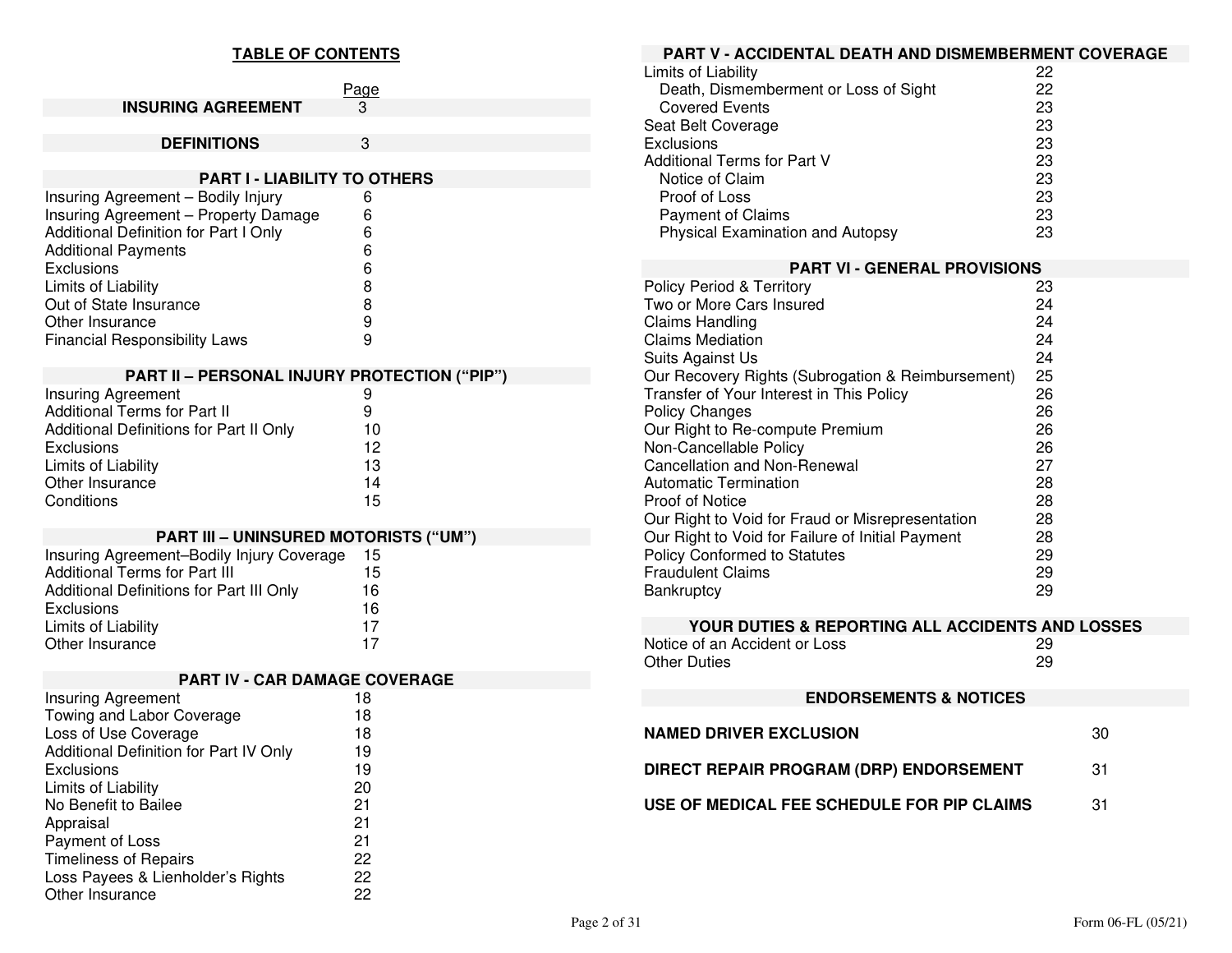Please read **your** Personal Car Policy. It is a binding legal contract between **you** and **us**. The **Application** and **Declarations Page**, and any endorsements issued by **us**, are part of the contract formed by this policy. This policy describes which vehicles and **persons** have coverage, and which vehicles and **persons** do not have coverage. It includes language that excludes, restricts and limits coverage. It also describes the duty to give **us** notice of an **accident** or **loss**, and to notify **us** about changes in vehicles or drivers in **your household**.

**IMPORTANT:** Coverage does not apply under this policy for any **person** who does not comply with all:

- 1. Notice requirements;
- 2. Duties; or
- 3. Policy terms;

 if the failure to comply is prejudicial to **us**. Failure to comply may result in a claim or coverage denial.

The last day of any time period required by this policy to make a payment, perform a duty or give notice, may be any day of the year, including a Saturday, Sunday or public holiday.

#### **INSURING AGREEMENT**

If **you** pay **your** premium when due, **we** agree to insure **you**, subject to the terms of this policy, for the coverage shown on the **Declarations Page**, up to the limits of liability.

If **you** make **your** initial payment by check or any method other than cash, coverage under this policy is conditioned upon that initial payment being honored when first presented for payment to **your** bank or financial institution unless the initial payment is cured within 15 days after notice of cancellation is sent to **you**.

#### **DEFINITIONS**

When shown in this policy in **bold** print the words and phrases listed below have the meaning shown here. These meanings will apply whether the word or phrase appears in the singular, possessive, plural, active or passive forms:

- 1. "**Accident**" means an unexpected and unintended event that causes **bodily injury**, **property damage** or **loss**, which arises out of the ownership, maintenance, or use of a motor vehicle designed for use on public roads.
- 2. "**Actual cash value**" means the fair market value of stolen or damaged property at the time of the **loss**. When determining fair market value:
	- a. The age, mileage and physical condition of the property will reduce its value; and
- b. **Depreciation** and prior damage will reduce its value.
- 3. "**Application**" means the form(s) provided by **us** to collect the information upon which **we** rely to decide to issue this policy and determine the proper premium to charge for the risk to be insured. This includes any supplemental application and coverage election, selection and rejection forms provided by **us**, and requests for additional information.
- 4. "**Auto business**" means motor vehicle **business** operations, including but not limited to:
	- a. Selling;
- b. Leasing;
- c. Transporting;
	- d. Delivering;
	- e. Repairing;
	- f. Servicing;
- g. Road testing;
	- h. Cleaning;
	- i. Parking;
	- j. Storing;
- k. Renting; or
	- l. Towing;
- any motor vehicles.
- 5. "**Bodily injury**" means bodily harm to a **person** and sickness, disease or death that result from it.
- 6. "**Business**" means:
- a. A job, trade, profession, or occupation, whether full-time or part-time; and
- b. Any employment or commercial activity of any kind.
- 7. "**Car**" means a motorized passenger type vehicle that is a sedan, passenger van, sport utility vehicle or pick-up truck, of a kind required to be registered under **state** motor vehicle laws for use on the public roads, that has at least four wheels and has a gross vehicle weight rating of 10,000 pounds or less (as determined by the manufacturer). "**Car**" does not include any:
	- a. Motorcycle, dirt bike or all-terrain vehicle (ATVs);
	- b. Golf cart;
	- c. Tractor;
- d. Farm machinery;
- e. Step-van or vans with cabs separate from the cargo area;
	- f. Vehicles operated on rails or crawler treads; or
	- g. Vehicle of any type while used:
- (1) As a residence or premises; or
	- (2) For office, store or display purposes.
- 8. "**Declarations Page**" means the document from **us** with respect to this policy, listing:
- a. The types of coverage **you** have elected;
	- b. The limit for each coverage;
- c. The cost for each coverage;
- d. The listed **cars** covered by this policy;
- e. The coverage **you** bought for each **car**; and
	- f. Other information that applies to this policy.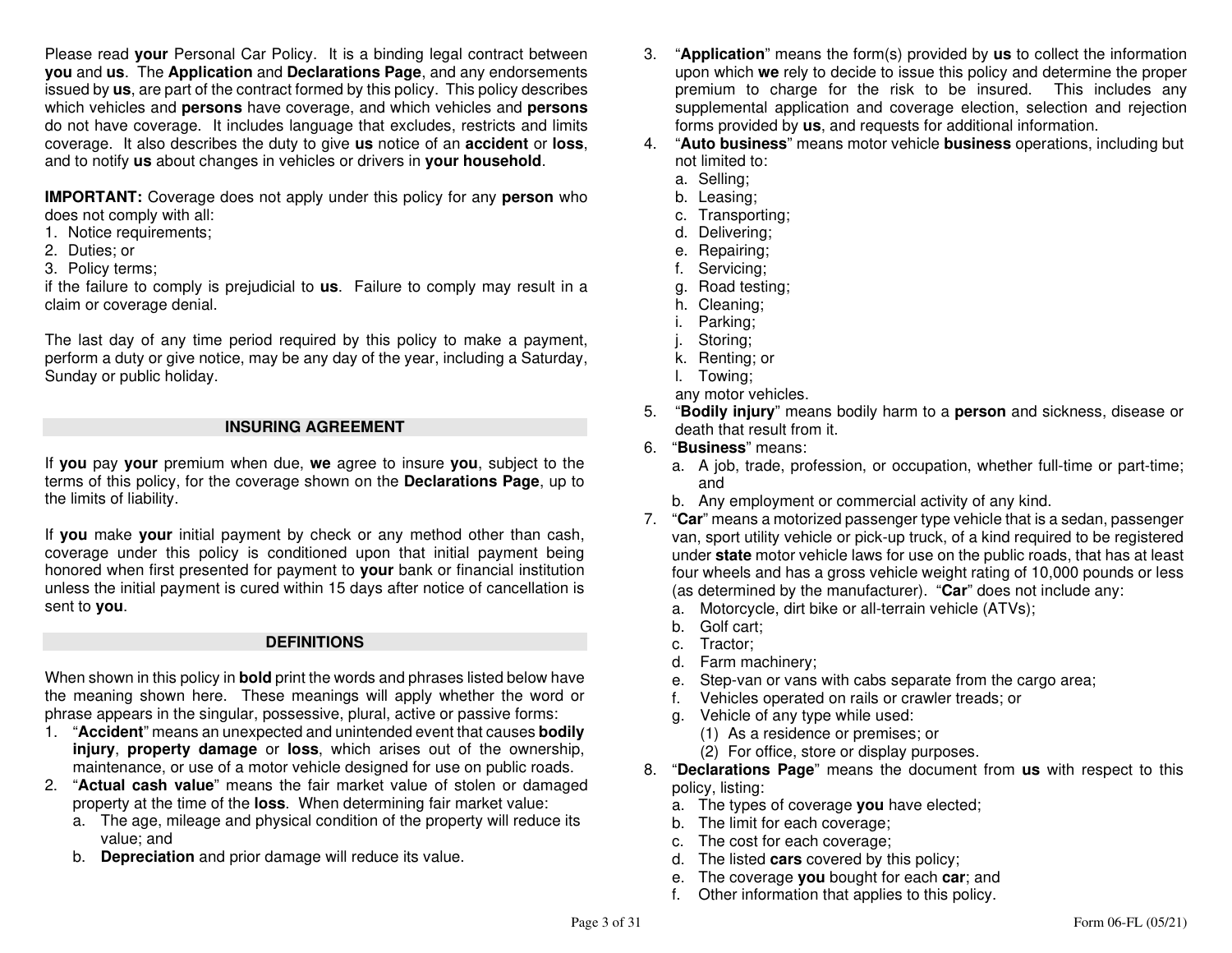- 9. "**Delivery**" means to be engaged in the activity of transporting, delivering or picking up **persons**, property, products, materials or goods for compensation or a fee in the course of any **business**, including going to a pick-up and returning from a drop-off. "**Delivery**" includes but is not limited to delivery of magazines, newspapers, food, and any other products.
- 10. "**Depreciation**" means a decrease in the value of property as occurs:
	- a. Over a period of time in the marketplace;
	- b. Due to wear and tear; and
	- c. Due to obsolescence.
- 11. "**Driver's License**" means a valid and current certificate, permit or license issued by a **state** or governmental agency, authorizing a **person** to operate a motor vehicle.
- 12. "**Failure to pay premium**" means nonpayment, when due, of any premium or other payment due. This includes the dishonor or rejection, or refusal to pay, by a financial institution of any noncash payment made to **us** or made for this policy.
- 13. "**Household**" means the address where **you reside** that is shown on the **Declarations Page**.

### 14. "**Insured car**" means:

- a. Any **car** described on the **Declarations Page**.
- b. Any **car you** acquire to replace a **car** described on the **Declarations Page.** subject to the following conditions:
- (1) The existing coverages on the **car** replaced will apply to a replacement **car** as of the date it is acquired if **you** notify **us** within 7 days of the date it is acquired by **you**. Car Damage Coverage under Part IV shall not apply to the replacement **car** until after **you**give **us** notice if **we** do not get notice within those 7 days.
	- (2) A replacement **car** will not be provided more coverage than applied to the **car** it replaced until and unless **you** ask **us** to add coverage and **our** conditions are met. If **you** add coverage or increase limits, that added coverage or increased limit does not apply until after **you** have asked **us** to add the coverage or increase limits.
- c. Any additional **car**, other than a replacement **car**, that **you** acquire during the policy period, but only if **we** insure all **cars you** own and **you** give **us** notice within 7 days of the date the **car** is acquired by **you**. No coverage will apply to an additional **car** until after **you** give **us** notice if **you** do not notify **us** within 7 days of acquiring that **car**. No Car Damage Coverage under Part IV shall apply to an additional **car** until after the time **you** give **us** notice **you** have acquired the **car**, unless it is a replacement **car** and those conditions have been met.
- d. For Part I Liability To Others Coverage, Part III Uninsured Motorists Coverage, and Part V – Car Damage Coverage, any **car** or **trailer you** do not **own** while used as a temporary substitute while the **insured car** or **trailer** is out of normal use because of its breakdown, repair, servicing, **loss**, or destruction.
- 15. "**Loss**" means direct, sudden, and loss of, or physical damage to an **insured car**, caused by an **accident**. This definition does not apply in Part V.
- 16. "**Minimum limits**" means the minimum amount of liability insurance required under the laws of the State of Florida, that applies to the **owner** or operator of a private passenger auto, with a limit for **bodily injury** to one person in any one **accident** (the **bodily injury** "per person" limit), and with a limit for **bodily injury** to two or more persons in any one **accident** (the **bodily injury** "per accident" limit), and for **property damage** with a "per accident" limit.
- 17. "**Named insured**" means, but not in Part II **PIP**, the **person, persons**, or entity shown as the policyholder on the **Declarations Page**.
- 18. "**No-Fault Law**" means, as amended and in effect on the date of an **accident**, the Florida Motor Vehicle No-Fault Law, and all related regulations.
- 19. "**Non-owned car**" means any **car**, other than an **insured car**, that is not **owned** by or furnished or available for regular or frequent use by **you**, any **resident** of **your household** or **your** non-resident spouse. "**Non-owned car**" does not include any **car** rented for more than 30 consecutive days.
- 20. "**Occupying**" means to be in or upon a **car**, or engaged in the immediate act of getting in, on, out of or off.
- 21. "**Owns**" and "**Owned**" means to:
	- a. Hold legal title to the **car**;
- b. Have legal possession of the **car** subject to a written conditional sales agreement; or
- c. Have legal possession of the **car** under a lease agreement of six months or longer.
- 22. "**Owner**" means the **person** or entity who:
	- a. Holds legal title to the **car**;
- b. Has legal possession of the **car** subject to a written conditional sales agreement; or
- c. Has legal possession of the **car** under a lease agreement of six months or longer.
- 23. "**Person**" means a natural, living human being and not a corporation, partnership, association or **business** name.
- 24. "**PIP**" means the Personal Injury Protection coverage in Part II of this policy, if and when required by the **No-Fault Law**.
- 25. "**Property damage**" means physical damage to, or destruction or loss of use of tangible property.
- 26. "**Punitive damages**" means damages that may be imposed to:
	- a. Punish or deter wrongful, malicious or unlawful conduct; or
	- b. Fine, penalize or impose a statutory penalty;

 other than damages intended to compensate for actual **bodily injury** or **property damage** incurred by a **person**. "**Punitive damages**" include, but are not limited to, damages referred to under any law as punitive damages, exemplary damages, treble damages or statutory multiple damages.

- 27. "**Racing**" means:
- a. Preparing or participating in any race, speed, demolition, stunt, or timed contest or activity, whether organized or not; or
- b. Operating an **car** on a track or course designed or used for racing, high performance or high speed driving.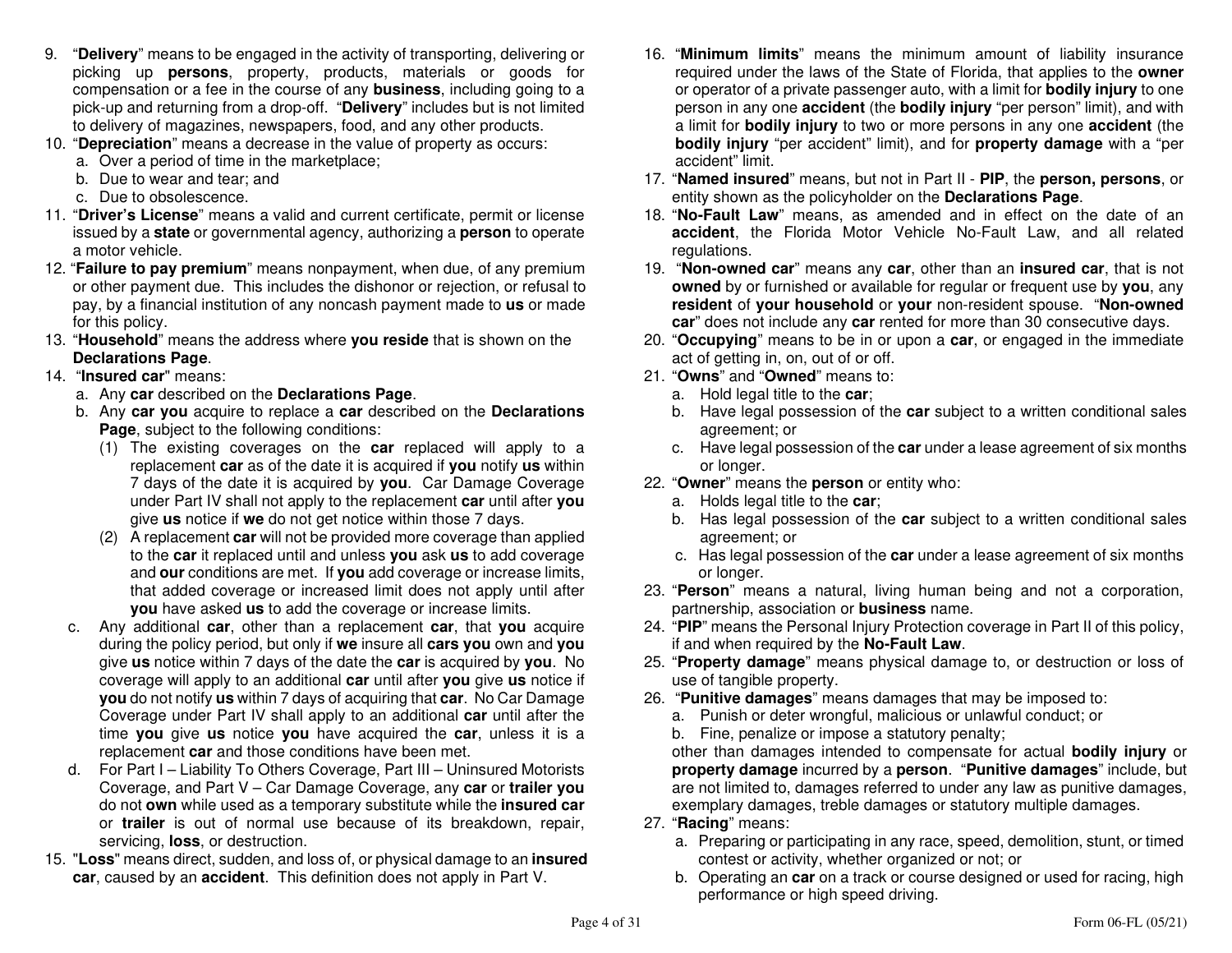- 28. "**Relative**" means:
- a. A **person** who **resides** in **your household**, whether or not temporarily living elsewhere, and is related to **you** by blood, marriage or adoption;
	- b. **Your** ward or foster child who primarily **resides** with **you**.

 If the "**named insured**" shown on the **Declarations Page** is not a **person**, no one will be a **relative**.

- 29. "**Reside**", "**resides**" and "**residing**" mean to dwell permanently, as the **person's** primary and legal domicile.
- 30. "**Resident**" and "**residents**" mean any **person** or **persons** who **reside** in the **household** of the **named insured**.
- 31. "**State**" means the District of Columbia, and any state, territory or possession of the United States, and any province of Canada.
- 32. "**Transportation network company**" (from now on referred to as "**TNC**") means an entity operating in Florida using a **TNC digital network** to connect a **TNC rider** to a **TNC driver**, who provides **TNC prearranged rides**.
- 33. "**TNC digital network**" means any online-enabled technology application service, website, or system offered or used by a **TNC** which enables **TNC prearranged rides** with **TNC drivers**.
- 34. "**TNC driver**" means an individual:
	- a. Receives connections to potential **TNC riders** and related services from a **TNC**; and
	- b. In return for compensation, uses a **TNC vehicle** to offer or provide **TNC prearranged rides** to a **TNC rider** upon connection through a **TNC digital network**.
- 35. "**TNC prearranged ride**" means the transportation by a **TNC driver** to a **TNC rider**, beginning when a **TNC driver** accepts a ride requested by a **TNC rider** through a **TNC digital network** controlled by a **TNC**, continuing while the **TNC driver** transports the **TNC rider**, and ending when the last **TNC rider** exits from and is no longer **occupying** the **TNC vehicle**. **TNC prearranged ride** does not include a taxicab, for-hire vehicle, or street hail service and does not include ridesharing (as defined in section 341.031, Florida Statutes), carpool (as defined in section 450.28, Florida Statutes), or any other type of service in which the **TNC driver** receives a fee that does not exceed the driver's cost to provide the ride.
- 36. "**TNC rider**" means an individual who uses a **TNC digital network** to connect with a **TNC driver** in order to obtain a **TNC prearranged ride** in the **TNC driver's TNC vehicle** between points chosen by the **TNC rider**. A person may use a **TNC digital network** to request a **TNC prearranged ride** on behalf of a **TNC rider**.
- 37. "**TNC vehicle**" means a vehicle that is not a taxicab, jitney, limousine, or for-hire vehicle as defined section 320.01(15), Florida Statutes, and that is:
	- a. Used by a **TNC driver** to offer or provide **TNC prearranged rides**; and
	- b. **Owned**, leased, or otherwise authorized to be used by the **TNC driver**.
- 38. "**Trailer**" means a non-motorized vehicle, including a farm wagon or farm implement, designed to be towed on public roads by a **car**. **Trailer** does not include a non-motorized vehicle, farm wagon or farm implement while being used:
	- a. Primarily for **business** purposes while attached to any motor vehicle that is not a **car**;
	- b. As a residence or premises;
	- c. As an office, store, or for display purposes; or
	- d. As a passenger conveyance.
- 39. **"Undisclosed regular operator"** means any person including a **family member**, or **owner** of the **insured car**, who is not listed as a driver on the **Declarations Page** and has regular or frequent care, custody or control of the **insured car**. **You** must give **us** notice to add any **undisclosed regular operator** to the policy as a listed driver within four days from that person's first use of the **insured car** as an **undisclosed regular operator**.
- 40. "**We**", "**Us**" and "**Our**" mean the Company providing this insurance, as shown on the **Declarations Page**.
- 41. "**You**" and "**your**" mean the "**named insured**" shown on the **Declarations Page**, and spouse of that **named insured** if that spouse **resides** in the **household** of the **named insured** at the time of the **accident** or **loss**.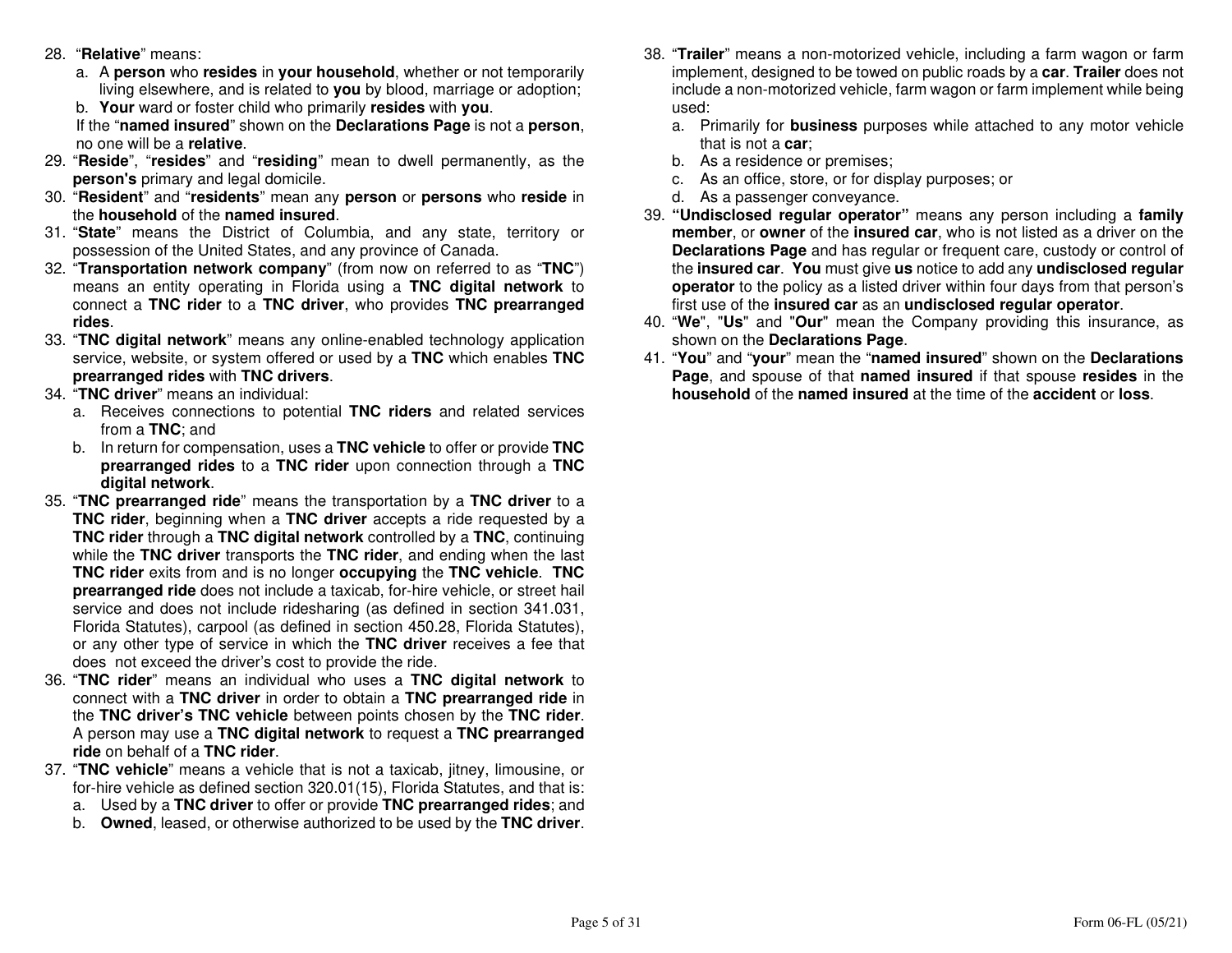#### **Insuring Agreement – Bodily Injury**

IF **WE** ARE REQUIRED TO PAY **BODILY INJURY** DAMAGES, **we** will pay up to the minimum liability limits required by law for **bodily injury** damages, other than **punitive damages**, for which any **insured person** becomes legally responsible because of a car **accident**. Damages include prejudgment interest awarded against the **insured person**.

#### **Insuring Agreement – Property Damage**

Subject to the limits of liability, if **you** paid the premium for **Property Damage** Liability Coverage and it is shown on the **Declaration Page**, **we** will pay damages for **property damage**, other than **punitive damages**, for which any **insured person** becomes legally responsible because of a car **accident**. Damages include prejudgment interest awarded against the **insured person**.

**We** have the right to investigate, negotiate and settle any claim for damages covered by the liability coverage **you** bought as **we** deem appropriate. **We** will settle or defend claims and lawsuits for damages covered under the liability coverage **you** bought as **we** deem proper, with attorneys hired and paid for by **us**.

In addition to **our** limit of liability, **we** will pay all defense costs **we** incur to defend **insured persons** in lawsuits that give rise to claims within the scope of the coverage **you** bought from **us**. **Our** duty to settle or defend ends when **our** limit of liability for damages under the coverage that applies has been paid. **We** have no duty to defend any lawsuit or settle any claim for **bodily injury** or **property damage** not covered under this policy.

### **Additional Definition for Part I Only**

As used in Part I:

"**Insured person**" or "**insured persons**" means:

- 1. **You** or any **relative** for the ownership, maintenance or use of any **car** or **trailer**.
- 2. Any other **person** using an **insured car** with **your** express or implied permission. This includes an attached **trailer**.
- 3. Any other **person** listed as a driver on the **Declaration Page** while driving an **insured car**. This includes an attached **trailer**.
- 4. For use of an **insured car**, any person or entity, but only with respect to legal responsibility for acts or omissions of a person for whom coverage is afforded under Part I. Coverage for such person or entity does not increase **our** limit of liability.
- 5. For use of any **car** or **trailer**, other than an **insured car**, any person or entity, but only with respect to legal responsibility, for acts or omissions of **you** or a

**relative** for whom coverage is afforded under Part I. This provision (5.) applies only if the person or entity does not **own** or hire the **car** or **trailer**.

 6. Any additional interest shown on the **Declarations Page**, with respect to liability arising out of the use of the **insured car** by a **person** described above. Inclusion of an additional interest insured shall not increase **our** limit of liability. Coverage for the additional interest insured is excess over any other valid insurance. Coverage for an additional interest insured is limited to the **insured car** for which the additional interest insured has been shown on the **Declarations Page**.

#### **Additional Payments**

When the coverage **you** bought under Part I applies, **we** will pay, for an **insuredperson**, in addition to **our** limit of liability:

- 1. All expenses **we** incur in the settlement of any claim.
- 2. All expenses **we** incur in the defense of any lawsuit alleging claims against an **insured person** that may be covered by this policy.
- 3. Premiums on appeal bonds and attachment bonds required in any suit **we** defend. **We** have no duty to:
- a. Pay the premium for any bonds that are more than **our** limit of liability;
	- b. Apply for or furnish bonds; or
- c. Pay any premium for any appeal bond after **we** have tendered or offered the policy limit in payment of that portion of any judgment that falls within **our** limit of liability.
- 4. Up to \$250 for the cost of bail bonds required because of a traffic violation or **accident** which results in **bodily injury** or **property damage** covered under Part I. **We** have no duty to apply for or furnish bonds.
- 5. Interest accruing on compensatory damages after a judgment is entered in any suit that **we** defend to which liability coverage under Part I applies. **Our** duty to pay interest ends when **we** offer to pay that part of the judgment which does not exceed the limit of liability on the **Declarations Page** for this coverage. **We** will not make any supplemental payment for such interest if **we** have not been given notice of suit or the opportunity to defend an **insured person**.
- 6. Upon request from an **insured person**, up to \$50 per day for loss of earnings incurred by an **insured person**, but no other type of income, due to attendance at hearings or trials at **our** request.
- 7. Other reasonable expenses, other than loss of earnings, incurred at **our** written request and to which **we** have agreed in advance in writing to pay.

### **Exclusions**

Coverage for Liability to Others and **our** duty to defend do not apply to:

 1. **Bodily injury** or **property damage** that arises out of the ownership, maintenance or use of a motor vehicle as a livery service or for **delivery**. This exclusion does not apply to shared-expense car pools or delivery by an **insured person** as a volunteer while in an **insured car**.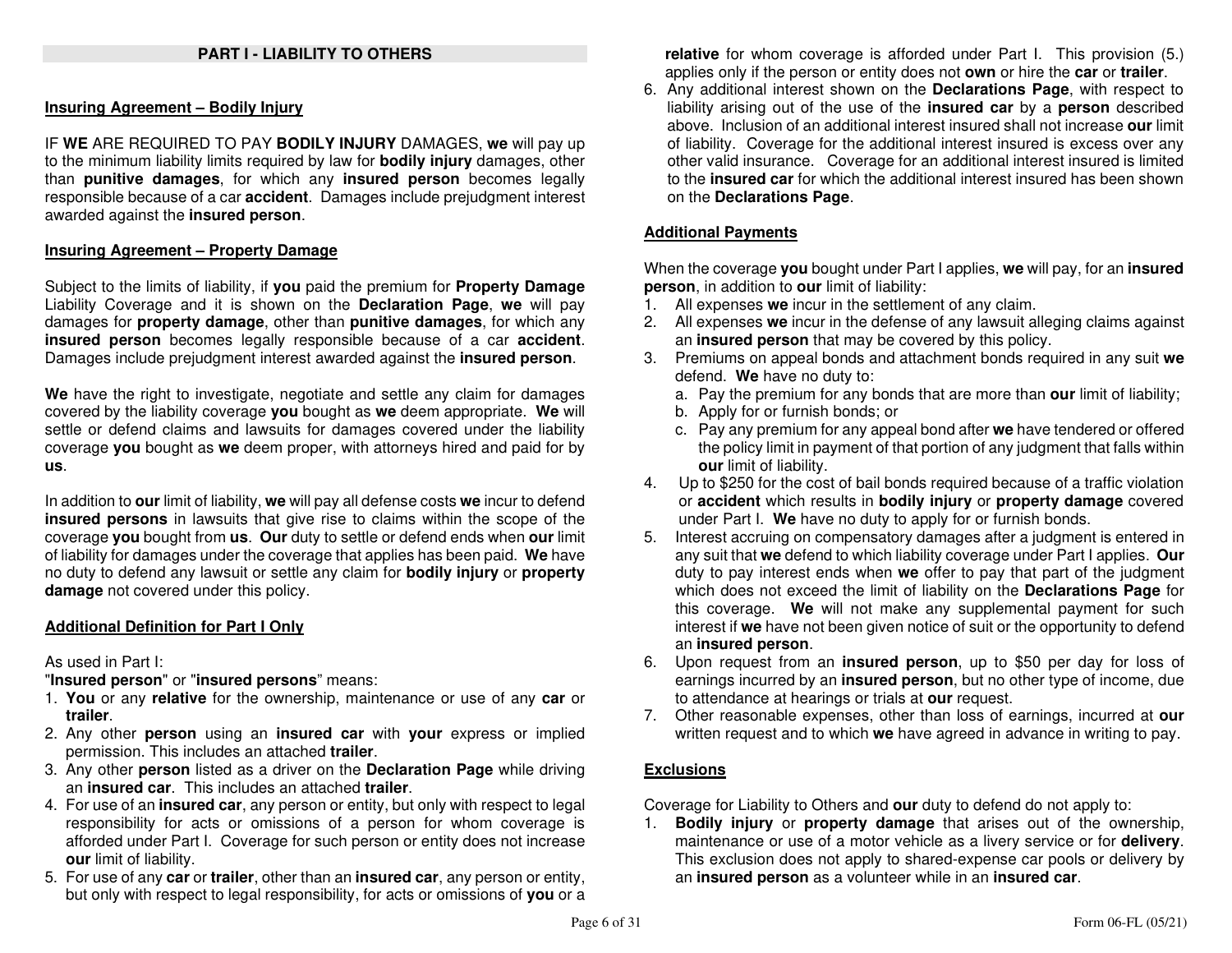- 2. **Bodily injury** or **property damage** caused by an intentional act by, or at the direction of, any **insured person**, even if the **bodily injury** or **property damage** that results is not what was intended.
- 3. **Bodily injury** or **property damage** caused by any **person**, other than a **relative**, using an **insured car** without **your** express or implied permission.
- 4. Use of a **non-owned car** by an **insured person** without the **owner's**permission.
- 5. **Bodily injury** or **property damage** that arises out of, or is due to:
- a. The ownership or use of a **car** for transporting any explosive substance, toxic material, flammable substance, or similarly hazardous material but not including household cleaning products used for personal use or fuel, for lawn and yard equipment, being safely transported in a federally approved container;
- b. Nuclear reaction, radiation, exposure or contamination;
- c. A peril to which nuclear energy liability insurance policy issued by the American Nuclear Insurers, Mutual Atomic Energy Liability Underwriters, Nuclear Insurance Association of Canada, or any of their successors, applies or is required by law to apply;
	- d. Radioactive contamination or materials; or
	- e. War or warlike action of any kind.
- 6. **Bodily injury** to an employee of any **insured person** that occurs in the course of employment. Coverage does not apply to a domestic employee if benefits are payable or are required to be provided under any workers' compensation or other similar law.
- 7. **Bodily injury** or **property damage** that arises out of the ownership or use of an **insured car** when it is:
- a. Rented or leased to anyone;
- b. Entrusted to another **person** or entity for the purpose of subleasing, leasing, renting or selling and is no longer in **your** possession;
	- c. Sold to any **person** or entity other than **you** or a **relative**; or
- d. Under a conditional sales agreement and is no longer in **your** possession.
- 8. **Bodily injury** or **property damage** that occurs while a **TNC driver** is logged on to a **TNC digital network** or while a **TNC driver** provides a **TNC prearranged ride**.
- 9. **Bodily injury** or **property damage** arising out of the ownership, maintenance or use of any **car**, other than an **insured car** by an **insured person**, while in the course or scope of employment. This exclusion does not apply to farming, ranching, or while the **insured person** is engaged in an **auto business**.
- 10. **Bodily injury** to **you** or a **relative**.
- 11. Any liability assumed by an **insured person** under any contract or agreement, except when there is a motor vehicle rental or leasing contract that shifts coverage to this policy in compliance with Florida law.
- 12. **Bodily injury** or **property damage** caused by an **insured car** when it is driven by any **person** who:
	- a. is not a listed driver on the **Declarations Page**; and
	- b. does not have a valid **driver's license**;

if **you** or the **relative** who gave permission to the **person** to use the **insured car** knew or should have known such **person** did not have a valid driver's license or driver's permit. This exclusion does not apply to the portion of the damages for **bodily injury** or **property damage** that is less than or equal to the **minimum limits**. This exclusion also does not apply to emergency use of the **insured car**.

- 13. **Bodily injury** or **property damage** caused by an **insured person** operating an **insured car** or **non-owned car** while **racing**.
- 14. **Bodily injury** or **property damage** arising out of the ownership, maintenance or use of any motor vehicle, other than an **insured car**, which is **owned** by **you** or furnished or available for regular or frequent use by **you** or any **relative**.
- 15. **Bodily injury** or **property damage** resulting from the ownership, maintenance or use of the **insured car** by any **person** who is an **undisclosed regular operator** of the **insured car**, but is not listed on the **declarations page** prior to a **loss**. This exclusion does not apply to:
	- a. **Relatives** and **undisclosed regular operators** who either become **residents** or newly licensed operators in the four (4) days prior to a **loss**; and
	- b. The portion of the damages for **bodily injury** or **property damage** that is less than or equal to the **minimum limits**.
- 16. **Bodily injury** or **property damage** for which the United States Government is liable under the Federal Tort Claim Act. This exclusion does not apply to the portion of the damages for **bodily injury** or **property damage** that is less than or equal to the **minimum limits**.
- 17. **Bodily injury** or **property damage** resulting from the ownership, maintenance, or use of any motor vehicle by any **person** while engaged in any **business** other than an **auto business**. This exclusion does not apply to:
	- a. **business** use of an **insured car** that has been declared to **us** and for which **you** have paid the additional premium for that use; and
	- b. **you** or a **relative** for the use of an **insured car** while engaged in farming or ranching.
- 18. **Bodily injury** or **property damage** for any **person** while employed or otherwise engaged in any **auto business**. This exclusion does not apply to the portion of the damages for **bodily injury** or **property damage** that is less than or equal to the **minimum limits** if the ownership, maintenance, or use of an **insured car** is by **you**, a **relative**, or any partner, agent or employee of **you** or any **relative**.
- 19. **Property damage** to property:
	- a. Rented to;
	- b. Used by;
- c. Transported by;
	- d. Owned by; or
- e. In the care of;

### the **insured person**.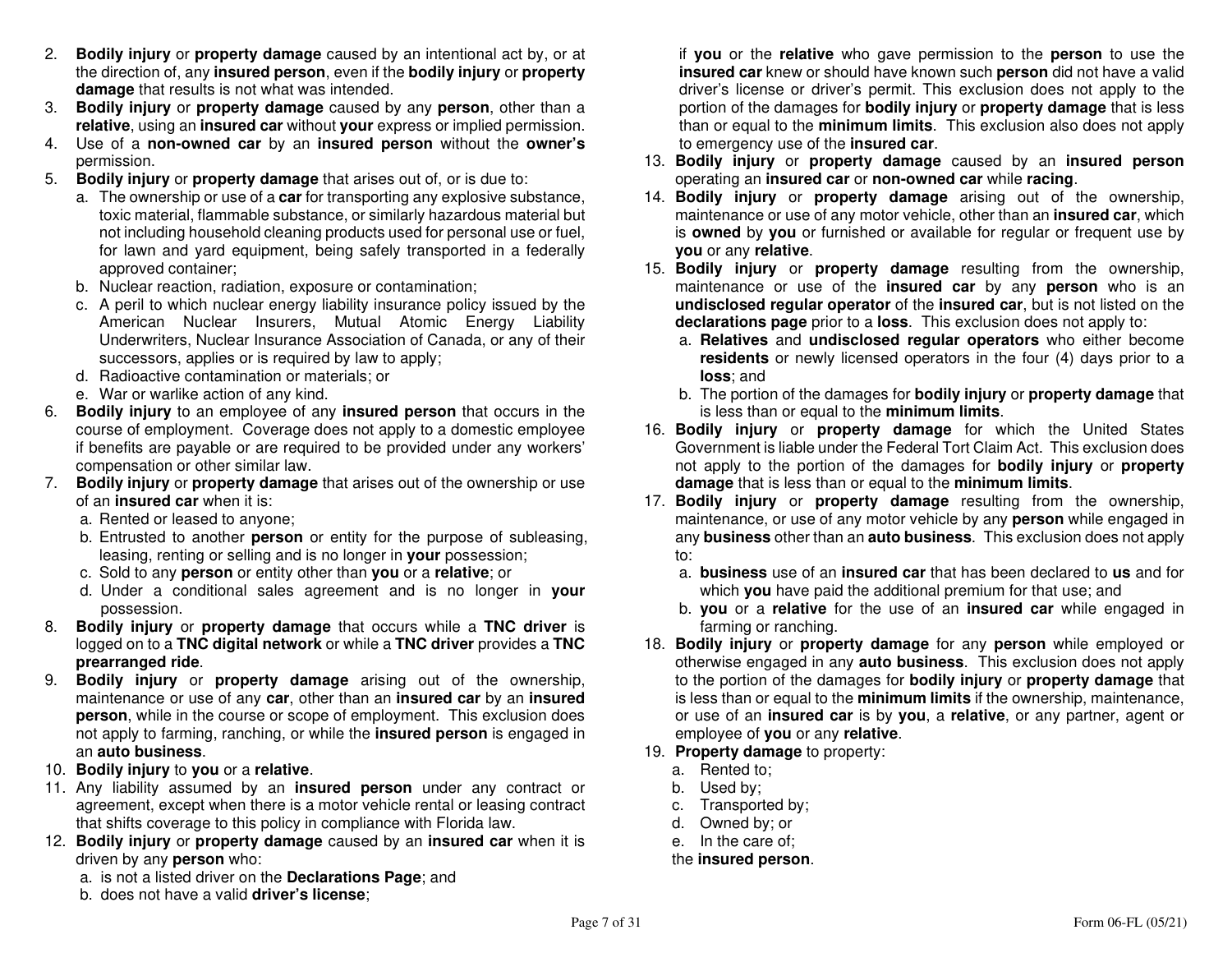This exclusion does not apply to **property damage** to a residence or private garage not owned by an **insured person**, **you** or a **relative**, that is rented by **you**. This exclusion also does not apply to a **non-owned car**.

- 20. **Bodily injury** or **property damage** that occurs while the **insured person** is committing a felony or attempting to elude law enforcement personnel. This does not apply to:
- a. Misdemeanor violations of the motor vehicle or traffic code;
- b. The portion of damages for **bodily injury** or **property damage** that is less than or equal to the **minimum limits**; or
	- c. A felony where:
- (1) The involvement in the felony by the **insured person** is unwillingly and by force; and
- (2) The **insured person** was not convicted of the felony or a related crime.
- 21. **Punitive damages**.
- 22. **Bodily injury** or **property damage** resulting from the operation of any **car** by a specifically named excluded driver. However, if **you** paid the premium for:
- a. Property Damage Liability To Others Coverage, the Named Driver Exclusion will not bar liability coverage for **property damage** which would otherwise apply, but such coverage shall only apply in an amount less than or equal to the **minimum limits**.
- b. Bodily Injury Liability To Others Coverage and the **accident** is caused by an **insured person** for whom **we** have certified this policy as proof of future financial responsibility when required by Florida law following an **accident**, this Named Excluded Driver clause will not prevent recovery for **bodily injury** Liability To Others Coverage up to the minimum certified limit for **bodily injury** Liability To Others Coverage.
- 23. **Bodily injury** to which workers compensation benefits apply.

### **Limits of Liability**

Without regard to the number of:

- 1. **Insured persons**;
- 2. **Cars** insured under this policy;
- 3. Separate premiums paid or shown on the **Declarations Page**;
- 4. Policies issued;
- 5. Claims made;
- 6. Vehicles involved;
- 7. Heirs or wrongful death beneficiaries involved; or
- 8. Lawsuits filed;

 **we** will pay no more than the limits of liability shown on the **Declarations Page**. There will be no stacking or combining of coverage afforded to more than one **car** or **insured person** under this policy.

The limit for "each person" is the most **we** will pay due to **bodily injury** sustained by any one **person** in an **accident**, and only the limit for "each **person**" will apply to the total of claims made due to that **bodily injury**, including any and all claims:

- 1. Derived from such **bodily injury** including, but not limited to:
	- a. **Loss** of society;
	- b. **Loss** of companionship;
- c. **Loss** of service or support;
	- d. **Loss** of consortium; and
	- e. Wrongful death; and
- 2. For mental anguish or emotional distress due to observing the **accident** or **bodily injury** occur.

Subject to the **bodily injury** limit for "each person", the limit for "each accident" is the most **we** will pay for **bodily injury** sustained by two or more **persons** in one **accident**.

The **property damage** liability limit for each occurrence is the most **we** will pay for any damage to property in one **accident**.

No one is entitled to duplicate payments under this coverage for the same element of damages that has been paid by:

- 1. Any other coverage under this policy;
- 2. Workers' compensation or any similar insurance; or
- 3. Any other source.

**Our** limit of liability will not be increased for an **accident** because a **trailer** is attached to an **insured car** or a **non-owned car** at the time of the **accident**.

Any payment to a **person** under this liability coverage shall be reduced by any payments to that **person** under Uninsured Motorist Coverage and/or Underinsured Motorist Coverage.

The damages the at-fault driver is found to be liable for may be reduced by an amount that:

 1. Would have been paid or payable as **PIP** benefits to the injured **person** had that **person** had or received **PIP** as required by law; and

 2. Represents the deductible that applies to the injured **person's PIP** benefits; as allowed by law.

### **Out of State Insurance**

If an **accident** to which this Part I applies occurs in any state, territory or possession of the United States of America or any territory of Canada, other than Florida, and the state, province, territory or possession has:

 1. A financial responsibility or similar law requiring limits of liability for **bodily injury** or **property damage** higher than the limits provided by this policy, this policy will provide the higher limit; or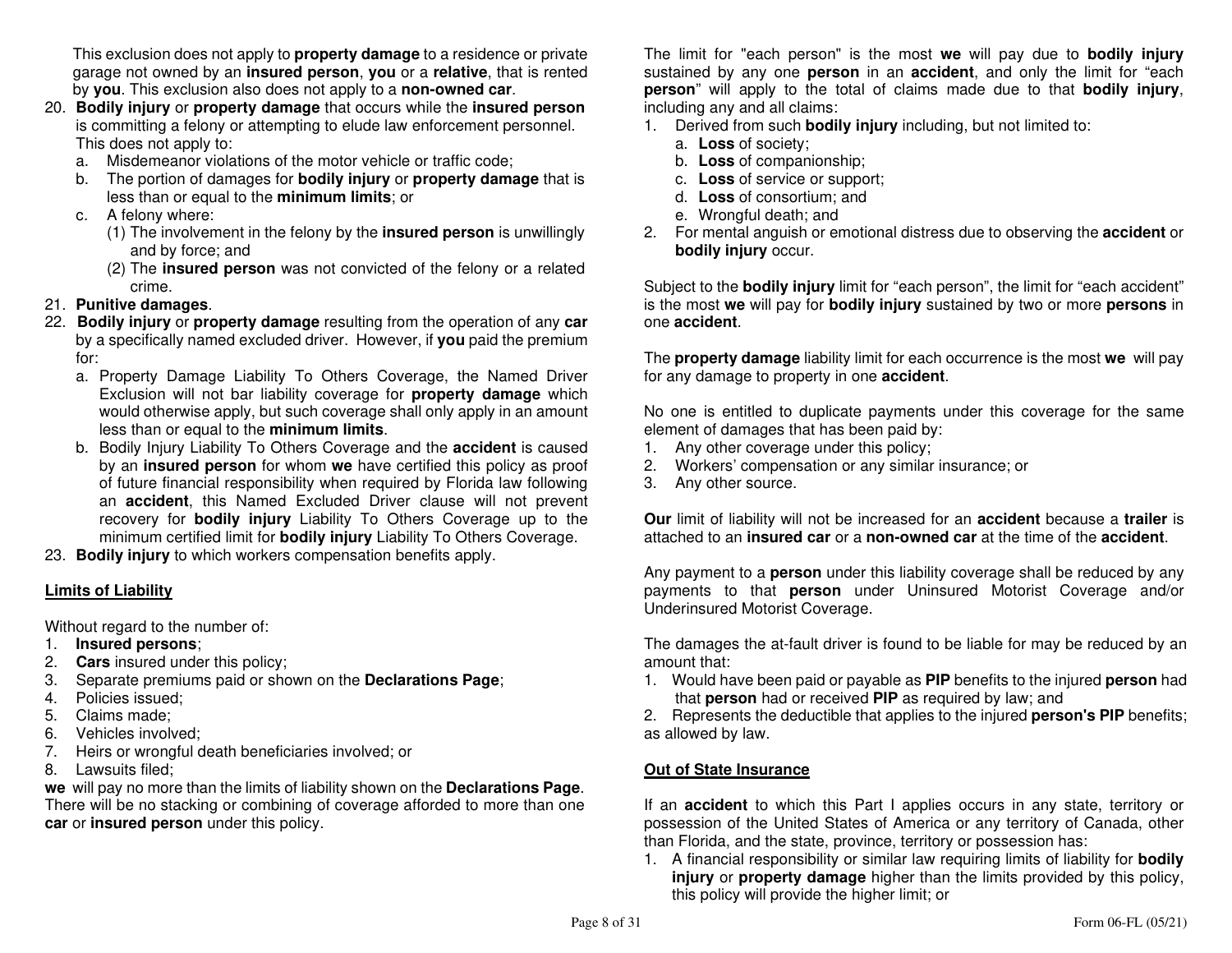- 2. A compulsory insurance or similar law requiring a non-resident to maintain insurance whenever the non-resident drives a **car** in that state, province, territory or possession, this policy will provide the greater of:
	- a. The required minimum amounts and types of coverage; or
	- b. The limits of liability under this policy.

### **Other Insurance**

If other motor vehicle liability insurance applies to an **accident** covered by this Part I, **we** will pay the proportionate share **our** limit of liability bears to the total of all applicable liability limits.

However, any insurance **we** provide for a **car**, other than an **insured car**, will be excess over any other collectible insurance, self-insurance or bond. Except, **our** duty to pay damages and provide a defense will be primary as to a **car**, other than an **insured car**, when compared to a policy issued to the lessor or**owner** of a rental or leased **car**, but only if and when:

- 1. **You** rent or lease a **car** that **you** do not **own**; and
- 2. The rental or leasing contract for that **car** has a notice that meets all the requirements of Florida law by stating, in at least 10-point type, that: "The valid and collectible liability insurance and personal injury protection insurance of any authorized rental or leasing driver is primary for the limits of liability and personal injury protection coverage required by ss. 324.021(7) and 627.736, Florida Statutes."

In this case, **our** duty to pay damages will be primary but only up to the limits of liability for **bodily injury** or **property damage** shown on the **Declarations Page** of this policy. **Our** defense duty will apply only to **you** or a **relative**. **We** have no duty to defend the lessor or **owner** of that **car** under this Part I.

### **Financial Responsibility Laws**

When **we** certify this policy as proof of future financial responsibility, this policy will comply with the minimum Florida financial responsibility laws, as amended, to the extent required for **bodily injury**, **property damage** or both. Part I Coverage is not conditioned upon the **insured person's** satisfaction of any judgment for **bodily injury** or **property damage** liability. **You** must reimburse **us** for any payment **we** make which **we** would not have made under the terms of this policy except for it being certified.

### **Insuring Agreement**

Subject to the limits shown on **your Declarations Page** and providing **you** paid the premium for Personal Injury Protection ("**PIP**"), **we** will pay:

- 1. 80% of all **medical expenses**. An **insured person** must receive **initial services and care** for **medical expenses** within 14 days after a **motor vehicle accident** to be covered under this Part.
- 2. **Disability benefits** of:
- a. 60% of **income loss**; and
- b. **Replacement services**; and
- 3. **Death benefits**;

 to or for an **insured person** who sustains **bodily injury** caused by an **accident** arising out of the ownership, maintenance or use of a **motor vehicle**.

If and as required by the **No-Fault Law** in effect on the day of the **accident**, **PIP**benefits will be paid without regard to fault as to who caused the **accident**.

However, if the **named insured** elected to exclude coverage for the **income loss** portion of **disability benefits**, **we** will not pay **income loss** for the **named insured** and/or any dependent **relative**, as elected.

### **Additional Terms for Part II**

**PIP** is subject to the following:

- 1. The coverage territory is:
	- a. The State of Florida; and
	- b. The United States of America, its territories or possessions, or Canada with respect to **accidents** occurring outside the state of Florida and involving:
- (1) A **named insured** or **relative occupying** an **insured car**; or
	- (2) A **named insured occupying** a vehicle **owned** by a **relative** and for which security is maintained as required by the **No-Fault Law**.
- 2. Any dispute as to **medical expenses** will be resolved between the service provider and **us**. If the **insured person** is sued for payment of any **medical expense** that **we** have refused to pay because:
	- a. The fee is unreasonable as determined by the **Medical Fee Schedule**set forth below;
	- b. The fee exceeds the applicable fee schedules under federal or state law for medical expenses;
	- c. The fee exceeds payment limitations; or
	- d. The service is unnecessary;

 **we** will defend the **insured person** with an attorney of **our** choice. **We** will pay defense costs and any judgment against the **insured person** up to **our**  limit of liability. However, **we** have no duty to defend the **insured person** if **we** deny an expense charged because it was not caused by a covered **accident**.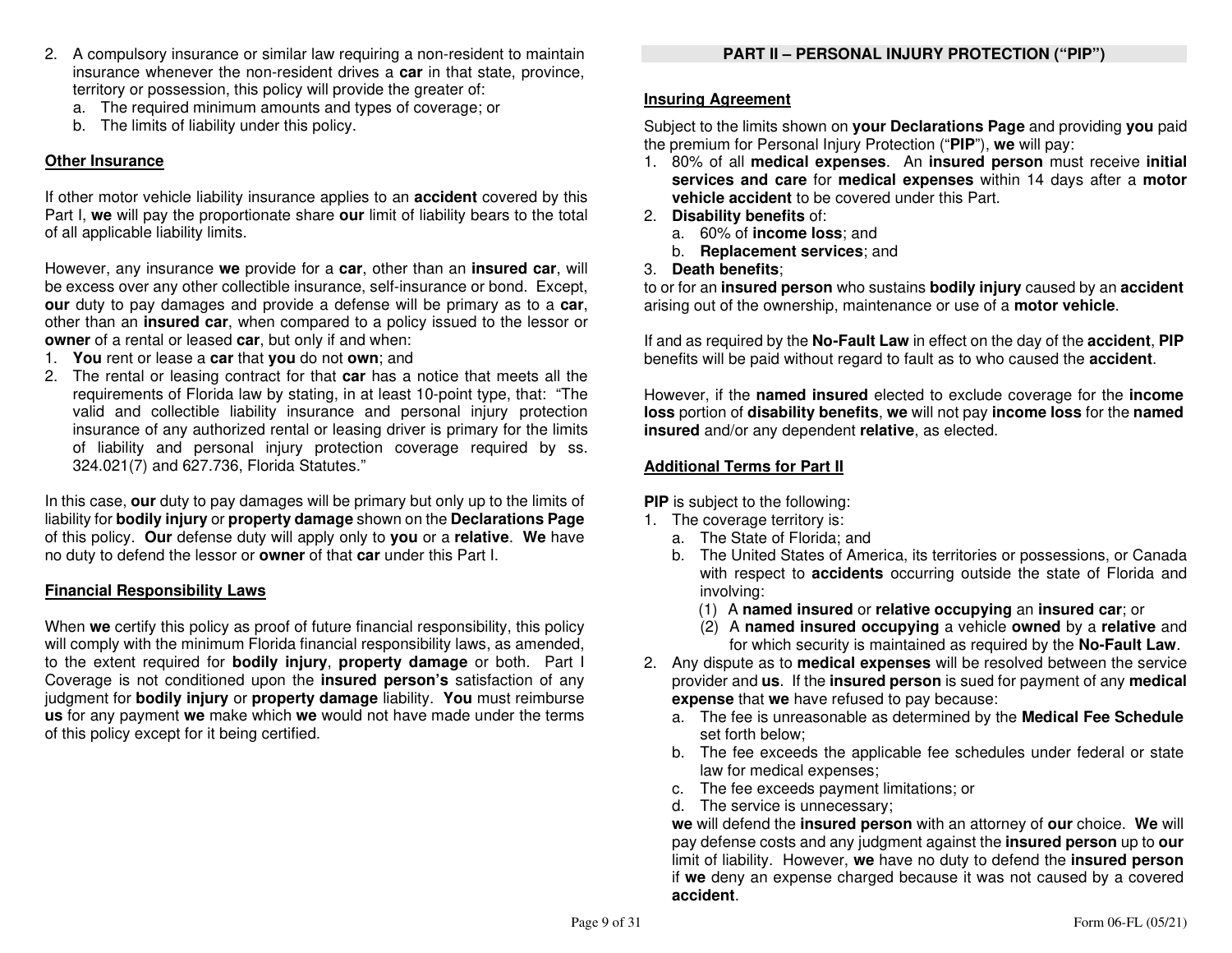- 3. **We** have the right to review medical expenses and records to determine if each expense is reasonable and necessary for the diagnosis and treatment of the **bodily injury**.
- 4. **We** will not pay for any portion of any **medical expense**:
	- a. That is greater than the reimbursement set forth below in the **Medical Fee Schedule**;
	- b. If the fee is unreasonable under the **No-Fault Law**, as amended, or otherwise;
	- c. For treatment of a **bodily injury** that was not caused by the **accident**;
	- d. If the service is not necessary for the diagnosis and treatment of the **bodily injury**; or
	- e. When the care or service(s) rendered is:
	- (1) Not lawfully provided, supervised, ordered, or prescribed by a health care provider or entity who is properly licensed and acting within the scope of that license as authorized or required by the **No-Fault Law**, as amended;
		- (2) By a provider whose care or services are not reimbursable under the **No-Fault Law**, as amended, at the time the service or care is rendered; or
		- (3) Otherwise not required to be paid under the **No-Fault Law**, as amended.

 When **we** pay only a portion of a claim, or **we** reject a claim, **we** will provide the person making the claim an itemized specification of each item that **we** reduced, omitted, or declined to pay. Upon receiving an itemized specification that was due to an error in the claim, the person making the claim**,** at their option and without waiving any other legal remedy for payment, has 15 days to submit a revised claim, which shall be considered a timely submission of written notice of a claim.

- 5. As authorized by the **No-Fault Law**, **we** may use sources of information selected by **us** to determine if any medical expense is:
	- a. Reasonable and **medically necessary**;
	- b. Caused by the **accident**; and

 c. Greater than the usual and customary charge for **medical expenses**. These sources may include:

- a. Exams by physicians **we** select. **We** will pay for these exams;
- b. Review of medical records and test results by **persons** and services selected by **us**;
- c. Computerized programs for analysis of medical treatment and expenses; and
- d. Published sources of medical expense information.
- 6. After **we** have been given written notice of the fact and amount of a covered loss, **PIP** benefits deemed payable under this coverage will be paid within 30 days of the written notice and in accordance with the **No Fault Law**.
- 7. **We** may pay for **medical expenses** to either the:
- a. **Insured person**; or
	- b. **Person** or entity that is lawfully providing the supplies and services for such benefits.
- 8. **We** may pay **death benefits** to:
	- a. The executor or administrator of the deceased;
	- b. Any of the deceased's **relatives** by blood or legal adoption, or by marriage; or
- c. Any **person** who appears to **us** to be equitably entitled to the **death benefit**.
- 9. Notwithstanding anything to the contrary in the policy, if the **No Fault Law**, as amended:
- a. Requires a person, entity or facility providing medical services, supplies or care to be licensed under Florida law in order to receive reimbursement under the **No Fault Law**, as amended, such license is required under this **PIP** coverage; and
- b. Prohibits any type of care or care provider from being included in **PIP**coverage, the coverage under this policy shall conform to that law.
- 10. **We** will provide a copy of **our** log of benefits paid to the **insured person**within 30 days after receiving a request for the log from the **insured person**.
- 11. If there is any dispute between **us** and an **insured person**, or their assignee, upon request from the **insured person** or their assignee that **we** give notice of when the **PIP** policy limits have been reached, **we** will give such notice within 15 days after the limits have been reached.

### **Additional Definitions for Part II Only**

When shown in Part II in **bold** print the words and phrases listed below have the meaning shown here. These meanings will apply whether the word or phrase appears in the singular, possessive, plural, active or passive forms:

- 1. "**Death benefits**" means the \$5,000 limit of liability for the **PIP** death benefits, which is to be paid by **us** if an **insured person** dies due to **bodily injury**.
- 2. "**Disability benefits**" means for an **insured person** who:
	- a. Is disabled because of **bodily injury** caused by a **motor vehicle accident**; and
- b. Cannot work or perform household services;

the following benefits:

- a. 60% of **income loss**; and
	- b. **Replacement services**.

**Disability benefits** will be paid not less than every 2 weeks.

 If the **named insured** made and signed an election to exclude the **income loss** portion of **disability benefits**, **we** will not pay **income loss** for the **named insured** or any dependent **relative** pursuant to the election, which is shown in the **Declarations Page**.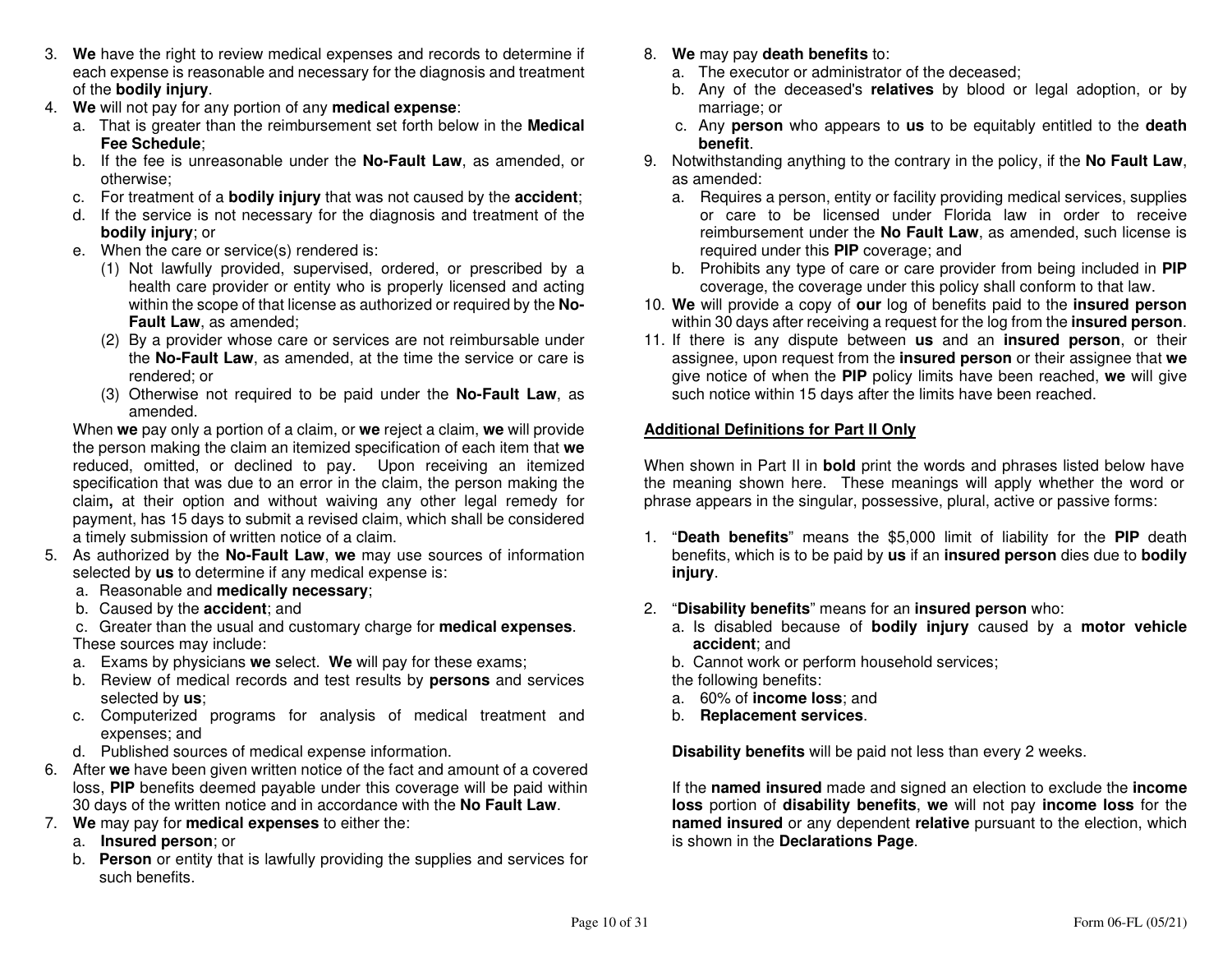- 3. **"Emergency medical condition"** means a medical condition which manifests itself by acute symptoms of sufficient severity, which may include severe pain, such that the absence of immediate medical attention could reasonably be expected to result in any of the following:
	- a. Serious jeopardy to patient health;
- b. Serious impairment to bodily functions; or
- c. Serious dysfunction of any bodily organ or part.
- 4. **"Follow-up services and care"** means follow-up services and care upon a referral by a provider described under **initial services and care**, that is consistent with the underlying medical diagnosis rendered in accordance with **initial services and care**, which may be provided, supervised, ordered, or prescribed only by:
- a. A physician licensed under Chapters 458 or 459, Florida Statutes;
- b. A chiropractic physician licensed under Chapter 460, Florida Statutes;
	- c. A dentist licensed under Chapter 466, Florida Statutes;
	- d. An advanced practice registered nurse under s. 464.0123, Florida Statutes; or
	- e. To the extent permitted by applicable Florida law, and under the supervision of a physician, osteopathic physician, chiropractic physician, or dentist, by a:
		- (1) Physician assistant licensed under Chapters 458 or 459, Florida Statutes; or
		- (2) An advanced registered nurse practitioner licensed under Chapter 464, Florida Statutes.

 **"Follow-up service and care"**, as described above, may also be provided by the following persons or entities:

- a. A hospital or ambulatory surgical center licensed under Chapter 395, Florida Statutes;
- b. An entity wholly owned by one or more physicians licensed under Chapters 458 or 459, Florida Statutes, chiropractic physicians licensed under Chapter 460, Florida Statutes, advanced practice nurses registered under s. 464.0123, Florida Statutes, or dentists licensed under Chapter 466, Florida Statutes, or by such practitioners and the spouse, parent, child, or sibling of such practitioners.
- c. An entity that owns or is wholly owned, directly or indirectly, by a hospital or hospitals.
- d. A physical therapist licensed under Chapter 486, Florida Statutes, based upon a referral by a provider described in this definition (4.).
- e. A health care clinic licensed under part X of Chapter 400, Florida Statutes, which is accredited by an accrediting organization whose standards incorporate comparable regulations required by this state, or
	- (1) Has a medical director licensed under Chapters 458, 459, or 460, Florida Statutes;
	- (2) Has been continuously licensed for more than 3 years or is a publicly traded corporation that issues securities traded on an exchange registered with the United States Securities and Exchange Commission as a national securities exchange; and
- (3) Provides at least four of the following medical specialties:
	- (a) General medicine.
	- (b) Radiography.
	- (c) Orthopedic medicine.
	- (d) Physical medicine.
	- (e) Physical therapy.
	- (f) Physical rehabilitation.
	- (g) Prescribing or dispensing outpatient prescription medication.
	- (h) Laboratory services.
- 5. "**Income loss**" means both:
- a. Loss of gross income (for employed persons, this will be determined the same way as "average weekly wage" under § 440.14, Florida Statutes, as amended and as in effect at the time the loss of income is incurred); and
- b. Loss of earning capacity (this is the loss of income which the injured **insured person** may reasonably show would have been earned but forthe **bodily injury**);

 due to the inability to work that was proximately caused by the **bodily injury**sustained by the **insured person**.

"**Income loss**" does not include any loss after an **insured person's** death.

- 6. **"Initial services and care"** means lawfully provided, supervised, ordered, or prescribed by a physician licensed under Chapters 458 or 459, Florida Statutes, a dentist licensed under Chapter 466, Florida Statutes, or a chiropractic physician licensed under Chapter 460, Florida Statutes, or an advanced practice registered nurse registered under s. 464.0123, Florida Statutes, or that are provided in a hospital or facility that owns, or is wholly owned by, a hospital. **Initial services and care** may also be provided by a person or entity licensed under Part III of Chapter 401, Florida Statutes, which provides emergency transportation and treatment.
- 7. "**Insured car**" means a **motor vehicle owned** by the **named insured** for which security is required to be maintained under the Florida Motor Vehicle No-Fault Law and either a premium is charged or it is a **trailer**, other than a mobile home, designed for use with a **motor vehicle**.
- 8. "**Insured person**" means:
- a. The **named insured** or a **relative** who sustains **bodily injury** while:
	- (1) **Occupying** a **motor vehicle**; or
- (2) A **pedestrian** struck by a **motor vehicle**.
- b. Any other **person** who sustains **bodily injury** while:
	- (1) **Occupying** an **insured car**; or
- (2) A **pedestrian** struck by an **insured car**.
- 9. **"Medical Expenses"** means the properly billed reasonable charges, limited to the **Medical Fee Schedule** set forth in § 627.736(5)(a), Florida Statutes, as amended, and as set forth below, for **medically necessary**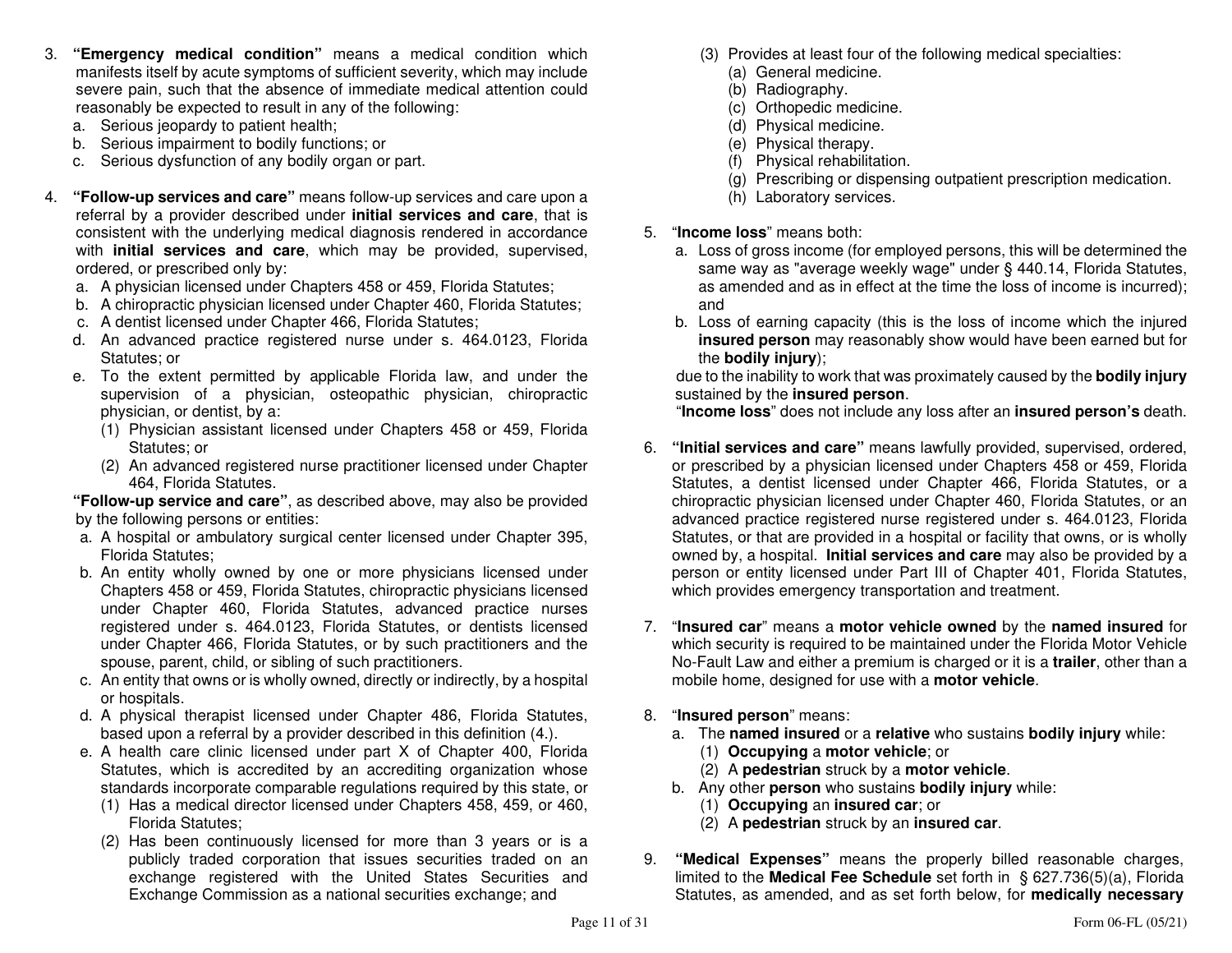medical, surgical, X-ray, dental, ambulance, hospital, professional nursing and rehabilitative services, including prosthetic devices, for:

- a. **Initial services and care** rendered within 14 days after a **motor vehicle accident**; and
- b. **Follow-up services and care**, but only if the **insured person** receives **initial services and care** within 14 days after the **motor vehicle**accident;

for which **PIP** benefits are required by the **No-Fault Law**.

However, notwithstanding the foregoing:

- a. If the **No-Fault Law** requires a person, entity or facility providing medical services, supplies or care to be licensed under Florida law in order to receive reimbursement under the **No-Fault Law**, such license is required for payment under this **PIP** coverage;
- b. **"Medical expenses"** do not include, and **we** will not pay for, massage as defined in § 480.033, Florida Statutes, or acupuncture as defined in § 457.102, Florida Statutes, regardless of the person, entity, or licensee providing massage or acupuncture; and
- c. If the **No-Fault Law** provides that any type of care or care provider is or may be excluded from **PIP** coverage, at such time as the law is in effect, this **PIP** coverage shall no longer provide benefits for services, supplies or care from that provider.
- 10. "**Medically necessary**" means a medical service or supply that a prudent physician would provide for the purpose of:
	- a. Preventing;
- b. Diagnosing; or
	- c. Treating;

an illness, injury, disease, or symptom in a manner that is:

- a. In accord with generally accepted standards of medical practice;
- b. Clinically appropriate in terms of type, frequency, extent, site, and duration; and
- c. Not primarily for the convenience of the patient, physician, or other health care provider.
- 11. "**Motor vehicle**" means any self-propelled vehicle with four or more wheels which is of a type that is both designed and required to be licensed for use on Florida highways, and a **trailer** or semi-trailer designed for use with such vehicle.

 "**Motor vehicle**" does not include a mobile home, or any vehicle used in mass transit, other than public school transportation, and that is designed to transport more than five passengers, exclusive of the operator of the motor vehicle, and which is **owned** by a municipality, transit authority or political subdivision of the state.

- 12. "**Named insured**" means:
- a. The **person** or **persons** identified in this policy by name as the insured under the policy and as shown as the policyholder on the **Declarations Page**; and
- b. If the **named insured** is a **person**, the **named insured's** spouse if **residing** in the **named insured's household**.
- 13. "**Occupying**" means to be in or upon, entering into or alighting from.
- 14. "**Pedestrian**" means a **person** who is not **occupying** a self-propelled vehicle.
- 15. "**Replacement services**" means all expenses reasonably incurred in obtaining from others ordinary and necessary services in lieu of those that, but for the **bodily injury**, the injured **insured person** would have performed without income for the benefit of his or her household.

### **Exclusions**

This PIP coverage does not apply:

- 1. For **bodily injury** sustained by:
- a. The **named insured**, or a **relative**, while **occupying** a **motor vehicle owned** by the **named insured** that is not an **insured car** under this policy.
- b. Any **person** while **operating** an **insured car** without **your** express or implied consent.
- 2. To any injured **person**, if that **person's** conduct contributed to his or her **bodily injury** under any of the following circumstances:
	- a. Causing injury to himself or herself intentionally; or
- b. Being injured while committing a felony. If a **person** claiming **PIP** is charged with a felony that occurred at the time of the accident, **we** shall withhold **PIP** benefits to await the outcome of the case at the trial level. **Our** duty to pay **PIP** benefits will arise only if and when **we** are notified that one of the following actions has occurred at the trial level:
- (1) The prosecution makes a formal entry on the record that it will not prosecute the case against that **person**;
	- (2) The charge is dismissed; or
	- (3) That **person** is acquitted.
- 3. To any **insured person**, other than the **named insured**, if that **insured person owns** a **motor vehicle** for which security is required under the **No-Fault Law**.
- 4. To any **insured person**, other than the **named insured** or a **relative**, who is a **pedestrian** when injured and not a legal resident of the State of Florida.
- 5. To any **insured person**, other than the **named insured** or a **relative**, who is entitled to **PIP** benefits from the insurer of the **person**, or the **person**, who **owns** a **motor vehicle** which is not an **insured car** under this policy.
- 6. To any **person** while **occupying** a **motor vehicle** located for use as a residence or premises.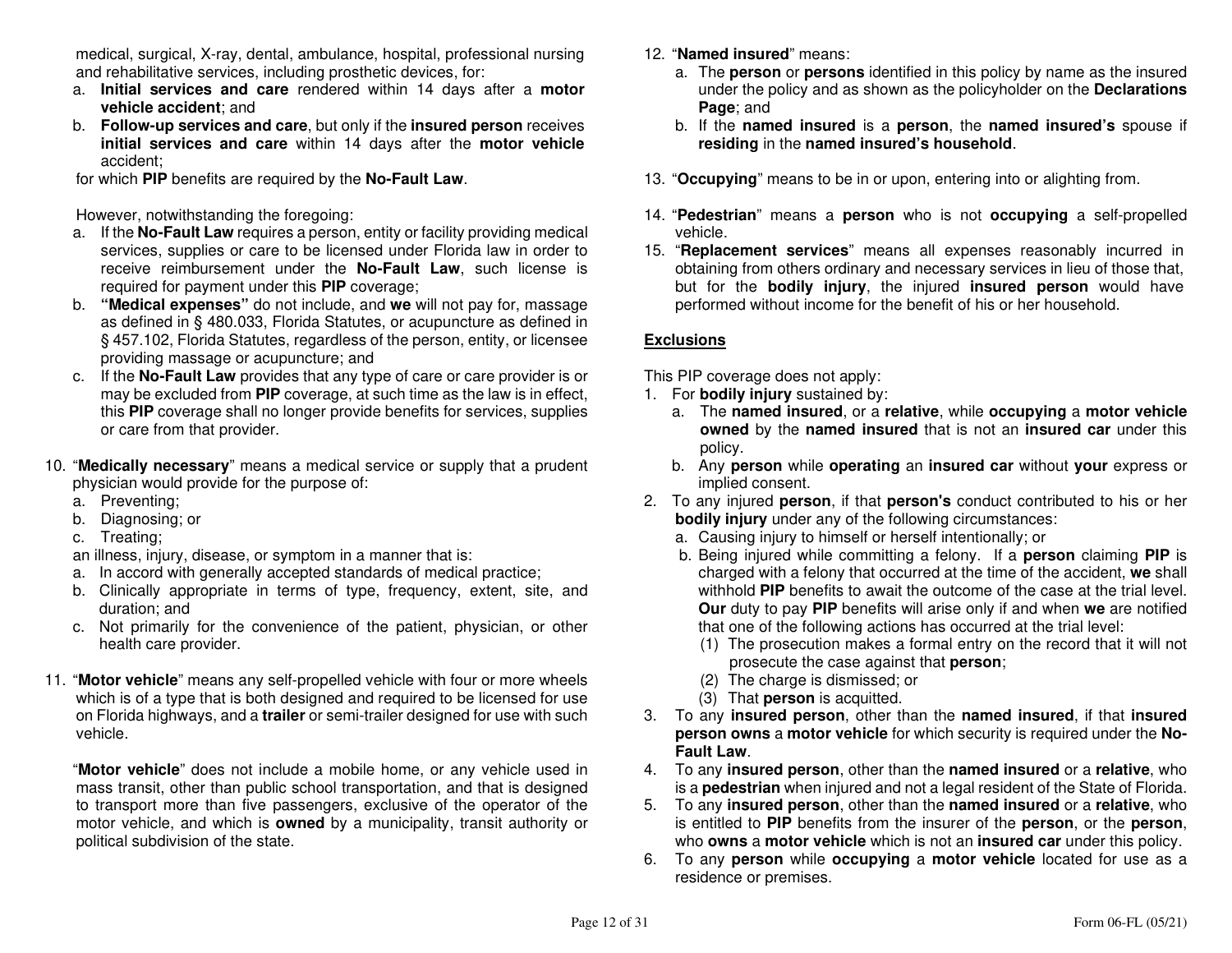- 7. To any **person** who sustains **bodily injury** as a **pedestrian** outside the State of Florida.
- 8. With respect to **medical expenses** when the claim or charge is:
- a. Made by or on behalf of a broker, as defined in the **No-Fault Law**.
- b. For any service or treatment that was not lawful at the time rendered.
- c. Related to any person who knowingly submits a false or misleading statement relating to the claim or charges.
- d. Requested by or on behalf of a clinic not licensed with the Agency for Health Care Administration as required, or is otherwise operating in violation of the Florida Health Care Clinic Act.
	- e. Associated with a bill or statement that fails to meet the requirements of the **No-Fault Law**.
- f. For any treatment or service that is up-coded, or is unbundled when the treatment or service should be bundled in accord with the **No-Fault Law**.
	- g. For any medical treatment or services billed by a physician that is not provided in a hospital unless the services or treatment are:
- (1) Actually performed by the physician or are incidental to the physician's professional services; and
- (2) Are included on the physician's bill with documentation that verifies that the physician is responsible for the medical treatment or service that was rendered and billed.
- h. For any invalid diagnostic test as determined by the Florida Department of Health, in accord with the **No-Fault Law**.
- i. For any services performed by any **person** or organization that violates Florida laws prohibiting solicitation of business from a **person** involved in a **motor vehicle** accident for the purpose of making, adjusting or settling motor vehicle tort claims or claims for personal injury protection benefits.
- 9. For **bodily injury** sustained while a **TNC driver** is logged on to a **TNC digital network** or while a **TNC driver** provides a **TNC prearranged ride**.

### **Limits of Liability**

The limit of liability shown on the **Declarations Page** for **PIP** under the sublimits for emergency or non-emergency **medical expenses** and **disability benefits** is the most **we** will pay for **bodily injury** to each **insured person** in an **accident**. The most **we** will pay as **death benefits** for each **insured person** is the limit for the **PIP death benefit**. **Death benefits** are in addition to the **medical expenses** and **disability benefits** provided under this policy.

Notwithstanding the clause above, payment under Part II for **medical expenses** up to \$10,000 applies only to services and care if a licensed physician, dentist, physician assistant or an advanced registered nurse practitioner has determined that the **insured person** had an **emergency medical condition**.

Reimbursement for **medical expenses** is limited to \$2,500 if a licensed physician, dentist, chiropractic physician, osteopathic physician, physician

assistant or an advanced registered nurse practitioner, a person or entity providing emergency transportation and treatment, or a physical therapist has determined that the **insured person** did not have an **emergency medical condition**.

**We** will not pay more than the limit of liability shown on the **Declarations Page** for each **insured person** in any one **accident**, without regard to the number of:

- $1<sub>1</sub>$ 1. **Insured cars** under this policy;
- 2. Premiums paid or shown on the **Declarations Page**;
- 3. **Persons** insured;
- 4. Policies or bonds applicable to the **accident**;
- 5. Claims made or **persons** injured;
- 6. Vehicles or **trailers** involved in an **accident**;
- 7. Heirs, survivors or wrongful death beneficiaries; or
- 8. Lawsuits filed.

There will be no adding, stacking or combining of coverage.

**Our** payment will not include the amount of any applicable **PIP** deductible, as shown on the **Declarations Page**. The deductible:

- 1. Will be applied for **bodily injury** to:
	- a. The **named insured**; and
	- b. Any dependent **relative**;

as selected by the **named insured**.

- 2. The deductible will be applied to all **PIP** benefits except **death benefits**. For **medical expenses**, the deductible is applied after the application of the **Medical Fee Schedule**, but before the 80% limitation of reimbursement. For **disability benefits**, the deductible is applied before the 60% limitation of reimbursement.
- 3. After the deductible is met, the **insured person** is eligible to receive up to the aggregate limit available under **PIP**, subject to all other limits, terms and conditions.
- 4. A separate deductible shall apply to each **accident**.

No one is entitled to receive duplicate payments from **us** for the same elements of damages that have been paid by **us** or any other source, which may include:

- 1. Any other coverage under this policy;
- 2. Any other policy **we** or another insurer issue; or
- 3. Workers' compensation or any similar insurance.

**PIP** benefits shall be credited by any amounts paid or payable for the same expense or elements of damages under any state workers' compensation law.

If **we**, or an affiliate insurer, have issued more than one policy to **you** with coverage for **PIP**, **we** will not pay more than the highest limit of liability that applies to the **insured person** under one policy. The limit of liability may not be added, combined or stacked with similar coverage under any other policy issued by **us** or an affiliate insurer.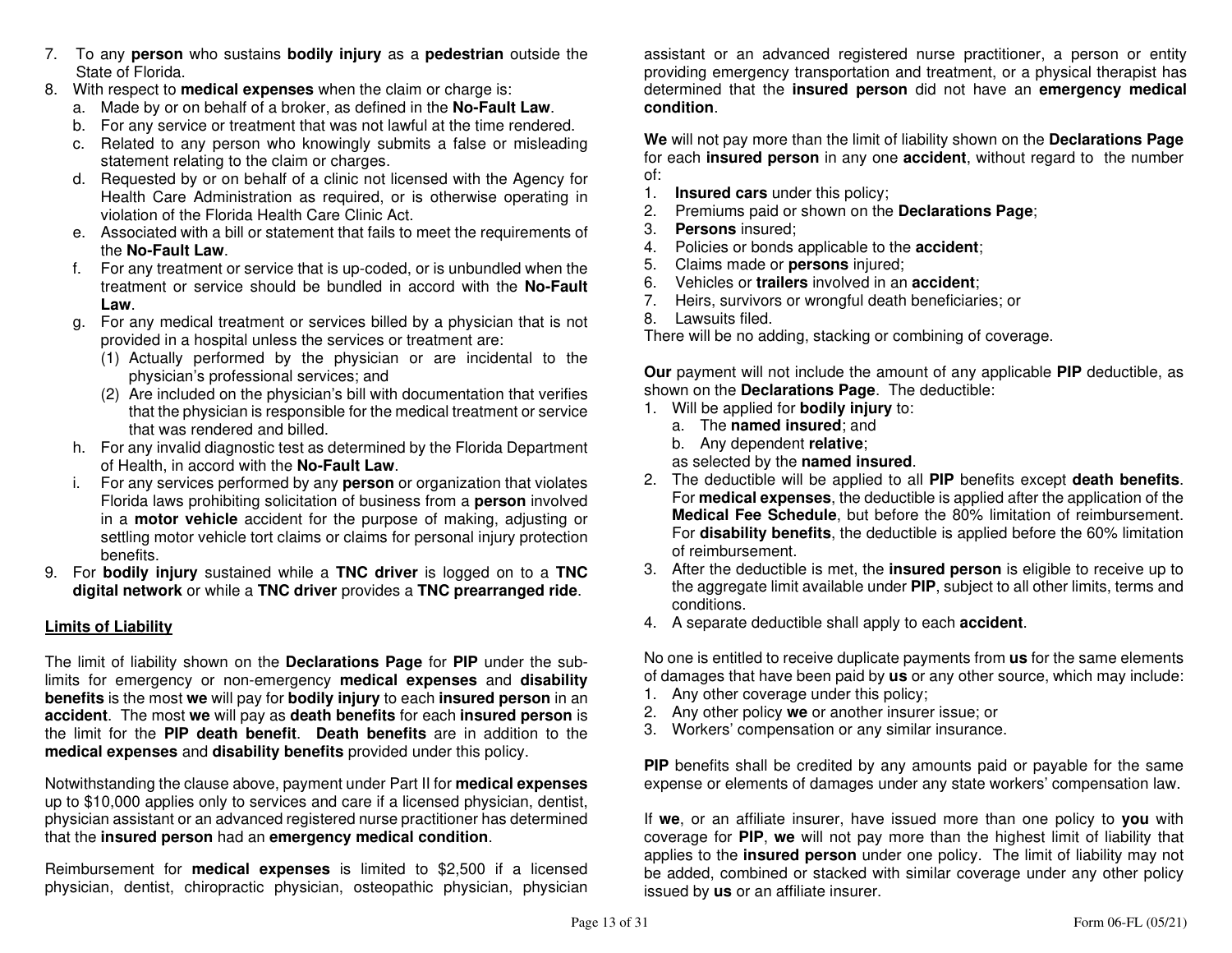The maximum limit of liability for **PIP** benefits shown on the **Declarations Page**  is the total aggregate limit for **PIP** benefits available to or for each **insured person** injured in any one **accident**, from all sources combined, including this policy.

When determining the amount **we** will pay for **medical expenses** under Part II, the following **Medical Fee Schedule** shall apply to limit the amount to be paid by **us**, and shall supersede any conflicting terms in the policy:

**Medical Fee Schedule:** Benefits apply only for reasonable **medical expenses** for **medically necessary** services. Reimbursement for **medical expenses** is limited to no more than 80% of the following schedule of maximum charges, subject to § 627.736(5)(a), Florida Statutes, as amended:

- 1. For emergency transport and treatment by providers licensed under Chapter 401, Florida Statutes, 200% of Medicare.
- 2. For emergency services and care provided by a hospital licensed under Chapter 395, Florida Statutes, 75% of the hospital's usual and customary charges.
- 3. For emergency services and care as defined by § 395.002, Florida Statutes, provided in a facility licensed under Chapter 395, Florida Statutes, rendered by a physician or dentist, and related hospital inpatient services rendered by a physician or dentist, the usual and customary charges in the community.
- 4. For hospital inpatient services, other than emergency services and care, 200% of the Medicare Part A prospective payment applicable to the specific hospital providing the inpatient services.
- 5. For hospital outpatient services, other than emergency services and care, 200% of the Medicare Part A Ambulatory Payment Classification for the specific hospital providing the outpatient services.
- 6. For all other medical services, supplies, and care, 200% of the allowable amount under:
	- a. The participating physicians fee schedule of Medicare Part B, except as provided in 6.b. and 6.c.
	- b. Medicare Part B, in the case of services, supplies, and care provided by ambulatory surgical centers and clinical laboratories.
	- c. The Durable Medical Equipment Prosthetics / Orthotics and Supplies fee schedule of Medicare Part B, in the case of durable medical equipment.

 However, if such services, supplies, or care is not reimbursable under Medicare Part B, as provided in this section (6.), **we** may limit reimbursement to 80% of the maximum reimbursable allowance under workers' compensation, as determined under § 440.13, Florida Statutes and rules adopted thereunder which are in effect at the time such services, supplies, or care is provided. Services, supplies, or care that is not reimbursable under Medicare or workers' compensation is not required to be reimbursed by **us.**

For the purposes of this **PIP** coverage, the applicable fee schedule or payment limitation under Medicare is the fee schedule or payment limitation in effect on March 1 of the year in which the services, supplies, or care is rendered and for the area in which such services, supplies, or care is rendered. The applicable fee schedule or payment limitation applies until March 1 of the following year, regardless of any subsequent changes made to the fee schedule or payment limitation, except that it may not be less than the allowable amount under the participating physicians schedule of Medicare Part B for 2007 for medical services, supplies, and care subject to Medicare Part B.

If a provider submits a charge for an amount less than the maximum amount under the **Medical Fee Schedule**, **we** will not pay more than the charge submitted.

**We** may change codes that **we** determine have been improperly or incorrectly upcoded or unbundled, and may make payment based on the changed codes, without affecting the right of the provider to dispute the change. **We** will contact the health care provider and discuss the reasons for the change and the health care provider's reason for the coding, or make a reasonable good faith effort to do so.

#### **Other Insurance**

This policy's **PIP** coverage is primary to:

- 1. Other coverage available under this policy for Uninsured Motorist Coverage.
- 2. A policy issued to the lessor or **owner** of a **car** that also applies to **your** operation of that **car**, but only when:
- a. **You** rent or lease a **car** that **you** do not **own**; and
- b. The rental or leasing contract for that **car** has a notice that meets all the requirements of Florida law by stating, in at least 10-point type, that: "The valid and collectible liability insurance and personal injury protection insurance of any authorized rental or leasing driver is primary for the limits of liability and personal injury protection coverage required by §§. 324.021(7) and 627.736, Florida Statutes."

 In this case, **our** duty to provide primary **PIP** coverage will only apply if there is in fact **PIP** coverage for the claimant under this policy, and then only to the extent of the minimum amount required by the **No-Fault Law**.

If two or more insurers are obligated to pay **PIP** benefits for the same **bodily injury** to any one **insured person**, the maximum amount payable to or for that **insured person** shall be the minimum amount required by the **No-Fault Law**. Any insurer paying those benefits shall be entitled to recover from each of the other insurers:

- 1. An equitable pro rata share of the benefits paid; and
- 2. Expenses incurred in processing the claim.

 Except where **PIP** coverage applies on a primary basis as set forth above, when other **PIP** coverage applies, the order of priority set forth in Florida laws, as amended, shall apply.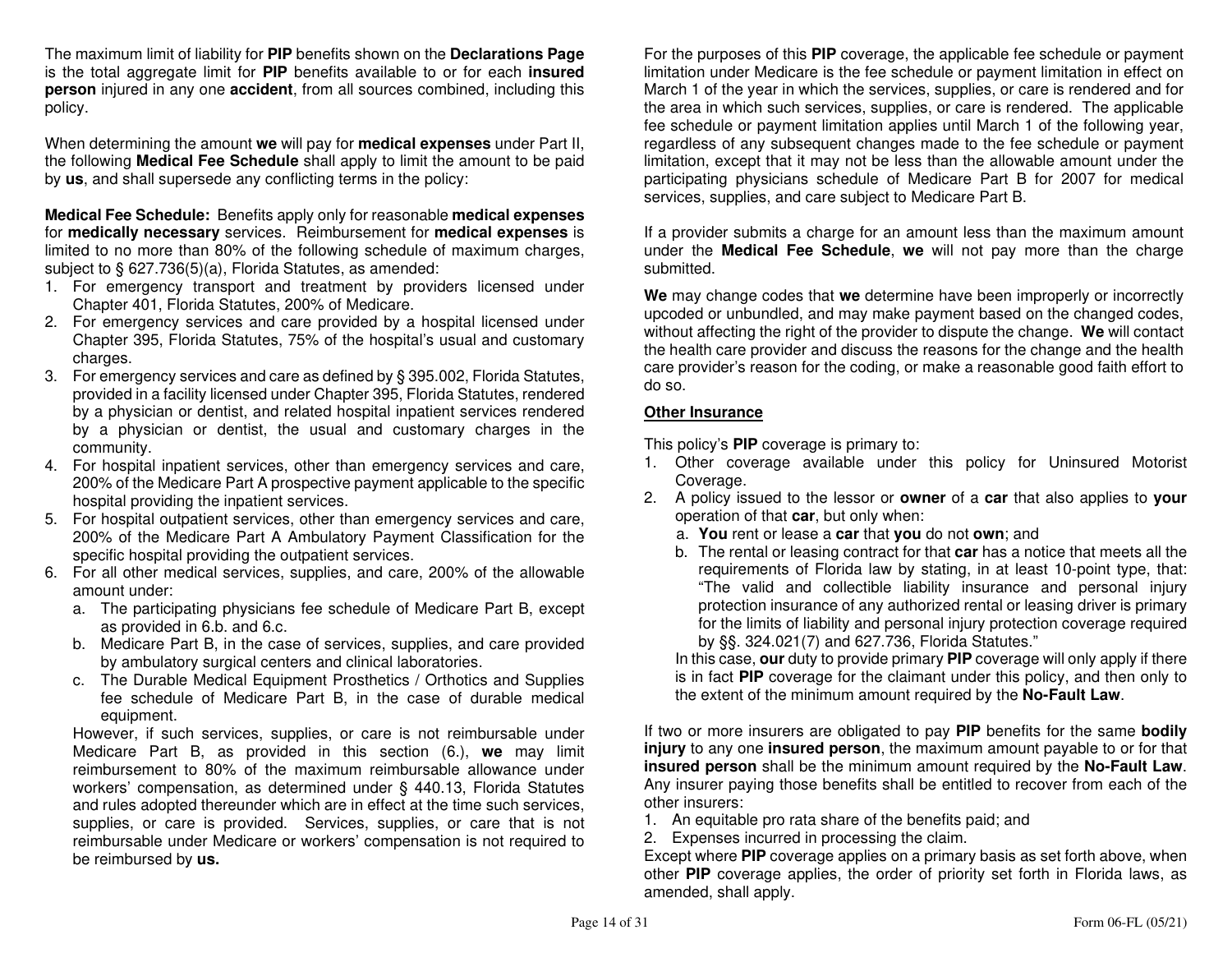### **PART III – UNINSURED MOTORISTS ("UM")**

### **Conditions**

Any person making a claim under Part II, including an omnibus **insured person**, shall:

1. Submit to physical and mental examinations and tests at **our** expense by physicians or other qualified health care providers **we** select as often as **we** may reasonably require. Such examinations shall be conducted within the municipality where the **insured person** is receiving treatment or in a location reasonably accessible to the **insured person**. This means any location within the municipality in the which the **insured person** lives or any location within 10 miles by road from the **insured person's** residence, provided such location is within the county in which the **insured person** resides. If there is no qualified physician to conduct the examination in a location reasonably accessible to the **insured person**, such examination shall be conducted in an area of the closest proximity to the **insured person's** residence.

**We** will reimburse transportation costs that are incurred to get to and from an exam **we** request. This includes reasonable costs for transportation as shown by receipts and/or mileage. Transportation costs requested by **us** are paid in addition to the **medical expenses** and **disability benefits**provided under this policy.

If an **insured person** unreasonably refuses to submit to, or fails to appear at, an examination, **we** are no longer liable for subsequent personal injury protection benefits. An **insured person's** refusal to submit to, or failure to appear at, two examinations raises a rebuttable presumption that the **insured person's** refusal or failure was unreasonable.

2. At a site picked by **us**, submit to statements or examinations under oath and subscribe to the same as **we** may reasonably require. **We** may require that such statements or examinations be recorded and videotaped, as well as conducted individually or outside the presence of witnesses or other **persons** seeking coverage or benefits under this Part. A personal representative of the **person** claiming coverage may be present so long as that representative is not one who is seeking coverage or benefits. The scope of questioning will be limited to relevant information or information that could reasonably be expected to lead to relevant information.

Compliance with the statements or examinations under oath provisions is a condition precedent to receiving benefits.

THE FOLLOWING APPLIES ONLY IF **WE** ARE REQUIRED TO PAY **UNINSURED MOTORISTS BODILY INJURY ("UM")** BENEFITS:

### **Insuring Agreement - UM Bodily Injury Coverage**

**We** will pay compensatory damages, up to the minimum limits required, which an **insured person** is legally entitled to recover from the **owner** or operator of an **uninsured motor vehicle** or **underinsured motor vehicle** due to **bodily injury**:

- 1. Sustained by an **insured person**; and
- 2. Caused by an **accident**;

 that arises out of the ownership, maintenance or use of the **uninsured motor vehicle** or **underinsured motor vehicle**.

### **Additional Terms for Part III**

The following Additional Terms apply to this Part III:

- 1. The liability of the **owner** or operator of an **uninsured motor vehicle** or **underinsured motor vehicle** for **bodily injury** must arise out of the ownership or use of an **uninsured motor vehicle** or **underinsured motor vehicle**.
- 2. If an offer of settlement has been made to an **insured person** by the insurer of the **underinsured motor vehicle**, **we** will pay under this Part only if **we**have been given:
	- a. Not less than 30 days written notice, by certified or registered mail, of that offer to pay; and
	- b. An opportunity to advance payment to the **insured person** in an amount equal to the offer settlement within 30 days after receipt of notice.
- 3. **We** are not bound by any judgment that arises out of a lawsuit with respect to:
- a. The liability of an **owner** or operator of an **uninsured motor vehicle** or **underinsured motor vehicle**; or
- b. The amount of **bodily injury** damages that result from an **accident**;if that lawsuit occurs without prior notice to **us**.
- 4. **We** are not bound by any settlement agreement entered into with the **owner** or operator of an **uninsured motor vehicle** or **underinsured motor vehicle** that occurs without prior notice to **us** and if that settlement prejudices **our** rights.
- 5. **Our** legal liability to an **insured person** does not include, and **we** will not pay, damages for pain, suffering, mental anguish, or inconvenience unless the **bodily injury** sustained by the **insured person** is a "serious injury" as defined in the **No-Fault Law**, and consisting of:
- a. Significant and permanent loss of an important bodily function;
- b. Permanent injury within a reasonable degree of medical probability, other than scarring or disfigurement;
- c. Significant and permanent scarring or disfigurement; or
	- d. Death.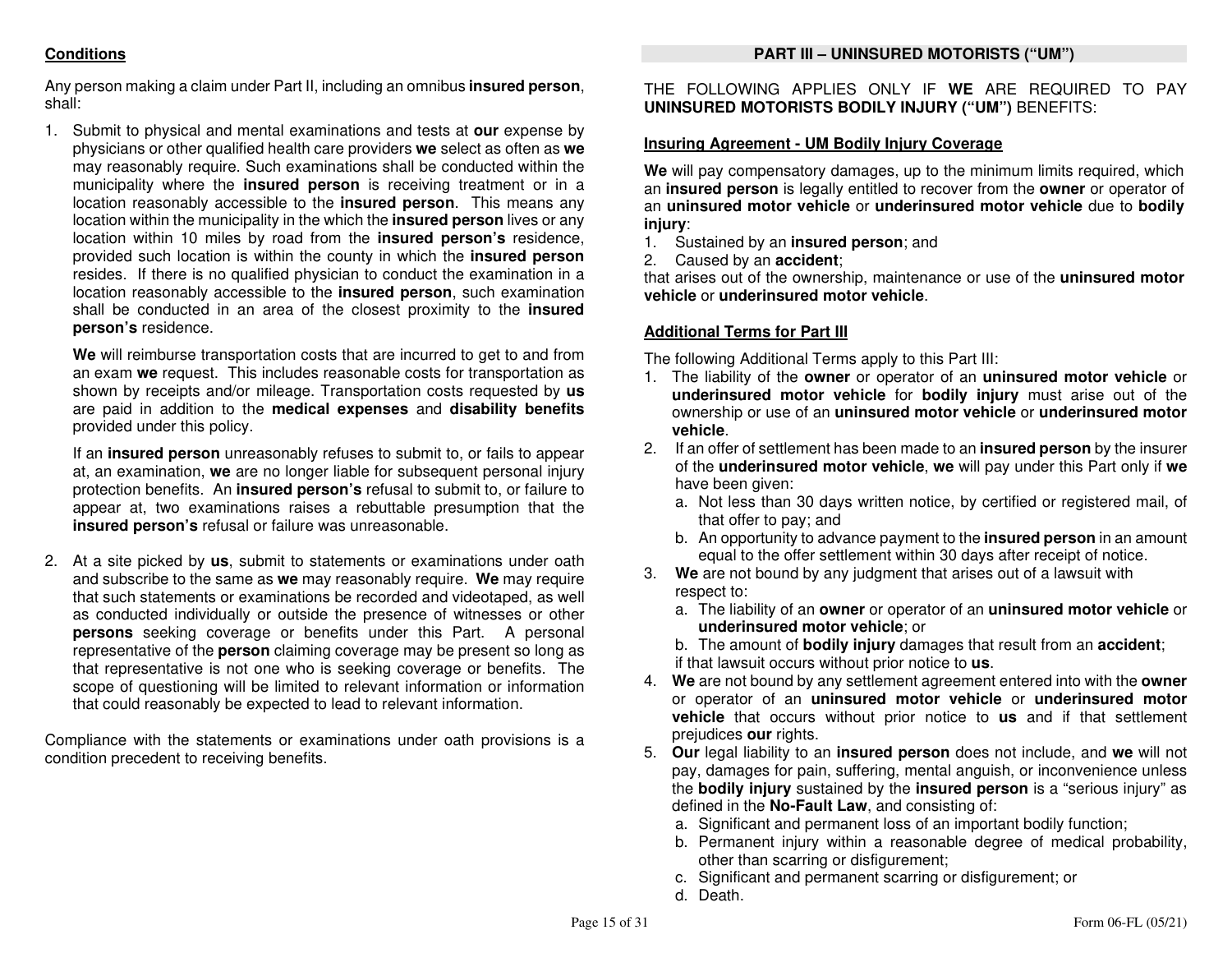### **Additional Definitions for Part III Only**

When shown in Part III in **bold** print the words and phrases listed below have the meaning shown here. These meanings will apply whether the word or phrase appears in the singular, possessive, plural, active or passive forms:

- 1. "**Insured person**" means:
	- a. **You**;
- b. A **relative**;
- c. Any other **person** who is **occupying your insured car** with the express permission of **you** or its **owner**; and
	- d. Any person, for damages that person is legally entitled to recover because of **bodily injury** sustained by a person listed in a., b., or c. above.

 However, this shall not increase **our** limit of liability in any **accident** to an amount greater than the limit that applies to the person for whom uninsured motorists coverage is provided under a., b., or c. above.

- 2. "**Motor vehicle**" means a self-propelled land motor vehicle designed for use on public roads and highways, and required to be registered under the motor vehicle registration laws. **Motor vehicle** includes a **trailer** designed for use with such vehicle.
- 3. "**Underinsured motor vehicle**" means a **motor vehicle** for which one or more **bodily injury** liability bonds, policies or self-insurance apply at the time of the **accident** but all amounts paid under those sources of recovery for **bodily injury** liability are less than the total damages sustained by the **insured person** who is legally entitled to recover those damages due to the **accident**.

"**Underinsured motor vehicle**" does not include any vehicle or its equipment that is:

- a. **Owned** by, or furnished or available for the regular use of, **you** or a **relative**;
- b. Operated on rails or crawler treads;
- c. Designed for **use** mainly off public roads, while not on public roads; or
	- d. Located for use as a residence or premises; or
	- e. Insured under Part I of this policy.
- 4. "**Uninsured motor vehicle**" means a **motor vehicle** for which:
- a. No **bodily injury** liability bonds, policies or self-insurance apply at the time of the **accident**.
- b. There is liability insurance, but the **motor vehicle** is an **underinsured motor vehicle**.
- c. There is liability insurance, but the liability insurer has legally denied coverage under its policy, including when liability coverage is excluded to a non-family member under this policy and that **person's** operation of an **insured car** results in **bodily injury** to the **named insured** or a **relative**.
- d. There is liability insurance, but the insurer writing the policy is or becomes insolvent within four years of the date of the **accident**.
- e. The **owner** or operator cannot be identified, and that **motor vehicle** hits or otherwise causes **bodily injury** to that **insured person**.

 "**Uninsured motor vehicle**" does not include any vehicle or its equipment that is:

- a. **Owned** by, or furnished or available for the regular use of, **you** or a **relative**, unless it is an **insured car** to which the Liability To Others Coverage of this policy applies but is excluded for any **person**, who is not **you** or a **relative**, for damages sustained in the **accident** by **you** or a **relative**;
- b. Operated on rails or crawler treads;
- c. Designed for **use** mainly off public roads, while not on public roads;
	- d. Located for use as a residence or premises; or
- e. Insured under Part I of this policy, unless it is an **insured car** to which the Liability To Others Coverage of this policy applies but is excluded for any **person**, who is not **you** or a **relative**, for damages sustained in the **accident** by **you** or a **relative**.

### **Exclusions**

- 1. **We** do not provide coverage under this Part III for any **insured person**:
	- a. If that **person**, or that **person's** legal representative, settles the claim without **our** consent, and **our** right to recover payment from any liable party has been prejudiced by such act. However, this exclusion (1.a.) does not apply to a settlement made with an insurer of an **underinsured motor vehicle**.
- b. While **occupying your insured car** while it is being used for livery or **delivery** services. This exclusion does not apply to a share the expense car pool.
- c. While using or **occupying** any **motor vehicle owned** by **you** or a **relative**, if that vehicle is not an **insured car** under this policy. This does not apply if **you** have elected and paid the extra premium for Stacked UM.
- d. Using or **occupying** a vehicle without the permission of the **owner**. This does not apply to the use of the **insured car** by **you** or a **relative**.
- e. For **punitive damages**.
	- f. While a **TNC driver** is logged on to a **TNC digital network** or while a **TNC driver** provides a **TNC prearranged ride**.
- 2. This coverage shall not apply directly or indirectly to benefit any:
	- a. Insurer or self-insurer under any of the following or similar laws:
		- (1) Workers compensation law; or
		- (2) Disability benefits law; or
- b. Government entity, unit or agency.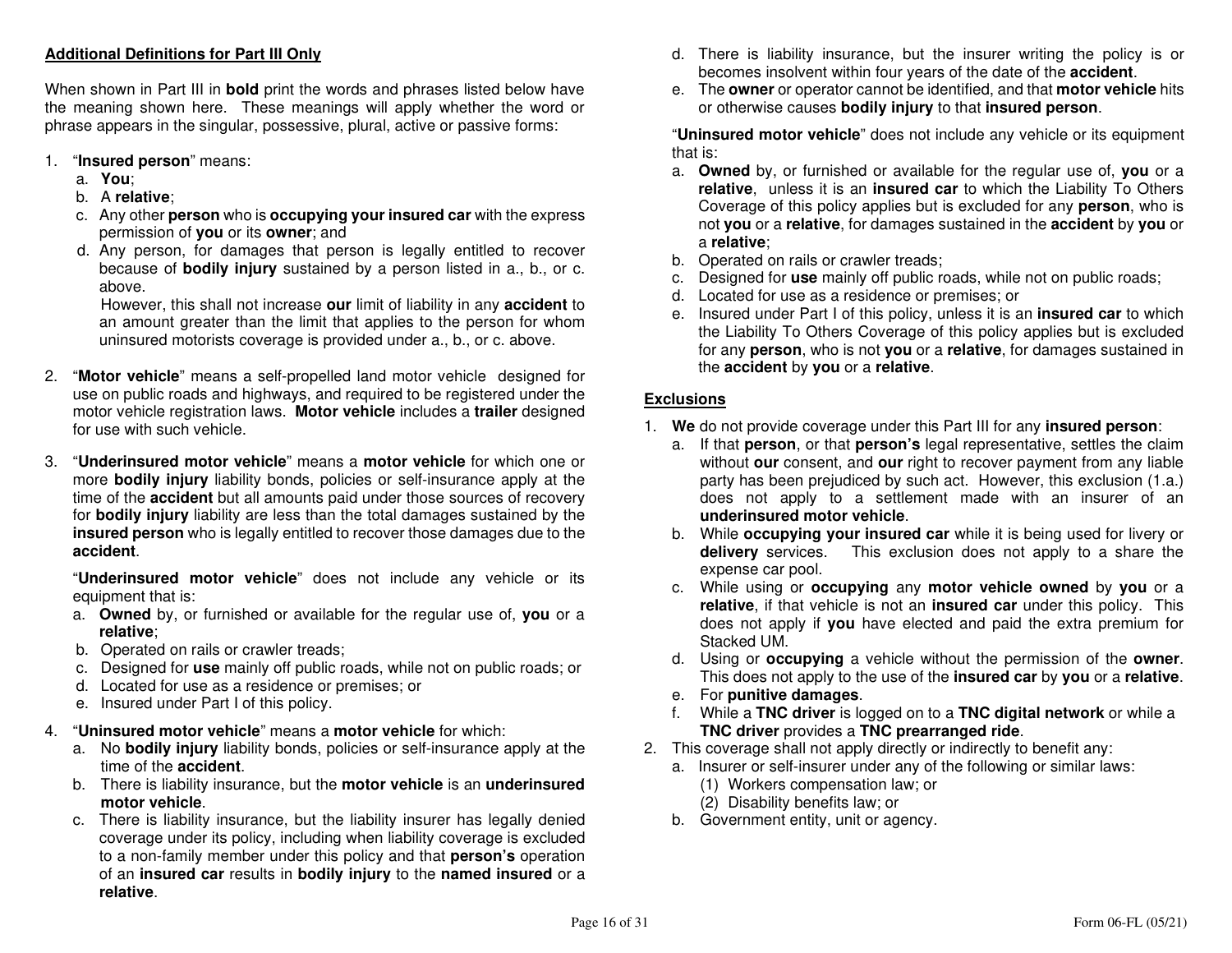### **Limits of Liability**

If **you** have paid the premium for Non-Stacked UM, then without regard to the number of:

- 1. **Insured persons**;
- 2. **Cars** insured under this policy;
- 3. Separate premiums paid or shown on the **Declarations Page**;
- 4. Policies issued;
- 5. Claims made;
- 6. Vehicles involved;
- 7. Heirs or wrongful death beneficiaries involved; or
- 8. Lawsuits filed;

 **we** will pay no more than the limit of liability shown for this coverage on the **Declarations Page**. There will be no stacking or combining of coverage afforded to more than one **car** under this policy when **you** buy Non-Stacked UM.

The amount shown on the **Declarations Page** for "each person" is the most **we** will pay for all damages due to a **bodily injury** to one **person** in any one **accident**, and only the limit for "each person" will apply to the total of claims made for **bodily injury** and any and all claims:

- 1. Derived from such **bodily injury** including, but not limited to:
	- a. **Loss** of society;
	- b. **Loss** of companionship;
- c. **Loss** of service or support;
	- d. **Loss** of consortium; and
	- e. Wrongful death.
- 2. For mental anguish or emotional distress due to seeing the **accident** or **bodily injury** occur.

Subject to the "each person" limit the amount shown for "each accident" is the most **we** will pay for all damages due to **bodily injury** sustained by two or more **persons** in any one **accident**.

However, if **you** have paid the extra premium for Stacked UM, then without regard to any terms to the contrary in this Part or policy, the most **we** will pay for all damages arising out of **bodily injury** sustained by **you** or a **relative** in any one **accident** is the limit of liability that applies as shown in the **Declarations Page** for this Part III coverage and described above, multiplied by the number of **insured cars** shown on this policy with Stacked UM coverage.

No one will be entitled to duplicate payments for the same elements of damages under this policy or from any other source.

Any amount to be paid under this coverage, to or for an **insured person** for the same elements of damages, will reduce any amount that the **person** is entitled to recover under Part I - Liability To Others.

The total damages an **insured person** is entitled to recover for **bodily injury** from the **owner** or operator of the **uninsured motor vehicle** or **underinsured motor vehicle** shall be reduced by:

- 1. Any amount paid or to be paid because of **bodily injury** by or on behalf of any **persons** or organizations that may be legally responsible, including, but not limited to all sums paid under Part I of this policy;
- 2. The amounts of the full limits of liability for all liability bonds or policies available to the **owner** and operator of the **underinsured motor vehicle**, even if that **insured person** enters into a settlement agreement for an amount less than the sum of the full limits of liability under all applicable **bodily injury** liability bonds and policies. Any reduction of the **insured person's** total damages will not reduce the limit of liability for this coverage. This limitation does not apply if **we** advance payment to the **insured person** in an amount equal to the tentative settlement with the insurer of the **uninsured motor vehicle**;
- 3. Any amount paid or to be paid because of **bodily injury** as personal injury protection benefits or any automobile medical expense coverage, including, but not limited to, all sums paid under Part II - **PIP**; and
- 4. Any amount paid or to be paid because of **bodily injury** under any workers' compensation law, disability benefits law, or similar laws.

The most **we** will pay, subject to all other limits of liability, for **bodily injury** damages to an **insured person** caused by the **owner** or operator of an **underinsured motor vehicle** will be no more than the amount by which the **bodily injury** damages are more than the sum of the amounts of the full limits of liability for all liability bonds or policies available to the **owner** and operator of the **underinsured motor vehicle**, even if that **insured person** enters into a settlement agreement for an amount less than those full limits. Any reduction of the **insured person's** total damages will not reduce the limit of liability for this coverage. This limitation does not apply if **we** advance payment to the **insured person** in an amount equal to the tentative settlement with the insurer of the **uninsured motor vehicle**.

### **Other Insurance**

When an **insured person** occupies any vehicle, other than **your insured car**, this insurance shall be excess over any other similar insurance, bonds or selfinsurance available to the **insured person**. The insurance, bonds or selfinsurance which applies to the occupied **motor vehicle** is primary.

If there is other applicable similar insurance, bonds or self-insurance with the same priority of payment available under more than one policy or provision for coverage on an **accident** covered by this Part, **we** will pay only **our** share of the damages. **Our** share is determined as the proportion that **our** limit of liability bears to the total of all limits applicable on the same level of priority.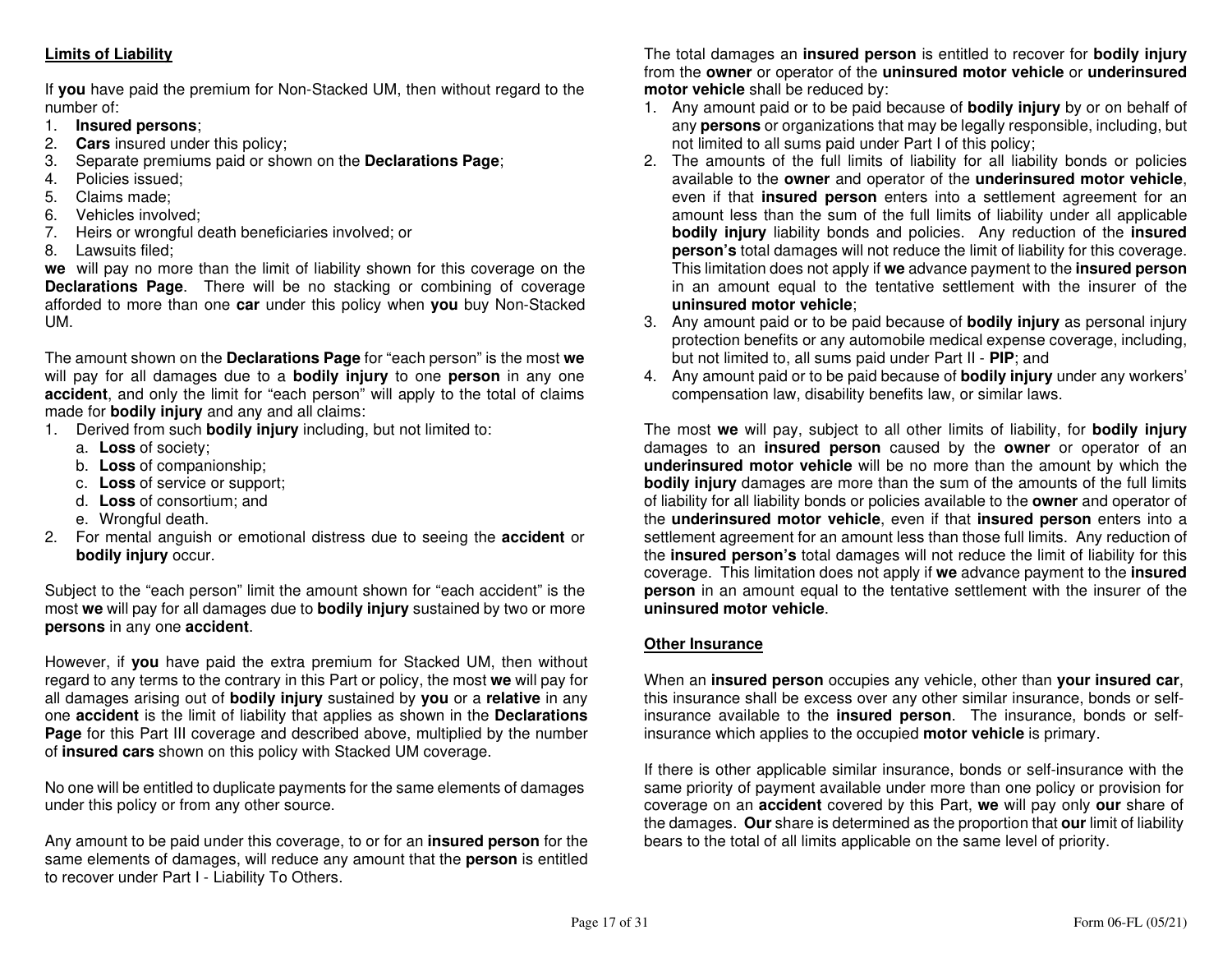If **you** have paid the premium for Non-Stacked UM, then:

- 1. Any coverage provided as to two or more **motor vehicles** shall not be added together to determine the limit of insurance coverage available to an **insured person** for any one **accident**, except as described here in clause 2.b., below.
- 2. If at the time of the **accident** the **insured person** is:
	- a. **Occupying** a **motor vehicle**, the Uninsured Motorist Coverage, or similar insurance, available to that **insured person** shall be the coverage available as to that **motor vehicle**.
- b. **Occupying** a **motor vehicle** which is not **owned** by her or him or by a **relative**, the **insured person** is entitled to select the highest limits of Uninsured Motorist Coverage, or similar insurance, afforded for any one vehicle as to which she or he is a **named insured** or insured resident of the **named insured's** household. But, such coverage shall be excess over the coverage on the vehicle the **insured person** was **occupying**  at the time of the **accident**.
	- c. Not **occupying** a **motor vehicle**, she or he is entitled to select the highest limits of Uninsured Motorist Coverage, or similar insurance, for any one vehicle afforded by a policy under which she or he is insured as a **named insured** or as an insured resident of the **named insured's**household.

### **PART IV - CAR DAMAGE COVERAGE**

### **Insuring Agreement**

If **you** paid the premium for coverage under Part IV, **we** will pay for a **loss** described below to an **insured car** for which coverage has been purchased. **We** will pay for **loss** to an **insured car** caused by:

- 1. A comprehensive **loss**, other than collision, only if the **Declarations Page**shows that Other Than Collision coverage applies for that **insured car**.
- 2. Collision, only if the **Declarations Page** shows that Collision Damage applies for that **insured car**.

**Loss** caused by:

- 1. Missiles;
- 2. Falling objects;
- 3. Fire;
- 4. Theft;
- 5. Malicious mischief or vandalism;
- 6. Riot or civil commotion;
- 7. Explosion;
- 8. Earthquake;
- 9. Windstorm, hail, water or flood; or
- 10. Accidental glass breakage;

are comprehensive losses to be paid under Other Than Collision coverage.

**Loss** due to the hitting or being hit by an animal or bird will also be paid under Other Than Collision coverage. A comprehensive **loss** shall not include any **loss** covered as a collision.

### **Loss** caused by an **insured car:**

- 1. Overturning; or
- 2. Colliding with or being hit by another object;

 are collision losses to be paid under Collision Coverage. A collision **loss** shall not include any **loss** covered as a comprehensive **loss**.

If **you** paid the premium for Other Than Collision coverage, **we** will pay for sudden, direct, and accidental **loss** to a windshield on an **insured car** that is not caused by a collision, without applying a deductible.

No coverage for windshield only damage shall apply unless **you** or the **owner**of the **insured car** seeking coverage:

- 1. Cooperates with **us** in any matter concerning a claim;
- 2. Notifies **us** about any claim or **loss**, before any work is commenced or repairs are completed, when reasonably possible; and
- 3. Allow **us** to have the damage to the **insured car** for which coverage is sought inspected; provided, however, that this condition for coverage is waived if emergency repairs are necessary to minimize further damage or expenses so long as color photographs clearly showing the damaged area(s) are taken and provided to **us** along with an itemized estimate of such repairs and payment receipts.

### **Towing and Labor (Roadside Assistance) Coverage**

If **you** paid the premium for Towing and Labor Coverage and it is shown on the **Declarations Page**, **we** will pay up to the limits shown on the **Declarations Page** for towing and labor costs incurred each time an **insured car** for which **you** bought this coverage is disabled. This includes the costs associated with emergency flat tire change, tire repair, battery jump, battery repair, fuel delivery (but not the fuel) and locksmith services each time an **insured car** is disabled, subject to the limits shown on the **Declarations Page** for that **insured car**. Covered labor must be performed at the time and place of disablement and does not include routine maintenance of the **insured car**. The maximum amount **we** will pay for any single disablement will be the amount shown on the **Declarations Page** for this coverage for that **insured car**. **You** must provide **us** with a verifiable receipt of the towing or labor charges incurred. This coverage does not apply to towing from entrapment in snow, mud, water or sand, more than 100 feet from a public road or highway.

### **Loss of Use Coverage**

If **you** paid the premium for Loss of Use Coverage and it is shown on the **Declarations Page**, when an **insured car** for which **you** bought this coverage sustains a covered **loss** due to a collision or comprehensive **loss**, **we** will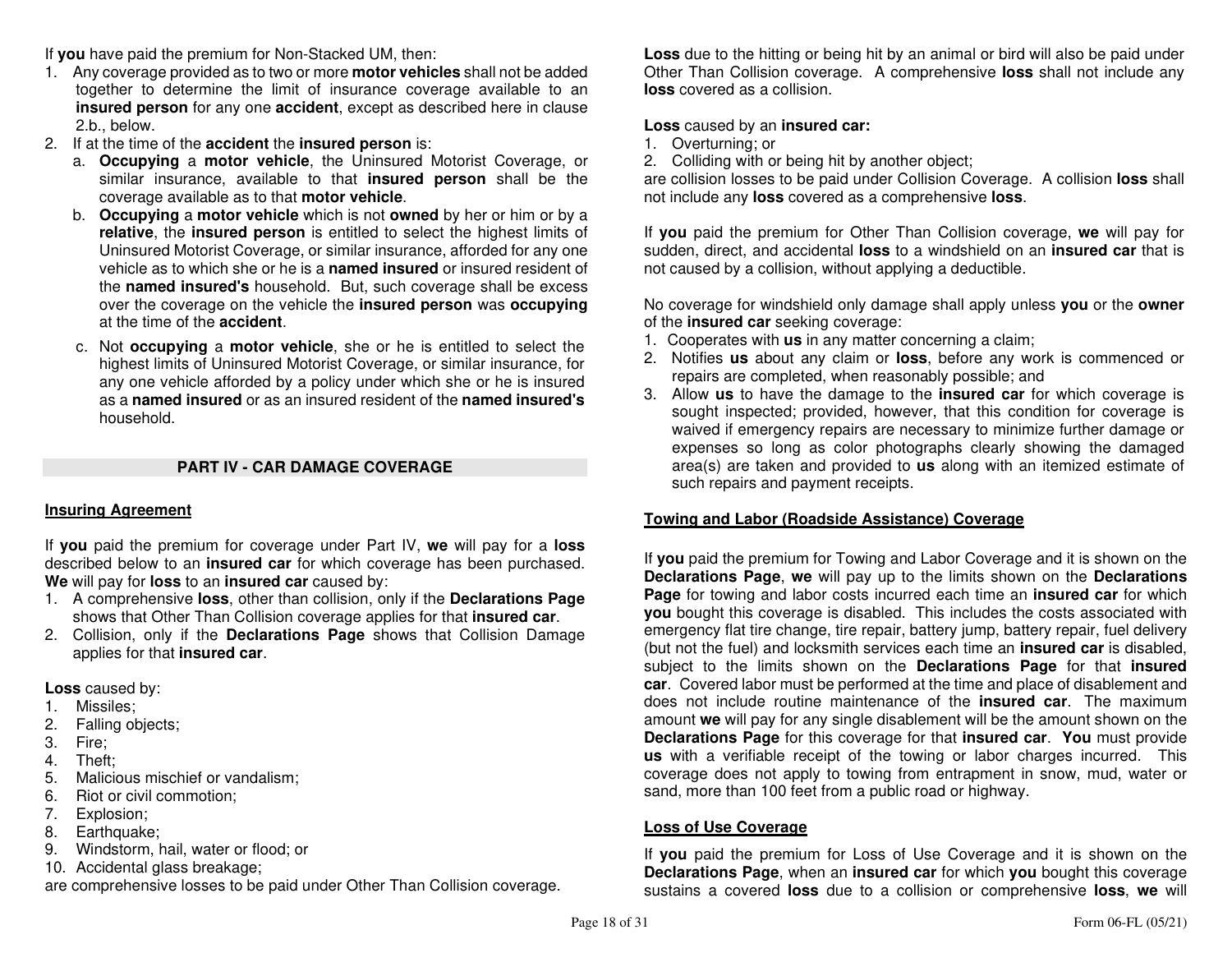reimburse **you** for necessary **car** rental charges **you** incur from a licensed rental car agency, while that **insured car** is inoperable due to that **loss**. **We** will pay no more than the limit shown on the **Declarations Page.**

Loss of Use Coverage is limited to the reasonable period of time **we** determine is required to repair or replace the **insured car**.

Loss of Use Coverage will end 72 hours after **we** offer to pay the amount **we**determine is due for a total loss.

No deductible applies to Loss of Use Coverage. The limits set forth above are the most **we** will pay as the result of any one **loss**, regardless of the number of **insured cars** listed on this policy or premiums paid.

#### **Additional Definition for Part IV Only**

When shown in Part IV in **bold** print the words and phrases listed below have the meaning shown here. These meanings will apply whether the word or phrase appears in the singular, possessive, plural, active or passive forms:

 "**Special/additional equipment**" means any of the following equipment which was not installed at the factory by the original manufacturer of the **insured car**  or sold by the manufacturer's dealer as a manufacturer's new car option or equipment on the **insured car**:

- 1. Parts, accessories, ground effects and any other equipment or enhancement;
- 2. Any modified suspension equipment, modified engines, modified carburetor systems, modified equipment, or custom wheels, including, but not limited to:
- (a) Aluminum, magnesium, chrome or alloy wheels;
	- (b) Special wide-tread tires or slicks;
- 3. Custom paint, murals, decals or graphics; special carpeting or furnishings; sunroofs, moon roofs, t-bar or height extending roofs; bubble domes or similar windows; refrigeration or cooking equipment and any equipment used for sleeping;
- 4. Electronic video, audio, digital or data transmitting, receiving, recording and playback device, including but not limited to:
	- (a) Communication and audio devices, including citizen band radios, two way mobile radios, televisions, VCR, mobile cellular and other telephones, blue tooth devices, scanning monitor receivers, audio devices that record and/or play sound, including: radios; satellite radios; stereos; cassette tape decks; compact disk systems; MP3 devices; internet audio streaming devices; audio interface devices; radio scanners; and similar devices for reproducing sound;
	- (b) GPS and other navigation systems;
	- (c) Personal computers and internet access systems;
	- (d) Video devices, including DVD devices, VCR's; monitors; cameras and televisions; and
	- (e) Any accessories, cables, connectors or antennas used with any of these types of equipment.

#### **Exclusions**

Coverage does not apply to **loss**:

- 1. To an **insured car** while used for livery or **delivery** services. This exclusion does not apply to shared expense car pools.
- 2. Caused by:
- a. War (declared or undeclared);
	- b. Civil war;
- c. Insurrection;
	- d. Rebellion;
- e. Revolution;
- f. Nuclear reaction, radiation, or radioactive contamination; or
	- g. Any consequence of any of the items listed above.
- 3. To any **special/additional equipment**. However, if **you** have paid the premium for Special/Additional Equipment Coverage and it is shown on the **Declarations Page**, this exclusion shall not apply to the **special/ additional equipment** listed on the schedule of **special/additional equipment** in **our** records. If **you** change the **special/additional equipment** on an **insured car**, **you** must notify **us** to change **your** listed equipment before any added **special/additional equipment** will be covered.
- 4. To any camper body or **trailer**.
- 5. That occurs to any vehicle while it is located for use as a residence or premises.
- 6. That results from off-road recreational use of a vehicle.
- 7. Resulting from:
- a. Prior **loss** or damage; or
- b. Damage due and confined to any of the following:
	- (1) Wear and tear;
	- (2) Freezing;
	- (3) Mechanical or electrical breakdown or failure;
		- (4) Road damage to tires; or
	- (5) Mold, mildew, fungi or any by-product of these;
	- unless the damage is the result of other **loss** covered by this policy.
- 8. To paint or discoloration of paint resulting from:
	- a. Acid rain;
	- b. Smoke;
	- c. Smog;
	- d. Chemicals;
	- e. Salt;
	- f. Tree sap; or
	- g. Animal or bird droppings;
	- unless the **loss** is the direct result of other **loss** covered by this policy.
- 9. To any personal property, including but not limited to wearing apparel, personal effects, and tools.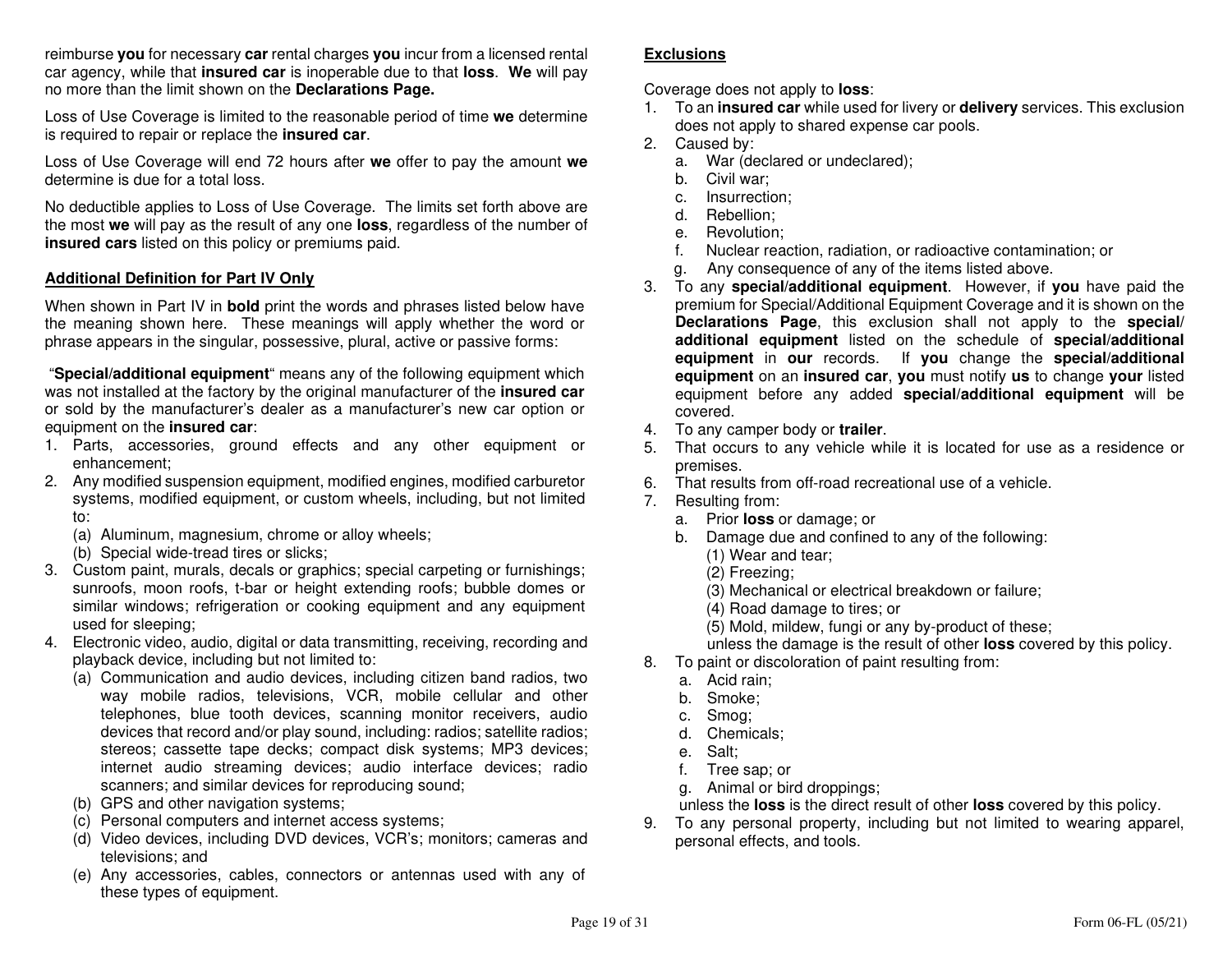- 10. That occurs while **you**, or anyone driving with **your** permission, is using an**insured car**:
	- a. In an illegal trade or transportation;
	- b. While committing a felony (other than a violation of a traffic law or similar law governing the ownership or operation of a vehicle); or
	- c. While fleeing any law enforcement personnel.

 This shall not apply if **your** involvement, or that of a **relative's**, in the felony is unwilling and by force.

- 11. Arising out of or due to the use of an **insured car** for transportation of any explosive substance, flammable liquid or similarly hazardous material, except transportation, incidental to ordinary residential or farm activities. This shall not apply to the fluids necessary for the operation of the vehicle.
- 12. That occurs while an **insured car** is **racing**. This shall not apply to operation of an **insured car** by a person other than **you** or a **relative** unless the **racing** is with the knowledge or permission, express or implied, of **you** or a **relative**.
- 13. That occurs while an **insured car** is subject to any bailment lease, conditional sale, mortgage or other encumbrance not specifically declared and described on this policy. This exclusion only applies if **you** do not have possession of the **insured car**.
- 14. Due to theft or conversion by **you**, or a **relative**. However, this does not apply to the interest of a **named insured** or the spouse of the **named insured** who **resides** in the same **household** as the **named insured** if that **person** did not consent to, direct, contribute to, or participate in the theft or conversion.
- 15. To an **insured car** caused intentionally by or at the direction of any **person** listed on the **Declarations Page**. Except as set forth below as to **loss** that results from domestic violence, when a **loss** is otherwise caused intentionally, or is reasonably expected, by a **person** listed on the **Declarations Page**, this exclusion:
- a. Shall apply to all **persons** having any interest in the property;
- b. Is not limited to only the interest of the **person** causing the **loss**; and
- c. Means that there is no physical damage coverage for any part of the **loss**.

 However, this exclusion will not apply to the interest of **named insured** or a **relative** if the **loss** arises from an act of domestic violence and:

- a. The state law protects that interest;
- b. That **person** has not:
	- (1) Participated in;
- (2) Contributed to;
	- (3) Directed; or
- (4) Consented to;
- the intentional act causing the **loss**;
- c. A complaint has been filed with law enforcement and signed by the innocent **person** to make an arrest for violation of a family violence or similar law; and
- d. That **person** cooperates in any investigation relating to the **loss**.
- 16. That occurs while an **insured car** is driven by any **person** who is not a listed driver on the **Declarations Page** and who knowingly operates the **insured car** with an invalid **driver's license**. This exclusion does not apply to emergency use of the **insured car**.
- 17. That occurs while an **insured car** is being driven, operated, or used by an **undisclosed regular operator**.
- 18. That occurs while an **insured car** is:
- a. Rented or leased to any **person** or organization, other than a **person** listed on the **Declarations Page** of this policy, in return for compensation, payment or benefit of any kind in exchange for, or resulting from, the use of the **insured car**.
- b. Loaned to any **person** or organization, other than a **person** listed on the **Declarations Page** of this policy, in return for compensation, payment or benefit of any kind, but not including:
	- (1) Shared-expense car pools; or
- (2) Permissive use in exchange for gas or lawful services.
- 19. That occurs while a **TNC driver** is logged on to a **TNC digital network** or while a **TNC driver** provides a **TNC prearranged ride**.
- 20. Due to the legal seizure or destruction of an **insured car** by any government or civil authority for any reason.
- 21. Due to the repossession of the **insured car** by a **person** or entity legally entitled to do so.
- 22. Resulting from the ownership, maintenance, or use of an **insured car** while a **person** is engaged in any **business** other than **auto business** activities. This exclusion includes use of a vehicle for livery and **delivery** services. This exclusion does not apply if **business** use of an **insured car** has been declared to **us** and an additional premium has been paid.
- 23. To an **insured car** while under the care or control of an **auto business**.
- 24. To an **insured car** due to diminution of value or any loss or reduction in market or resale value.
- 25. To an **insured car** resulting from the operation by a specifically named excluded driver.
- 26. Resulting in loss of use to a rental vehicle.

### **Limits of Liability**

- 1. **Our** Limit of Liability for **loss** shall not exceed the lowest of:
- a. The **Actual Cash Value** of the stolen or damaged property at the time of **loss**, reduced by the deductible shown on the **Declarations Page**;
- b. The amount necessary to repair the property to its pre-**loss** physical condition, reduced by the deductible shown on the **Declarations Page**;
- c. The amount necessary to replace the property with property of like kind and quality, reduced by the deductible shown on the **Declarations Page**; or
- d. Any Stated Amount Limit of Liability shown on the **Declarations Page**, including but not limited to any value listed for **special/additional equipment**.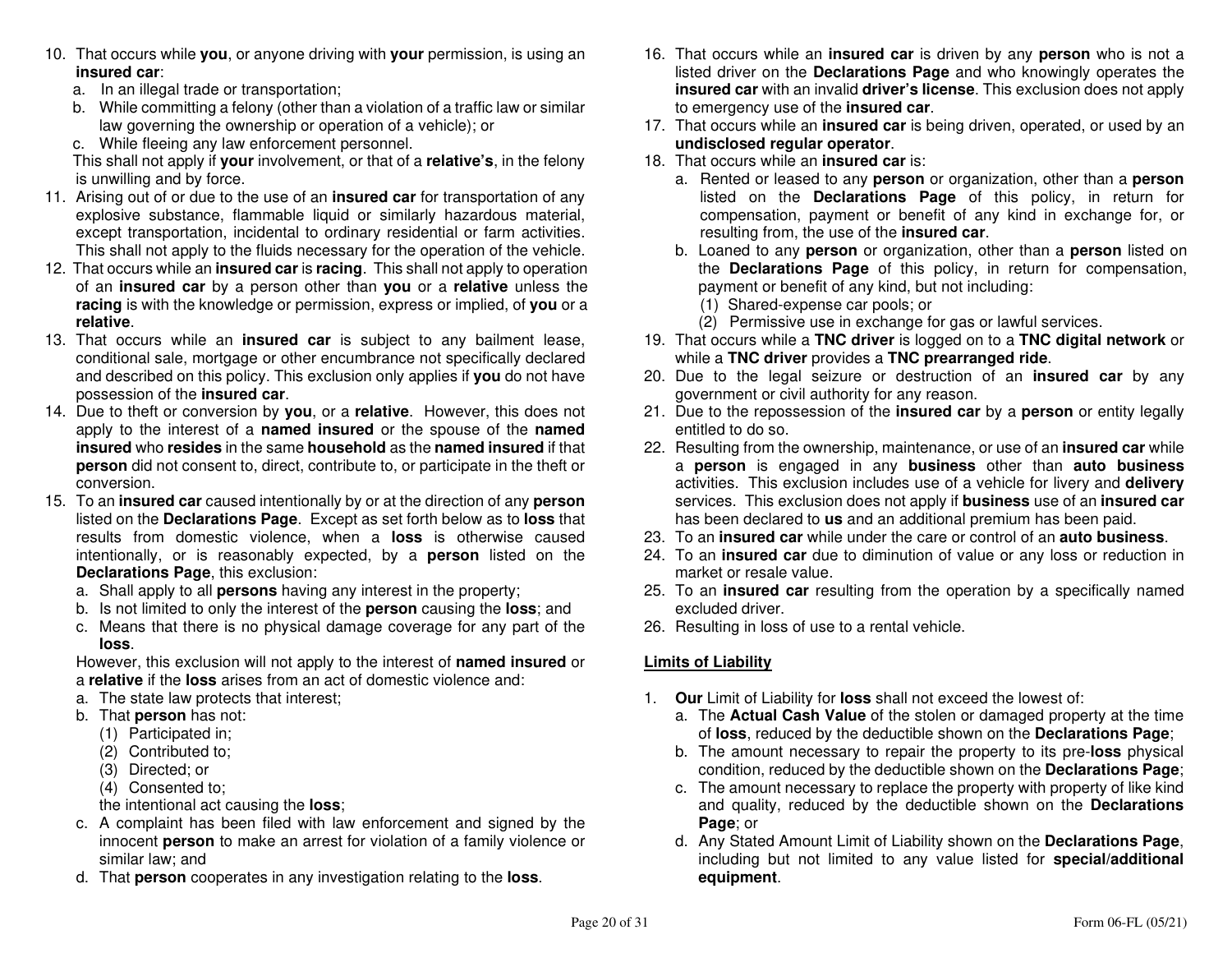2. **Loss** to a damaged windshield will not exceed the price determined as follows:

### **For Windshield Replacements:**

- a. **Windshield Glass**. Up to 50% of the pricing set forth in the National Auto Glass Specifications for like kind and quality windshield glass on the date of the approved windshield installation.
- b. **Windshield Replacement Labor Rate**. \$40 per the recommended hour as set forth in the National Auto Glass Specifications on the date the approved windshield installation occurs.
- c. **High Modulus / Non**-**Conducive Urethane**. \$20.00 for 1.0 kit; \$30.00 for 1.5 kits; \$40.00 for 2.0 kits.
- d. **All Other Urethanes**. \$15.00 per kit.
- e. **Molding**. 80% of the manufacturer list pricing for like kind and quality molding on the date the approved windshield installation occurs.

**For Windshield Repairs:** \$60.00 single payment per windshield.

The price **we** pay as set forth in this section to repair or replace the damaged windshield with other of like kind and quality includes the use of parts from non-original equipment manufacturers, and will not include compensation for any diminution of value that is claimed to result from the **loss**. Although **you** have the right to choose any windshield repair facility or location, the limit of our liability for repair or replacement of **your** windshield will not exceed the price **we** pay as set forth within this section. At **your** request, **we** will identify a repair facility that will perform the repairs or replacement to the damaged windshield for an amount that will not exceed **our** limit of liability as set forth in this section.

- 3. If **you** or the **owner** of the **insured car** keep the salvage, the amount **we**pay will be reduced by the salvage value.
- 4. If **loss** is sustained by more than one **insured car** in the same collision, only the highest applicable deductible will apply.
- 5. The amount **we** will pay under this Part will be adjusted and reduced for **depreciation**, physical condition and betterment as applicable. **We** do not pay for the amount of any betterment. **You** are responsible to pay for any betterment.
- 6. The amount **we** will pay to repair an **insured car** or replace parts will be based on the cost of parts which may be new, used, reconditioned, remanufactured or refurbished parts, that are original and/or non-original manufacturer parts or equipment.
- 7. There shall be no duplicate recovery for the same elements of **loss** under this coverage and any other coverage under this policy or any other source.
- 8. Each covered **loss** of **special/additional equipment** shall be subject to the deductible shown on the **Declarations Page** for **special/additional equipment**. No other deductible shall apply to **special/additional equipment**.
- 9. **Our** limit of liability for a temporary substitute vehicle will be no more than the cost to repair the vehicle, or in the case of a total loss, the **actual cash value** of the **insured car** it is replacing at the time of the **loss**.

### **No Benefit to Bailee**

These coverages shall not directly or indirectly benefit any **person** or entity other than **you** for **loss** to an **insured car**.

### **Appraisal**

If **you** and **we** do not agree on the amount of **loss**, either may request an appraisal of the **loss** or demand mediation of the dispute in accordance with the Claims Mediation provision contained in Part VI - General Provisions of the policy. If requested, the mediation must be completed before a request for an appraisal can be made.

In the event of a request for an appraisal, each party will select a competent and impartial appraiser. The appraisers will state separately the actual cash value and the amount of the **loss**. If they fail to agree, the two appraisers will select an umpire and will submit their differences to the umpire. A decision agreed to by any two will be binding. Each party will:

- 1. Pay its chosen appraiser; and
- 2. Bear the expenses of the appraisal and umpire equally.

**We** do not waive any of **our** rights under this policy by agreeing to an appraisal of the amount of **loss**. Coverage issues or disputes under this policy may not be determined by the appraisers.

### **Payment of loss**

At **our** option, **we** will pay the **loss** in money, or repair or replace the damaged or stolen property. With **your** consent, payment for repairs may be made directly to a repair shop if damage is repaired. Under no circumstances will a payment be made under this policy until evidence of satisfactory repairs is presented to **us**. At that time, **we** will have the right, at **our** option, to inspect the repairs prior to making any payment for the loss.

**We** may, at any time before the **loss** is paid or the property is replaced by **us**, return, at **our** expense, any stolen property either to **you** or to the address shown in **our** records with payment for the resulting damage. **We** may keep all or part of the property at the agreed or appraised value, but there shall be no abandonment to **us**. **We** have no duty to preserve salvage.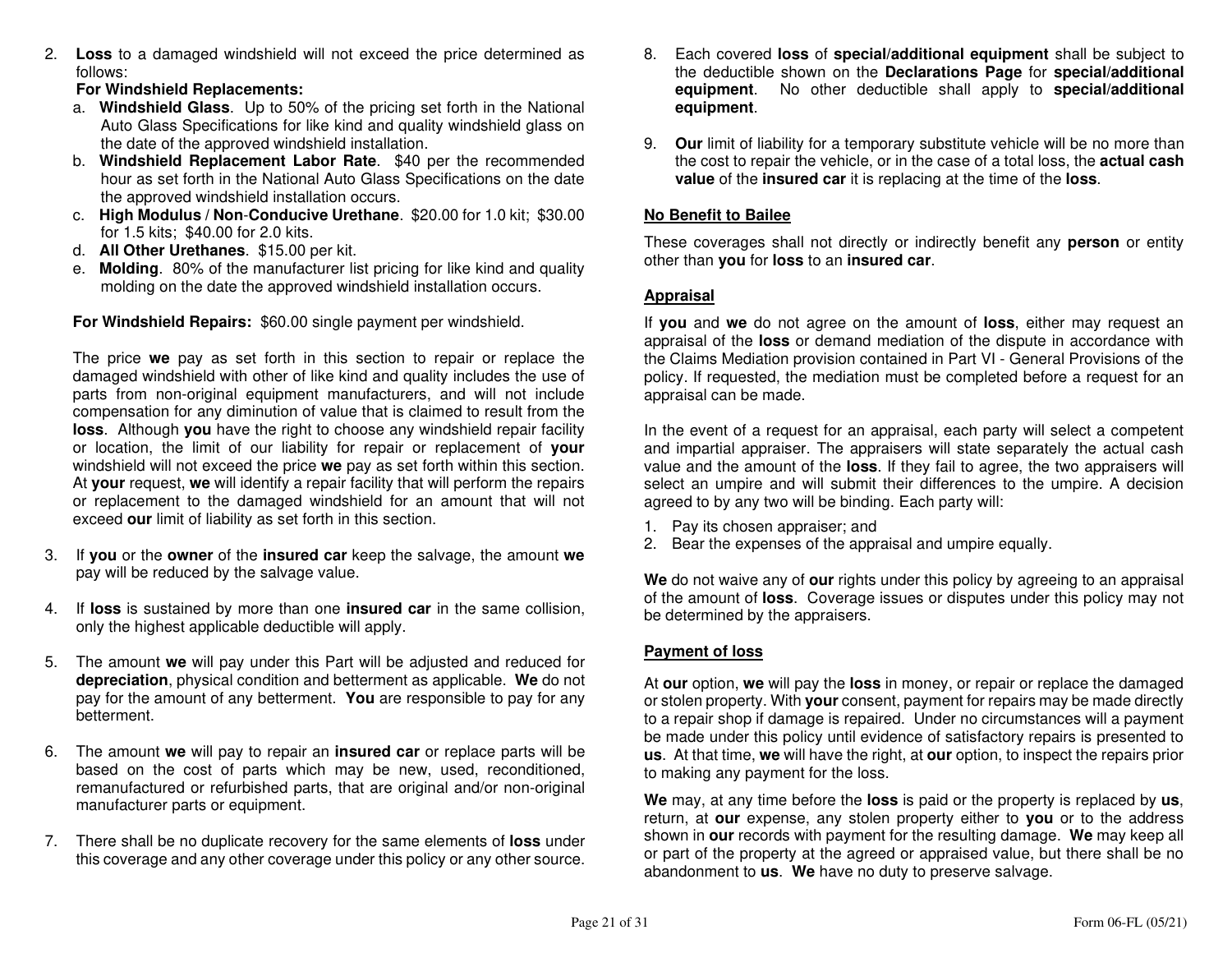**We** may make payment for a **loss** to **you** or the **owner** of the **car**. No payment is due under Part IV until **you** have fully complied with all of the conditions and duties stated in this policy.

### **Timeliness of Repairs**

If there is a **loss**, **you** must begin repairs to an **insured car** within ninety (90) days from the date payment for the loss has been made to **you** unless such delay is due to a widespread catastrophic **loss**. **We** will not be responsible for any **loss** or portion thereof which is caused by **your** delay in commencing such repairs.

#### **Loss Payee & Lienholder's Rights**

If a loss payee or lienholder is shown on the **Declarations Page** with respect to an **insured car**, any amount paid for under this Part IV for **loss** to that **car** will be paid according to **your** interest and that of the loss payee or lienholder. **We** may make separate payments according to those interests. However, with **your** consent, payment may be made directly to a repair shop when the **loss** is being repaired.

**We** will be subrogated to the loss payee or lienholder's rights of recovery to the extent of **our** payment.

Where a claim is denied for non-cooperation or breach of the **Insured**'s duties owed to **us,** the Loss Payee or lienholder's interest will not be protected. Where fraud, misrepresentation, material omission, intentional damage, or conversion, secretion and/or embezzlement of a **car** has been committed by or at the direction of **you** or a **relative**, or where the **loss** is otherwise not covered under the terms of this policy, the Loss Payee or lienholder's interest will not be protected. **We** have no duty to make any payment to a lienholder or Loss Payee unless the **loss** is payable to **you** and all policy terms and conditions have been met.

**We** reserve the right to cancel the policy as permitted by policy terms. Cancellation shall terminate this agreement as to the Loss Payee's interest.

#### **Other Insurance**

If there is other applicable insurance or source of recovery for **loss** to an **insured car**, **we** will pay the proportionate share **our** limit of liability bears to the total of all available sources of recovery.

Other sources of recovery include, but are not limited to any:

- 1. Coverage provided by the **car owner**;
- 2. Other physical damage insurance available; and
- 3. Other source of recovery that applies to the **loss**.

### **PART V - ACCIDENTAL DEATH AND DISMEMBERMENT COVERAGE**

If Accidental Death and Dismemberment Coverage is shown on the **Declarations Page**, **we** will pay the benefits described under the Limits of Liability in this Part V with respect to **bodily injury** sustained by the **named insured** as the result of a Covered Event specified in this Part V.

### **Limits of Liability**

If a **named insured** sustains death, dismemberment or loss of life, as described below, independent of other causes, that is the result of a Covered Event in an **accident**, **we** will pay the stated benefit to the **named insured**, subject to the aggregate limit of liability shown on the **Declarations Page**.

DEATH, DISMEMBERMENT OR LOSS OF SIGHT: If within 90 days from the date of an **accident** arising out of a Covered Event, **bodily injury** sustained by the **named insured** in that **accident** causes death, dismemberment or loss of sight, **we** will pay, as follows, but no more than the Limit of Liability shown on the **Declarations Page** for all **bodily injury**:

- 1. For accidental loss of life, **we** will pay the limit shown on the **Declarations Page**.
- 2. For loss of both hands or both feet, **we** will pay the limit shown on the **Declarations Page**.
- 3. For loss of one hand and one foot, **we** will pay the limit shown on the **Declarations Page**.
- 4. For loss of sight in both eyes, **we** will pay the limit shown on the **Declarations Page**.
- 5. For loss of either hand or foot, **we** will pay one-half of the limit shown on the **Declarations Page**.
- 6. For loss of sight in one eye, **we** will pay one-half of the limit shown on the **Declarations Page**.
- 7. For loss of a thumb and index finger of the same hand, **we** will pay one-half of the limit shown on the **Declarations Page**.

The word "loss", as used in this Part V, means:

- 1. With regard to hand or foot, complete severance through or above the wrist or ankle joint.
- 2. With regard to sight of eyes, entire and irrecoverable loss of sight.
- 3. With regard to thumb and index finger, complete severance through or above metacarpophalangeal joint.

The limit of liability shown for this coverage on the **Declarations Page** is the aggregate limit for all claims under this Part V, and is the most **we** will pay under this coverage with respect to a **named insured**, without regard to the number of:

- 1. **Bodily injuries** sustained by the **named insured**;
- 2. **Cars** insured under this policy;
- 3. Separate premiums paid or shown on the **Declarations Page**;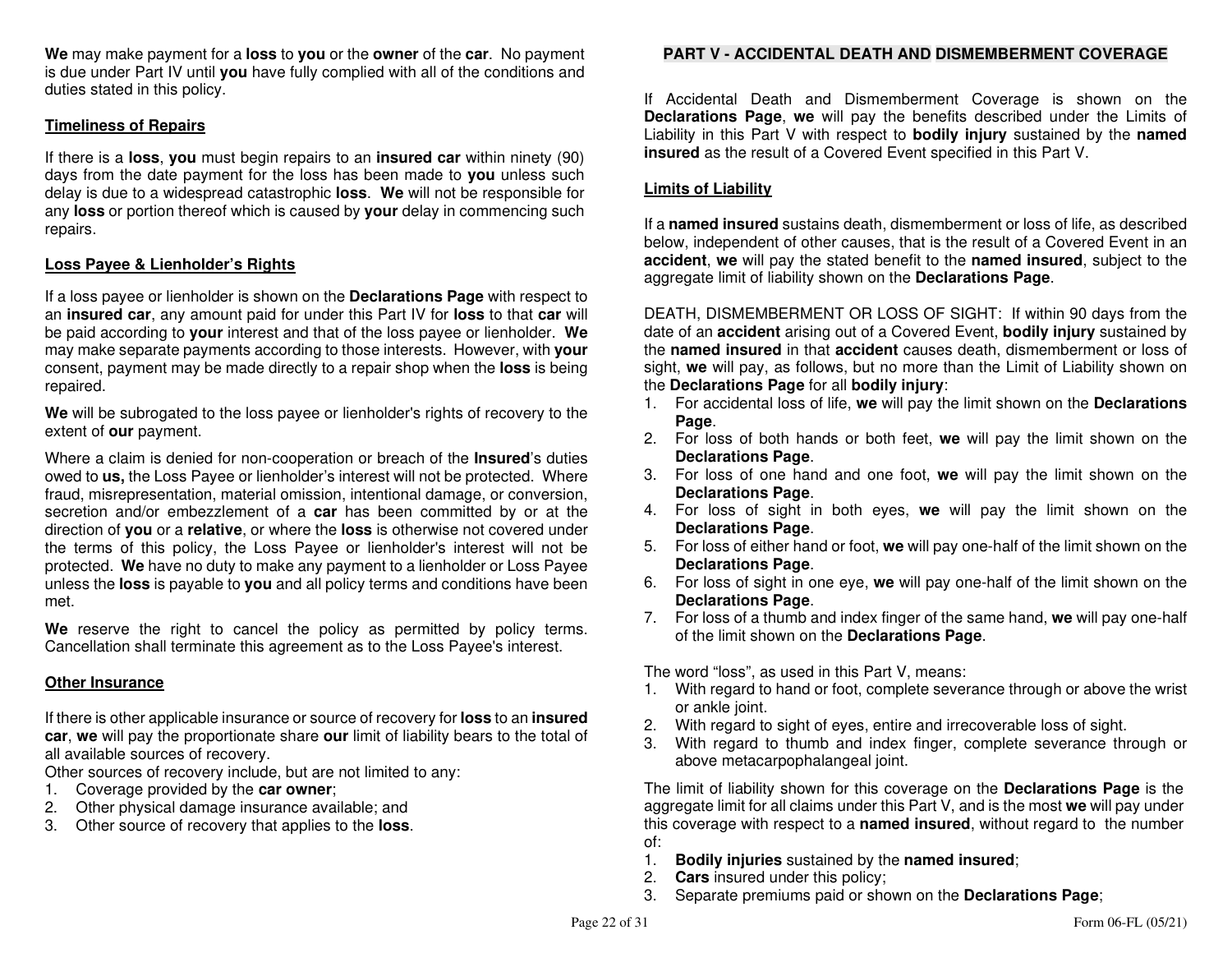- 4. Policies issued;
- 5. Claims made; or
- 6. Vehicles involved.

There will be no stacking or combining of coverage afforded to more than one **car** under this policy.

### COVERED EVENTS:

- 1. While the **named insured** is riding solely as a passenger in or on, boarding or alighting from any public conveyance, including air, licensed to carry passengers for hire; or
- 2. When the **named insured** sustains injuries caused by unavoidable exposure to the elements following the forced landing, stranding, sinking or wrecking of such means of transportation described above in which the **person** insured has been riding solely as a passenger; or
- 3. While the **named insured** is driving or riding in or on; boarding or alighting from, a four-wheel private passenger automobile.

### **Seat Belt Coverage**

 The Principal Sum benefits for Accidental Death under this policy will be increased by an additional 20% of the benefit amount if death results while the **named insured** is a passenger or driver of a four-wheel private passenger automobile and the **named insured's** seat belt is properly fastened about their body.

### **Exclusions**

 This coverage does not cover any **loss**, death or **bodily injury** incurred for, or resulting from, any of the following:

- 1. Suicide or attempted suicide.
- 2. Intentional self-infliction of injury or attempted self-infliction of injury.
- 3. Self-destruction or attempted self-destruction.
- 4. Infections except infections that develop from and are caused wholly by a covered **bodily injury**.
- 5. War or any warlike action.
- 6. **Accident** occurring while operating, or learning to operate, or performing duties as a member of the crew of any aircraft.
- 7. Sickness or disease of any kind.
- 8. **Bodily injury** or loss occurring while the **named insured** is intoxicated or under the influence of any narcotic, unless consumed or ingested pursuant to directions from a licensed physician, in the course of treatment, without any warning from the physician or a licensed pharmacist against operating any motorized vehicle while under the influence of the narcotic.
- 9. While the **named insured** is **racing**.
- 10. While operating a motor vehicle use of a motor vehicle as a livery service or for **delivery**.
- 11. While a **TNC driver** is logged on to a **TNC digital network** or while a **TNC driver** provides a **TNC prearranged ride**.
- 12. As a result of a hernia of any kind.
- 13. As a consequence of diabetes.
- 14. **Bodily injury** caused by, or contributed to by, the **named insured**committing, participating in or attempting to commit:
	- a. A felony; or
- b. An act of violence, civil disobedience, civil disorder, riot or insurrection. This does not apply when:
	- a. The involvement by the **named insured** is unwillingly and by force; and
	- b. The **insured person** is not convicted of the felony or a related crime.

### **Additional Terms for Part V**

- 1. NOTICE OF CLAIM: Written notice of claim must be given to **us** within 20 days after any **bodily injury** covered by this Part V, or as soon thereafter as is reasonably possible.
- 2. PROOF OF LOSS: Written proof of **loss** must be furnished to **us** within 90 days after the date of a covered event. Failure to furnish such proof within the time required shall not invalidate nor reduce any claim if it was not reasonably possible to give proof within such time, provided proof is furnished as soon as reasonably possible.
- 3. PAYMENT OF CLAIMS: Payment for loss of life will be payable in accord with any beneficiary designation made to **us**, or if none, then to the estate of the **named insured**. Payment of **our** limit of liability to the legal representative of the estate shall be deemed discharge of **our** duties under this Part V.
- 4. PHYSICAL EXAMINATION AND AUTOPSY: **We** have the right for physical examination or autopsy of the **named insured** who is making a claim under this Part V by a licensed medical practitioner or pathologist when, and as often as **we** reasonably require, unless barred by law.

### **PART VI - GENERAL PROVISIONS**

### **Policy Period & Territory**

This policy applies only to **accidents** and **losses** that occur:

- 1. During the policy period as shown in the **Declarations Page** unless the policy is cancelled, in which case all coverage ends on the effective date of the cancellation; and
- 2. Within the policy territory. The policy territory is the United States of America, its territories or possessions, or Canada. This policy also applies to an **accident** or **loss** involving an **insured car** while being transported between ports within the policy territory.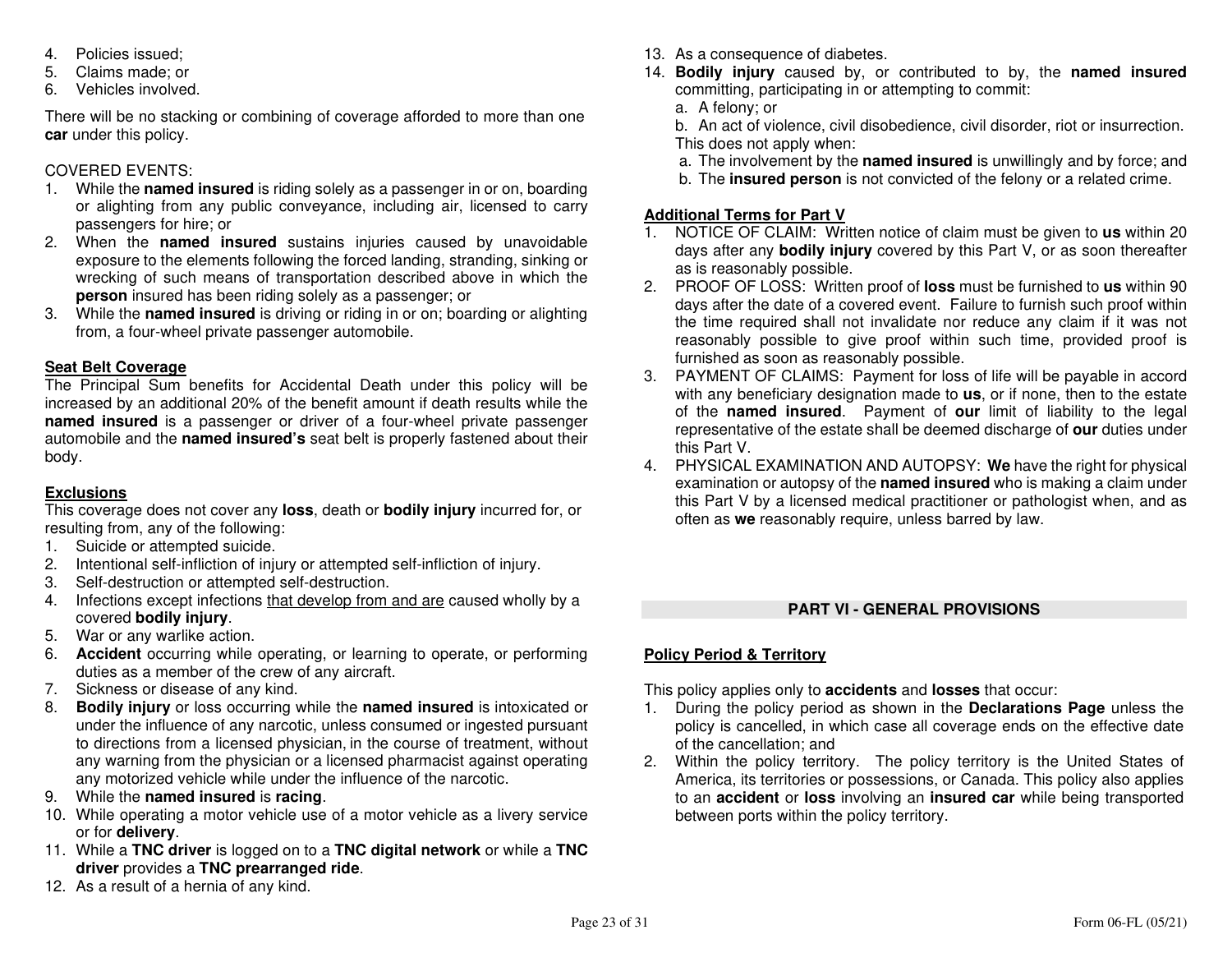### **Two or More Cars Insured**

As to any **accident**, occurrence or **loss** to which this and any other **car** policy issued to **you** by **us**, or an affiliated insurer, applies to provide the same or similar type of coverage, the total limit of **our** liability under all the policies shall not exceed the highest applicable Limit of Liability under any one policy for any one vehicle insured. This does not apply as to Part III – Uninsured Motorist Coverage if **you** have paid the extra premium for Stacked UM.

### **Claims Handling**

**We** shall use any or all of the following to determine the value of any damages, loss or claim that may be covered by this policy:

- 1. Exams by physicians **we** select, at **our** expense, as often as **we** reasonably request.
- 2. Medical record review and test result review by **persons** and services selected by **us**.
- 3. Estimating, appraisal, or injury evaluation and/or data systems for the analysis of medical treatment and expenses.
- 4. Estimates by vehicle repair shops.
- 5. Computer programs, databases and published sources for vehicle values and cost of repair.
- 6. Third-party vendors providing estimating, appraisal, injury evaluation, earnings calculators, and analysis.

### **Claims Mediation**

Before the start of a legal action as to a claim under this policy for:

1. **Bodily injury** in an amount of \$10,000 or less; or

 2. **Property damage** or **loss** to property in any amount; either **we** or the claimant may demand mediation of the claim.

The demand for mediation shall:

- 1. Be filed with the Florida Department of **Financial Services**, on a form approved by that Department; and
- 2. State the reason for the mediation demand and the issues in dispute which are to be mediated.

The filing of a demand for mediation tolls the time requirements that apply for filing a lawsuit for a period of 60 days following the conclusion of the mediation process or the time prescribed under Florida laws for Limitations of Actions other than for the recovery of real property, whichever is later.

The Florida Department of Financial Services shall randomly select qualified mediators approved by the Department. Each party may once reject the mediator selected, either originally or after the opposing side has exercised its option to reject a mediator.

Mediation shall be held no later than 45 days following the demand for it. The date, time, and place of the mediation conference shall be set by the mediator. If so agreed, mediation may be done by telephone. Only one mediation session may be requested for each claim unless the parties agree to further mediation.

Any **person** or party participating in mediation must have the authority to make a binding decision. All parties must mediate in good faith.

The mediation shall be conducted as an informal process in which formal rules of evidence and procedure need not be observed. Disclosures and statements made during mediation shall not be deemed admissions in any subsequent action or proceeding relating to the claim or cause of action giving rise to the claim.

The costs of mediation shall be borne equally by both parties, unless the mediator determines that one party has not mediated in good faith.

A **person** or party demanding mediation may not demand or request mediation after a suit is filed relating to the same facts already mediated.

### **Suits Against Us**

No legal action may be brought against **us** until there has been full compliance with all terms of this policy.

Unless **we** agree otherwise, any legal action against **us** must be brought in a court of competent jurisdiction in the county and state where the **insured person** lives.

No one other than an **insured person** under Part I – Liability To Others of this policy shall have any interest in this policy prior to obtaining a verdict against an **insured person**.

No legal action may be brought against **us** for payment under Part I – Liability To Others until:

- 1. **We** agree in writing that the **insured person**, as defined under Part I, has an obligation to pay damages; or
- 2. The amount of the damages due under Part I on behalf of an insured has been determined by final judgment after trial.

No one shall have any right to make **us** a party to a suit to determine the liability of an **insured person** under Part I.

No legal action may be brought against **us** to recover any sum under Part II - **PIP** until, and as required by the **No-Fault Law**:

 1. The PIP payment being claimed against **us** is overdue, including any additional time allowed by the **No-Fault Law** for **us** to pay;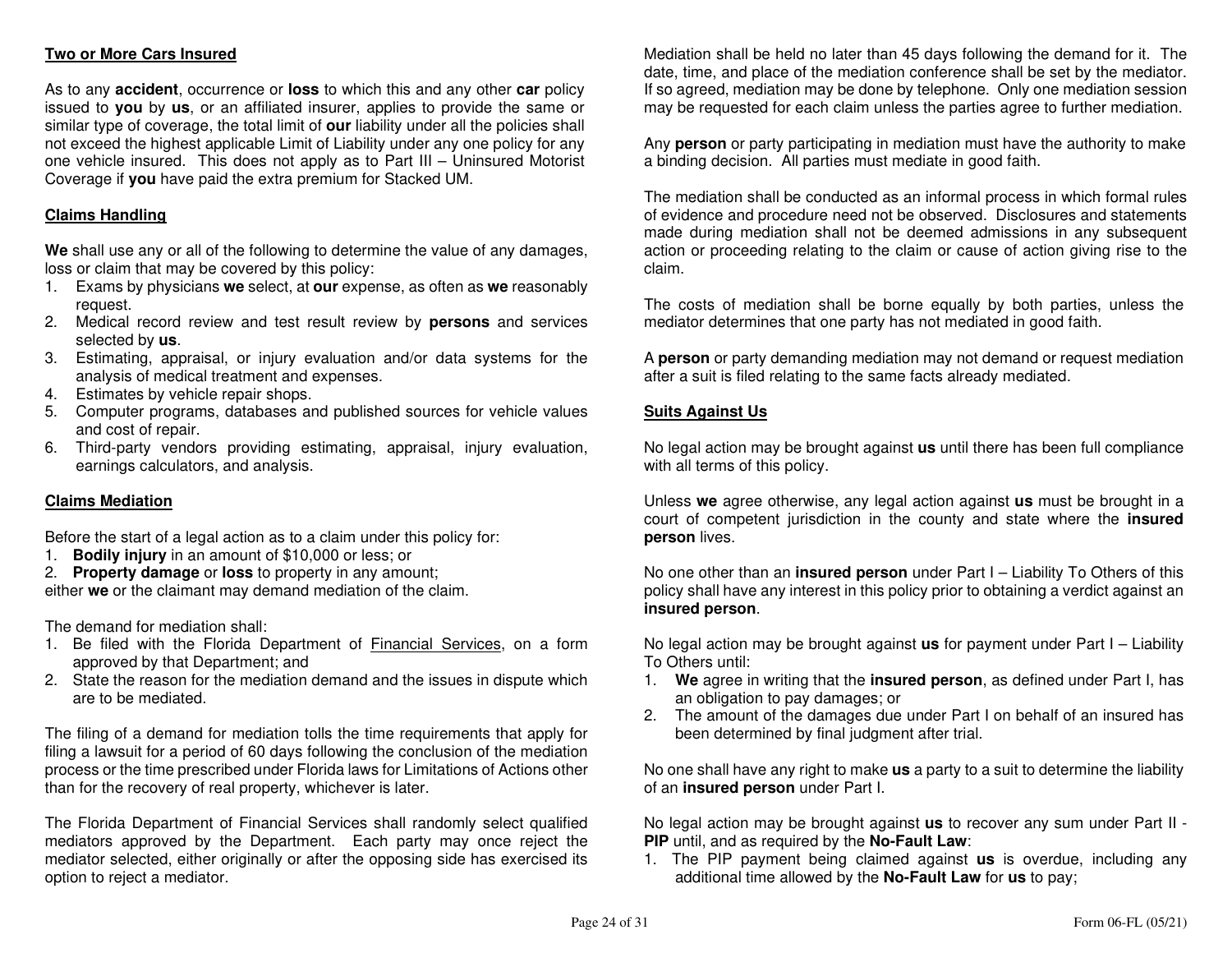- 2. The PIP claimant sends **us** written notice of an intent to initiate legal action against **us**. This notice shall be delivered to **us** by United States certified or registered mail with return receipt requested. The notice shall state that it is a "demand letter under Fla. Statute § 627.736(10)", and shall state with specificity:
- a. The name of the insured upon which such benefits are being sought, including a copy of the assignment giving rights to the claimant if the claimant is not the insured;
- b. The claim number or policy number upon which such claim was originally submitted to **us**;
	- c. To the extent applicable:
- (1) The name of any medical provider who rendered to an insured the treatment, services, accommodations, or supplies that form the basis of such claim; and
- (2) An itemized statement specifying each exact amount, the date of treatment, service, or accommodation, and the type of benefit claimed to be due; and
- d. Any other item(s) so required by the **No-Fault Law**.
- 3. Within 30 days after **our** receipt of the demand letter, **we** have not:
	- a. Paid the overdue claim stated in the demand letter; or

 b. Agreed to pay in the future for treatment that has not yet been rendered. In any civil action by a claimant to recover **PIP** benefits from **us**, all claims related to the same health care provider for the same injured person shall be brought in one action, unless good cause is shown why such claims should be brought separately.

**We** have no duty to preserve or otherwise retain any salvage for any purpose, including as evidence for any type of court proceeding.

No one may sue **us** to determine the amount payable under Part V - Accidental Death and Dismemberment Coverage until at least 60 days after written proof of loss has been furnished to **us**. No such legal action may be brought after the expiration of five years after the time written proof of loss is required to be furnished to **us**.

### **Our Recovery Rights (Subrogation & Reimbursement)**

In the event of any payment under this policy:

- 1. **We** will be subrogated to all rights of recovery of the **person** or entity to or for whom payment was made against another **person** or organization; and
- 2. Any **person** to or for whom a payment is made who recovers damages from a liable **person** or entity, or their insurer, shall hold the proceeds of that recovery in trust for **us**.

 These rights shall be only to the extent of payments made under this policy. The **person** or organization to or for whom payment was made under this policy will be required to reimburse **us** out of any monies received from any party or organization liable for damages, or his or her insurance company.

Anyone to whom payment was made under this policy must cooperate with **us**, do whatever is necessary to protect **our** subrogation rights, and do nothing after the **loss** to harm **our** rights. This may include the filing of a lawsuit:

 1. Against all parties who may be liable for injuries or damages arising out of the **accident**; and

 2. Within the time frame as required by the statute of limitations that applies. If **we** seek recovery from a liable party:

- 1. **You** authorize **us** to seek recovery of any applicable deductible. But, **we**  have no duty to do so, and **we** will notify **you** if **we** do not intend to proceed to collect the deductible; and
- 2. **You** agree to be bound by any settlement agreement entered into by **us** and the liable party, or the outcome of any arbitration **we** enter into, for those sums.

**We** reserve the right to compromise or settle the deductible and property damage claims against the responsible parties for less than the full amount. If the total recovery is less than the total of **our** payment and the deductible, **we**  will reduce reimbursement of the deductible to **you** based on the proportion that the actual recovery bears to the total of **our** payment and the deductible.

Any reimbursement to **you** by **us** will be reduced by a proportionate share of expenses and attorney fees incurred in connection with the recovery.

If anyone insured under this policy makes recovery from a responsible party without **our** written consent and **our** rights are prejudiced, that insured's rights under any affected coverage will no longer exist.

If payment is made on behalf of anyone insured under this policy to comply with state mandated coverage, and the policy or any subsequent change in coverage was obtained from **us** as a result of **your** material misrepresentation of the risk to be insured by **us**, which otherwise, had it been known to **us** at the time coverage was agreed to by **us**, **we** would have declined coverage or extension of coverage to **you**, **you** agree to reimburse **us** to the full extent of any **loss** and adjustment expense paid on **your** behalf as a result of **your**material misrepresentation to **us**.

Notwithstanding the rights set forth above in this clause, **we** have no right of recovery for payments made by **us** under Part II - **PIP** that **we** are not entitled to recover under the **No-Fault Law**. Except, **we** shall have a right of reimbursement, to the extent of **our** payment, against the **owner** of a commercial **motor vehicle** and the insurer of the **owner** of a commercial **motor vehicle** as defined under the **No-Fault Law**, for benefits paid as a result of an **insured person occupying** the commercial **motor vehicle** or having been struck by the commercial **motor vehicle** while not **occupying** any self-propelled vehicle. **Our** right of reimbursement does not apply to the **owner** or registrant of a **motor vehicle** used as a taxicab.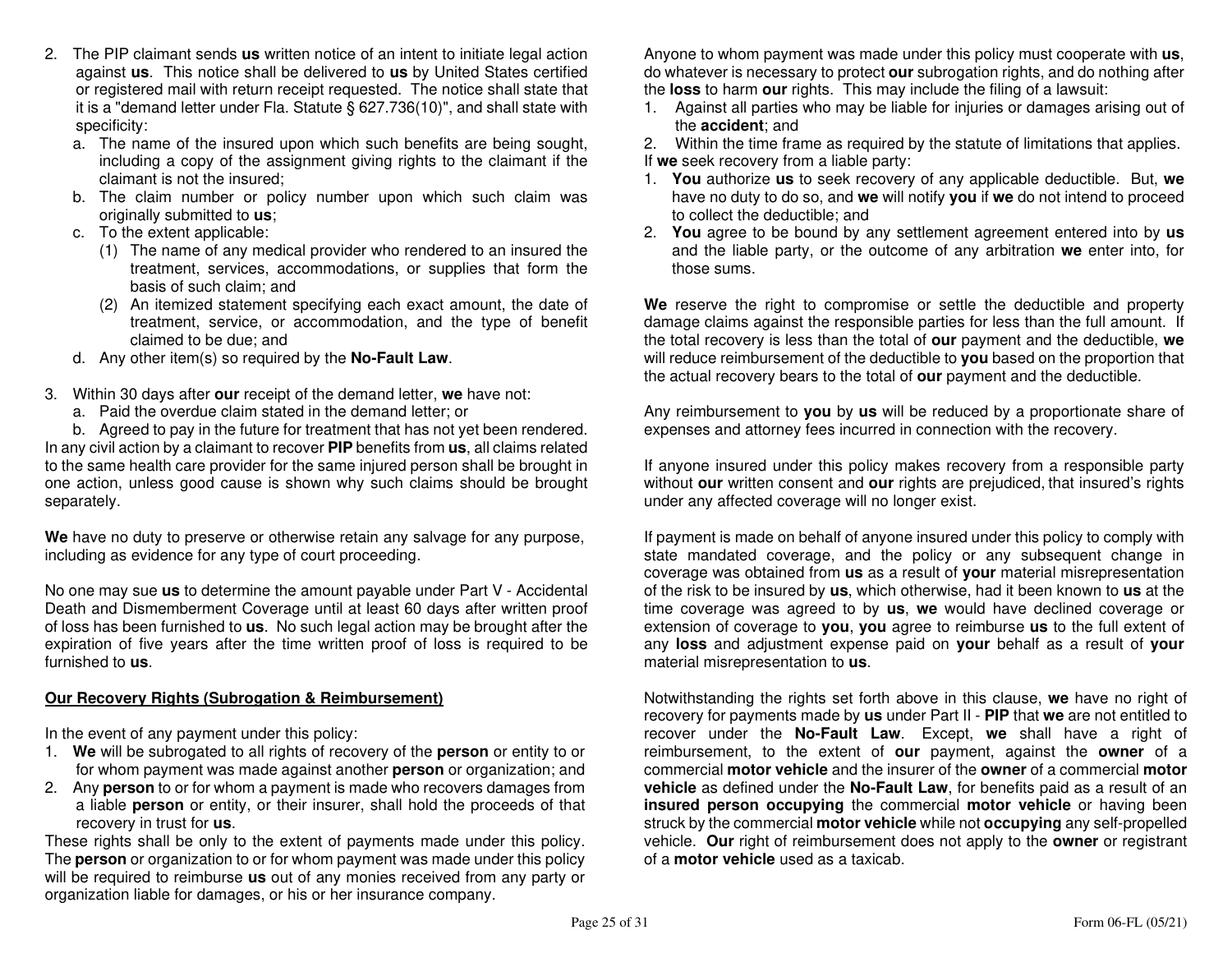If **we** have a reasonable belief that a fraudulent insurance act has been committed under Part II – **PIP**, **we** shall give written notice to the **insured person** within 30 days after submission of the **PIP** claim that such claim is being investigated for suspected fraud. **We** shall, no later than 90 days from the submission of the claim, either:

- 1. Deny the **PIP** claim; or
- 2. Pay the **PIP** claim;

in accordance with the **No-Fault Law**.

#### **Transfer of Your Interest In This Policy**

**Your** duties under this policy may not be transferred or assigned to another person or business entity without **our** written consent. However, if a **named insured** shown on the **Declarations Page** dies, this policy will provide coverage until cancellation or the end of the policy period shown on the **Declarations Page** for:

- 1. The surviving spouse, if a **resident** of the same household at the time of death; and
- 2. The legal representative of the deceased **named insured**, while acting in that capacity. This only applies to the legal representative's responsibility to maintain or use the **insured car**.

If the **named insured** dies, the mailing of any notice required under this policy will be sufficient if mailed to the decedent's last known address in **our** records.

If the **insured car** is sold, coverage will terminate as to that **insured car** when the buyer takes possession of the **car**. Coverage will not transfer or apply to the new **owner** upon sale or transfer to any person other than a **relative**.

### **Policy Changes**

This policy, which includes the **Declarations Page**, endorsements issued by **us**, the **Application**, and any coverage election and rejection forms, contains all agreements between **you** and **us**. Its terms may not be changed or waived except by written endorsement issued by **us**.

If a change requires a premium adjustment, **we** will adjust **your** premium as of the effective date of the change. **We** may revise this policy form to provide more coverage without additional premium charge. If **we** revise this version of this policy form, **our** policy will automatically provide the additional coverage as to the date the revision is effective.

**We** rely upon the statements made by **you** in the **Application** for insurance to determine the amount of the premium for this policy. **You** agree to cooperate with **us** in determining if this information is correct and complete and **you** will notify **us** if it changes during the policy period. If this information is incorrect, incomplete, or changes during the policy period, **we** may adjust **your** premium during the policy period or take other appropriate action. To properly insure **your car**, **you** must promptly notify **us** when:

- 1. **You** change **your** address;
- 2. Any **resident** operators with a valid driver's license are added or deleted. **We** will allow up to 30 days to add a **resident** operator;
- 3. **You** acquire an additional or replacement **car**;
- 4. Any change in the operators in the household;
- 5. **You** or a **relative** get married or divorced; or
- 6. **You** or a **relative** obtains a driver's license or has a driver's license suspended, revoked, or refused.

If the **named insured** has been charged an incorrect premium for the coverage(s) in the first **Application**, **we** will give notice to the **named insured** that more premium is due. When the **named insured** gets that notice, the **named insured** may:

- 1. Pay the extra amount of premium due and maintain the policy in full force under its original terms. This must be done within 10 days from receipt of the notice from **us** to pay the extra amount of premium due;
- 2. Cancel this policy and request a refund of any unearned premiums. This must be done by giving **us** notice of such within 10 days from receipt of the notice from **us** to pay the extra amount of premium due; or
- 3. To do nothing, in which case **we** will then cancel the policy effective no less than 14 days after the date of the notice from **us** to pay the extra amount of premium due.

#### **Our Right to Re-compute Premium**

**We** established the premium for this policy based on the statements **you** made in **your** application for insurance. **We** have the right to re-compute the premium payable for this policy if **we** later obtain information which affects the premium**we** charged.

#### **Non-Cancellable Policy**

The terms set out here apply when this policy is issued to reinstate the **named insured's** driving privileges in Florida after those privileges have been revoked or suspended.

The minimum coverages required by Florida law may not be cancelled for any reason by either the **named insured** or **us**. A premium shall be collected and coverage shall be in effect for the 60-day period during which **we** complete the underwriting of the policy whether or not the person's driver license, motor vehicle tag, and motor vehicle registration are in effect. However, as allowed by Florida law, **we** may cancel:

- 1. During **our** underwriting period, which is the first 60 days this policy is in effect immediately following the effective date of the first policy period; or
- 2. At any time if the driver's license of:
	- a. The **named insured**; or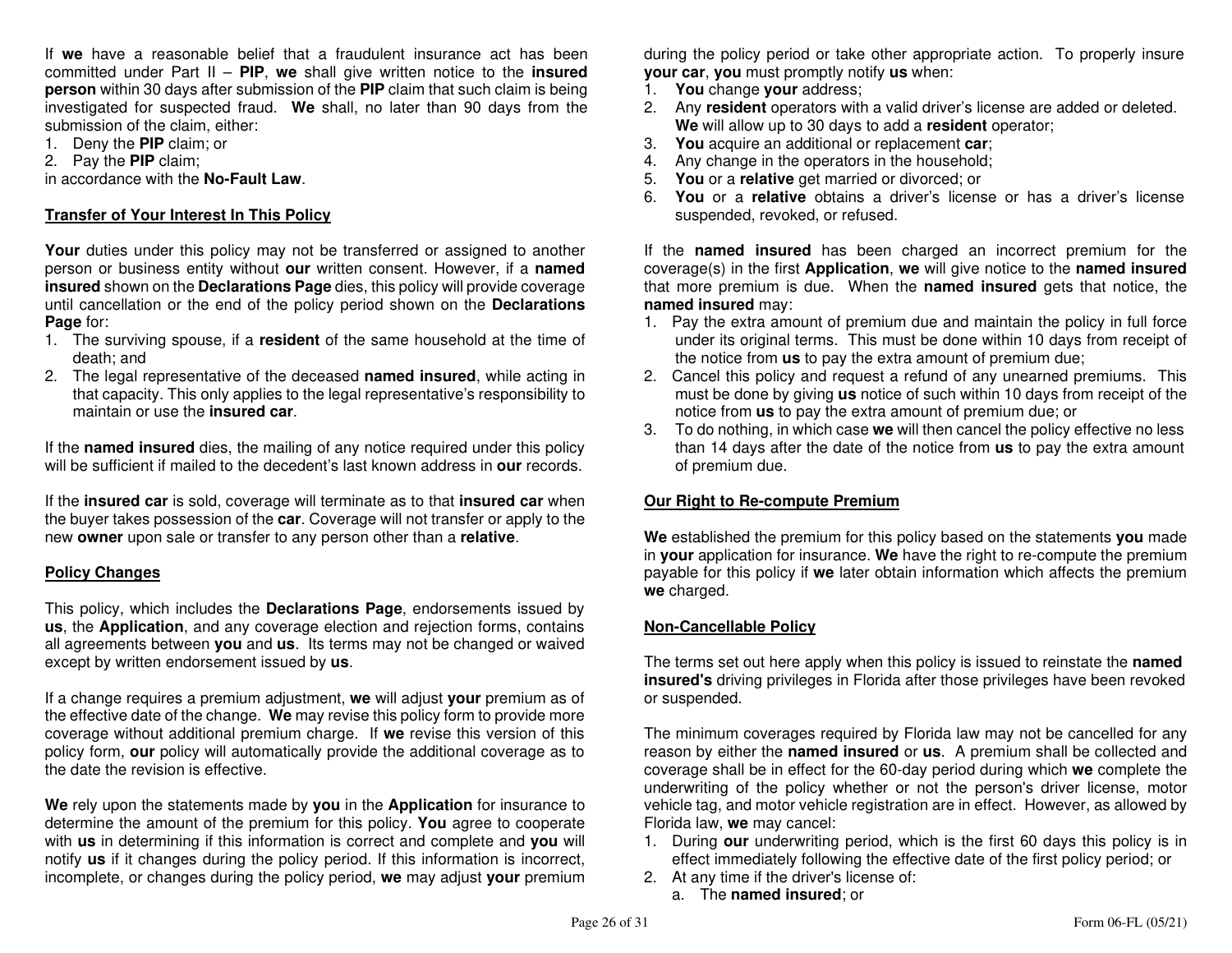b. An **operator** who **resides** in the same **household** as the **named insured** or who customarily operates the **insured car**;

is suspended or revoked during the policy period.

#### **Cancellation and Non-Renewal**

The **named insured** may cancel this policy by returning it to **us** or by advising **us** when at a future date the cancellation is to be effective. However, the **named insured** may not cancel a policy that has **PIP** and/or property damage liability during the first 2 months after the effective date of the initial policy period, except as follows:

- 1. The **insured car(s)** is totally destroyed;
- 2. **Ownership** of the **insured car(s)** is transferred;
- 3. Another policy covers the **insured car(s)**;
- 4. The **named insured** has been charged an incorrect premium for the coverage(s) set forth in the original **Application** and **we** have given notice of the extra premium due; or
- 5. The **named insured** is a military service member called to active duty or transferred by the United States Armed Forces to a location where the insurance is not required.

If the **named insured** has been charged an incorrect premium for the coverage(s) in the first **Application**, **we** will give notice to the **named insured** that more premium is due. When the **named insured** gets that notice, the **named insured** may:

- 1. Pay the extra amount of premium due and maintain the policy in full force under its original terms. This must be done within 10 days from receipt of the notice from **us** to pay the extra amount of premium due;
- 2. Cancel this policy and request a refund of any unearned premiums. This must be done by giving **us** notice of such within 10 days from receipt of the notice from **us** to pay the extra amount of premium due; or
- 3. To do nothing, in which case **we** will then cancel the policy effective no less than 14 days after the date of the notice from **us** to pay the extra amount of premium due.

**We** may cancel by mailing notice to the **named insured** shown on the **Declarations Page** at the last known address appearing on **our** records. Notice of cancellation will be mailed at least:

- 1. 10 days before the effective date of cancellation if due to **failure to pay premium**; or
- 2. 45 days before the effective date of cancellation if this policy is to be cancelled for any other reason.

**We** may cancel this policy for any lawful reason during the first 59 days of the first policy period. But, **we** will not cancel a policy that has **PIP** and/or property damage liability coverage for **failure to pay premium** during the first 59 days this policy is in effect unless the reason **we** cancel is due to the issuance of a payment for the premium that is dishonored for any reason. When this policy

is in effect for 60 days, or if this is a renewal policy, **we** may cancel only for one or more of the following reasons:

- 1. The **failure to pay premium**;
- 2. For material misrepresentation or fraud when applying for this policy;
- 3. **You** or a **relative** submit a fraudulent claim; or
- 4. The loss of driving privileges through suspension or revocation of **your** operator's license or motor vehicle registration, or that of a principal operator of **your insured car**. This must have occurred during the policy period or during the 180 days immediately preceding its effective date or, if the policy is a renewal, during its policy period.

With respect to cancellation, this policy is neither severable or dividable. Any cancellaton will be effective for all persons and all vehicles.

If this policy is cancelled, coverage will not be provided as of the date and time shown in the notice of cancellation.

If **we** decide to cancel this policy, **our** decision will not be based on the lawful use, possession, or ownership of a firearm or ammunition by the insurance applicant, **insured**, or a household member of the applicant or **insured**.

Upon cancellation, **you** may be entitled to a premium refund. However, **our**making or offering of a refund is not a notice or condition of cancellation.

If this policy is cancelled by **us** for any reason other than **failure to pay premium**, any refund due will be computed on a daily pro-rata basis and will be mailed within 15 days after the effective date of the cancellation.

If this policy is cancelled at **your** request or due to **failure to pay premium**, any refund due will be calculated at a 90% of pro rata basis. Any refund due will be mailed within 30 days after the effective date of the cancellation or receipt of **your** request for cancellation, whichever is later.

**We** will refund 100 percent of the unearned premium if the **named insured** is a servicemember, as defined in Fla. Stat. § 250.01, who cancels because he or she is called to active duty or transferred by the United States Armed Forces to a location where the insurance is not required. **We** may require a servicemember to submit either a copy of the official military order or a written verification signed by the servicemember's commanding officer to support this refund. If **we** cancel this policy, **we** will refund 100 percent of the unearned premium to the servicemember.

If **we** decide to not to renew this policy, **we** will mail notice of nonrenewal to the **named insured** shown on the **Declarations Page** at the last known address appearing in **our** records. Notice will be mailed at least 45 days before the end of the policy period.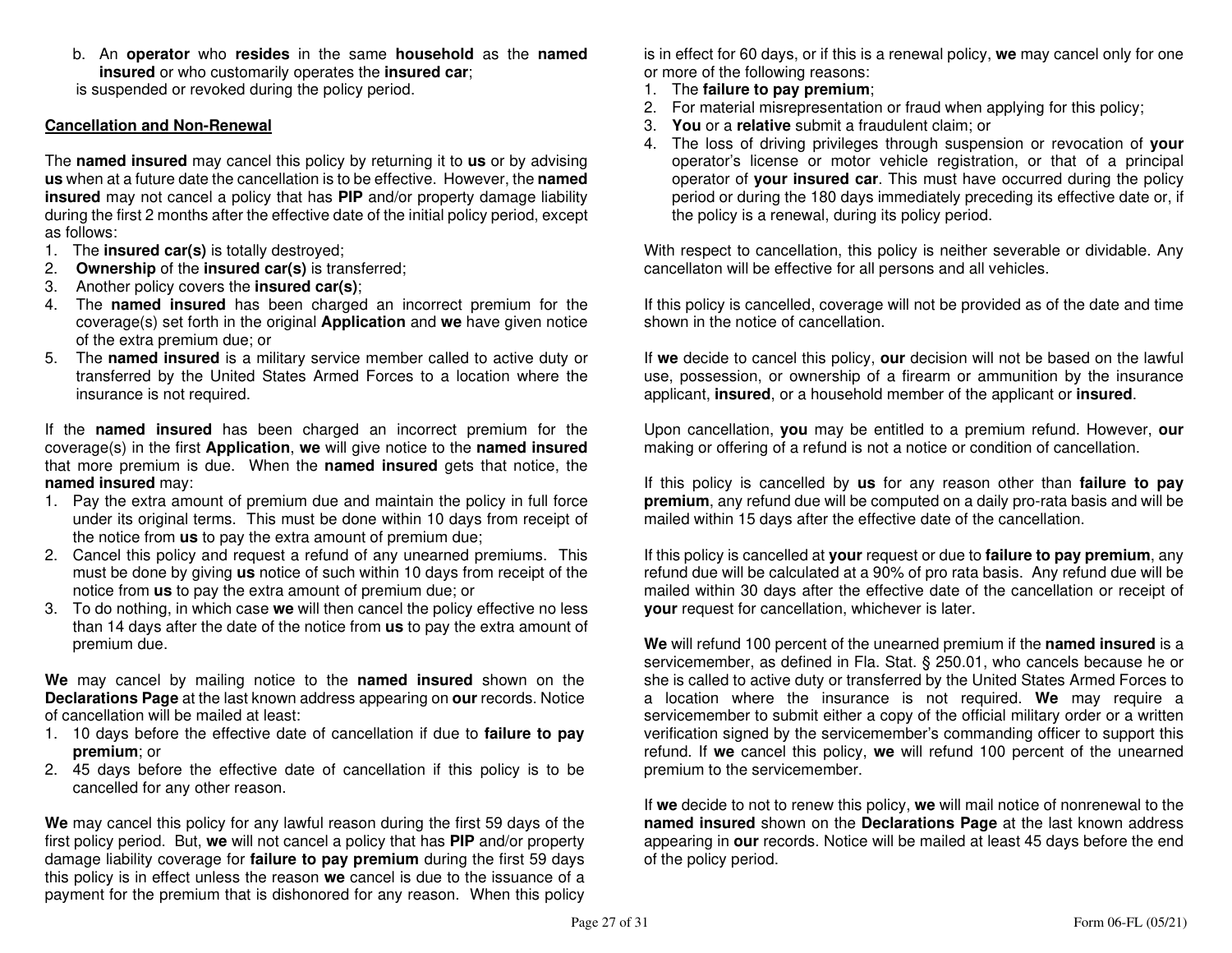If **we** decide not to renew this policy, **our** decision will not be based solely on any of the following or combination of the following:

- 1. The insured's: sex, occupation, marital status, residence, military service, or age.
- 2. The insured's: race, color, creed or national origin.
- 3. The principal place of garaging of the **insured car** in Florida.
- 4. The insured was involved in a motor vehicle **accident** unless **we** in good faith determine that the insured was substantially at fault in the **accident**.
- 5. The insured has had only one **accident** in which he or she was at fault within the current 3-year period. But, **we** may refuse to renew a policy under which the insured has had 3 or more **accidents**, regardless of fault, during the most recent 3-year period.
- 6. The insured commits a non-criminal traffic infraction unless it is:
	- a. A second infraction committed within an 18-month period;
- b. A third or subsequent infraction committed within a 36-month period; or
- c. A violation of Florida laws prohibiting operation of a vehicle at an unlawful speed when such violation is a result of exceeding the lawful speed limit by more than 15 miles per hour.
- 7. A traffic infraction when adjudication has been withheld and no points have been assessed per Florida laws that apply to non-criminal traffic infractions. But, this does not apply to traffic infractions involving **accidents** in which **we** have incurred a **loss** due to the fault of the insured.
- 8. The handicap or physical disability of the insured, so long as that handicap or physical disability does not substantially impair such person's mechanically assisted driving ability.
- 9. Domestic violence.
- 10. The insured being a public official.
- 11. The lawful use, possession, or ownership of a firearm or ammunition by the insurance applicant, **insured**, or a household member of the applicant or **insured**.
- 12. Any reason that is unlawful, arbitrary or capricious.

### **Automatic Termination**

Coverage for **your insured car** shall terminate automatically when anyone other than **you** or a **relative** becomes the **owner** of the vehicle.

This policy will terminate automatically at the end of the current policy period if **we** offer to renew or continue **your** policy and **you** do not accept the offer. **Our**  renewal offer is considered rejected if there is any **failure to pay premium**, when due, for the renewal.

If other insurance on an **insured car** is obtained, any similar insurance provided by this policy will terminate as to that **insured car** on the effective date of the other insurance.

#### **Proof of Notice**

**We** may mail or deliver any notice to the **named insured**. Sufficient proof of notice shall be made by:

- 1. United States postal proof of mailing, or certified or registered mailing, of notice to the **named insured** at the address shown in the policy for any notice that:
- a. The policy is cancelled;
- b. The policy is not to be renewed;
- c. Includes the reasons for cancellation; or
- d. **Our** intent is to issue a policy by another insurer under the same ownership or management;
- 2. Any type of proof of mailing or delivery of any other notice.

#### **Our Right to Void for Fraud or Misrepresentation**

**We** have the right to void this policy from its inception if **you** provided false material information or omitted material information in **your Application**. This policy is issued in reliance upon information provided on **your Application**. **We**will void this policy from inception if **you**:

- 1. Made material false statements or representations to **us** as to any material fact or circumstance;
- 2. Concealed or misrepresented any material fact or circumstance; or
- 3. Engaged in fraudulent conduct;

at the time of **application**.

No coverage is provided for any **accident** or **loss** if **we** void this policy.

#### **Our Right to Void for Failure of Initial Payment**

Coverage under this policy is conditioned upon **our** receipt of complete and unconditional payment of the initial down-payment of premium.

If **your** initial down-payment is not honored for any reason when first presented for payment to **your** bank or financial institution, this policy is void as if never issued, and there will be no coverage at any time. If this policy is void, **we** will not cover any claims, loss or damages of any kind. **You** must reimburse **us** for any amounts **we** are required by law to pay after **we** void the policy.

**We** will not void this policy from its inception, but only if the initial down-payment of premium that was returned unpaid is then cured within the earlier of:

- 1. 5 days after actual notice, sent by certified mail, is received by the **named insured**; or
- 2. 15 days after notice is sent to the **named insured** by certified or registered mail.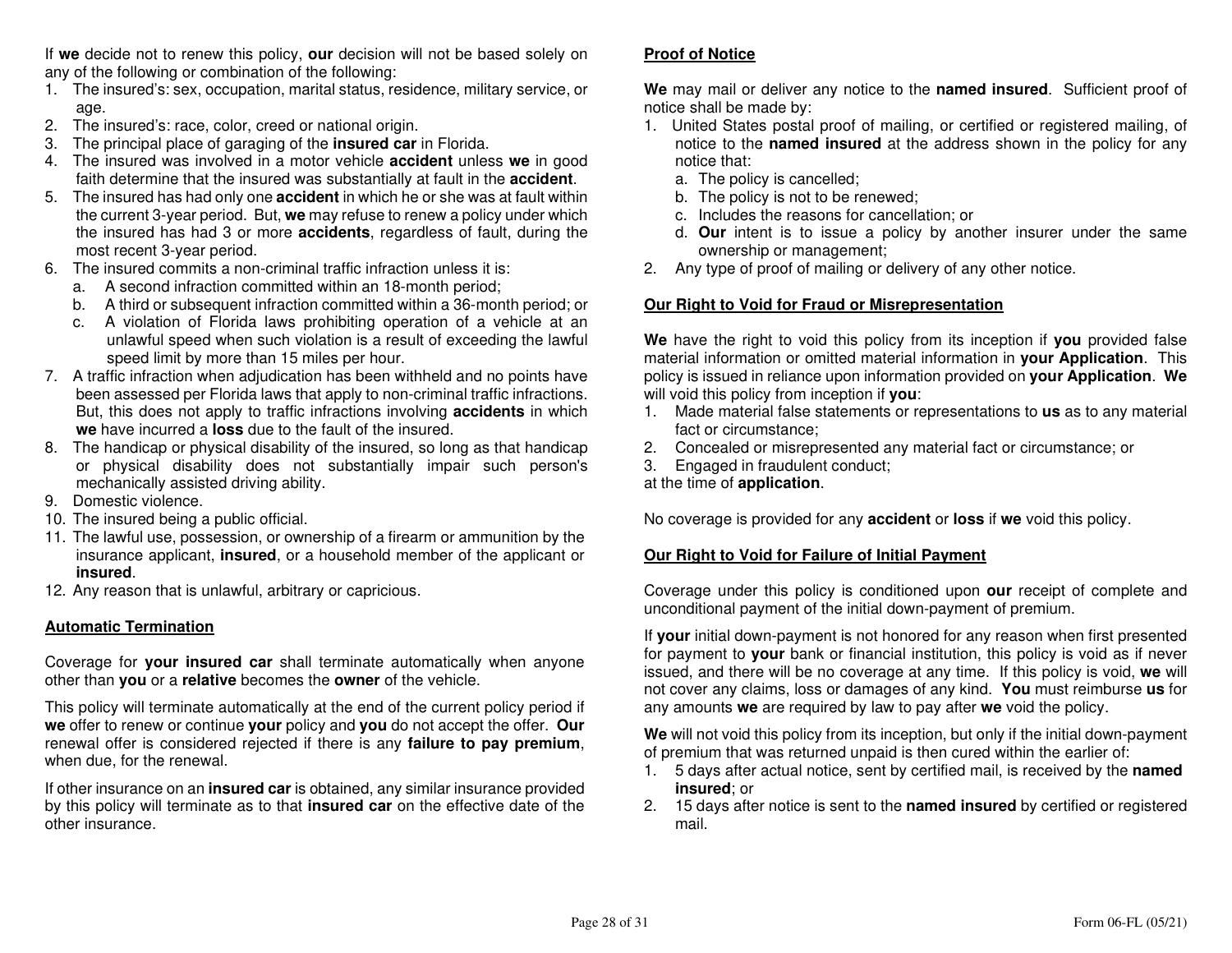### **Policy Conformed to Statutes**

Terms of this policy that are in conflict with the statutes or other applicable law of the state where **you reside** when this policy is issued, as shown in **our**  records, are hereby amended to conform to the applicable state law. All other terms remain in full effect.

### **Fraudulent Claims**

**We** do not provide coverage for, or payment to, **you**, a **relative** and/or any other **person** when any **person**:

- 1. Commits fraud against **our** interest; or
- 2. Intentionally makes misrepresentations in connection with any **accident** or **loss**.

 This shall apply to preclude all coverage and benefits, except **PIP**, under this policy for all **persons** and as to all interests. Except as otherwise set forth directly below in the next clauses, a denial under this clause:

- 1. Means all coverage and benefits, except **PIP,** under this policy may be denied; and
- 2. Is not limited to only the interest of the **person** whose conduct is the basis of **our** denial of coverage.

As to Part II – **PIP**, **our** right to deny **PIP** coverage or benefits under this Fraudulent Claims clause will apply so that **PIP** benefits shall not be due or payable to or on the behalf of an **insured person** under **PIP** if that **person** has committed, by a material act or omission, any insurance fraud relating to **PIP**under his or her policy, if the fraud is:

- 1. Admitted to in a sworn statement by the **insured person**; or
- 2. Established in a court of competent jurisdiction.

For that **person**, any insurance fraud related to **PIP** shall:

- 1. Void all such **PIP** and any other coverage arising from the claim related to such fraud for that **person** who committed the fraud, even if a portion of that **person's** claim may be legitimate.
- 2. Require that any and all benefits paid prior to the discovery of the fraud be reimbursed to **us** by the **person** who committed the fraud.
- 3. That in an action to enforce **our** right of recovery, the prevailing party is entitled to its costs and attorney's fees.

If **we** have a reasonable belief that a fraudulent insurance act, for the purposes of § 626.989 or § 817.234, Florida Statutes, has been committed, **we** will notify the **insured person**, in writing, within 30 days after submission of the claim that the claim is being investigated for suspected fraud. Beginning at the end of the initial 30-day period, **we** have an additional 60 days to conduct **our** fraud investigation. No later than 90 days after the submission of the claim, **we** will deny the claim or pay the claim with simple interest as required by the **No-Fault Law** from the day the claim was submitted until the day the claim is paid. All claims denied for suspected fraudulent insurance acts will be reported to the Division of Insurance Fraud.

#### **Bankruptcy**

The bankruptcy or insolvency of a **person** insured by this policy, or that **person's** estate, shall not relieve **us** of **our** obligations under this policy.

### **YOUR DUTIES & REPORTING ALL ACCIDENTS AND LOSSES**

**IMPORTANT:** For coverage as described in this policy to apply, all notice requirements, duties (those listed here and under any coverage that applies), and policy terms that apply must be properly performed. Not doing so may result in a claim or coverage being partially or fully denied.

#### **Notice of an Accident or Loss**

In the event of an **accident** or **loss**, it must be reported to **us** or one of **our**  authorized agents as soon as practicable. The report must give time, place and circumstances of the **accident** or **loss** including the names and addresses of all injured parties and all witnesses involved in the **accident** or **loss**. If an **accident** or **loss** is not reported as soon as practicable, coverage may be denied if **our** rights are prejudiced.

#### **Other Duties**

Anyone claiming any coverage under the policy and as a condition of coverage must:

- 1. Cooperate with **us** and assist **us** in any matter concerning a claim or lawsuit. If a **person** does not cooperate with and assist **us**, coverage may be denied if **our** rights are prejudiced.
- 2. Refuse to assume any obligation that is prejudicial to **us** or incur any unreasonable and unnecessary expenses at the time of the **accident** or **loss**.
- 3. Immediately send **us** any legal papers relating to any claim or lawsuit.
- 4. Provide **us** with access, as **we** may reasonably require, to the recorded data contained with the **insured car's** event data recorder (EDR) or similar device, in connection with any matter concerning an **accident**, **loss**, claim, or lawsuit.
- 5. Authorize **us** to obtain medical, wage and other records. Any medical records requested will pertain to the **bodily injury** arising from an **accident**.
- 6. Provide any written proof of **loss** that **we** require.
- 7. At a site picked by **us**, submit to statements or examinations under oath and subscribe to the same as **we** may reasonably require. **We** may require that such statements or examinations be recorded and videotaped, as well as conducted individually and outside the presence of witnesses or other **persons** seeking coverage or benefits under this policy. A personal representative of the **person** claiming coverage may be present so long as that representative is not one who is seeking coverage or benefits.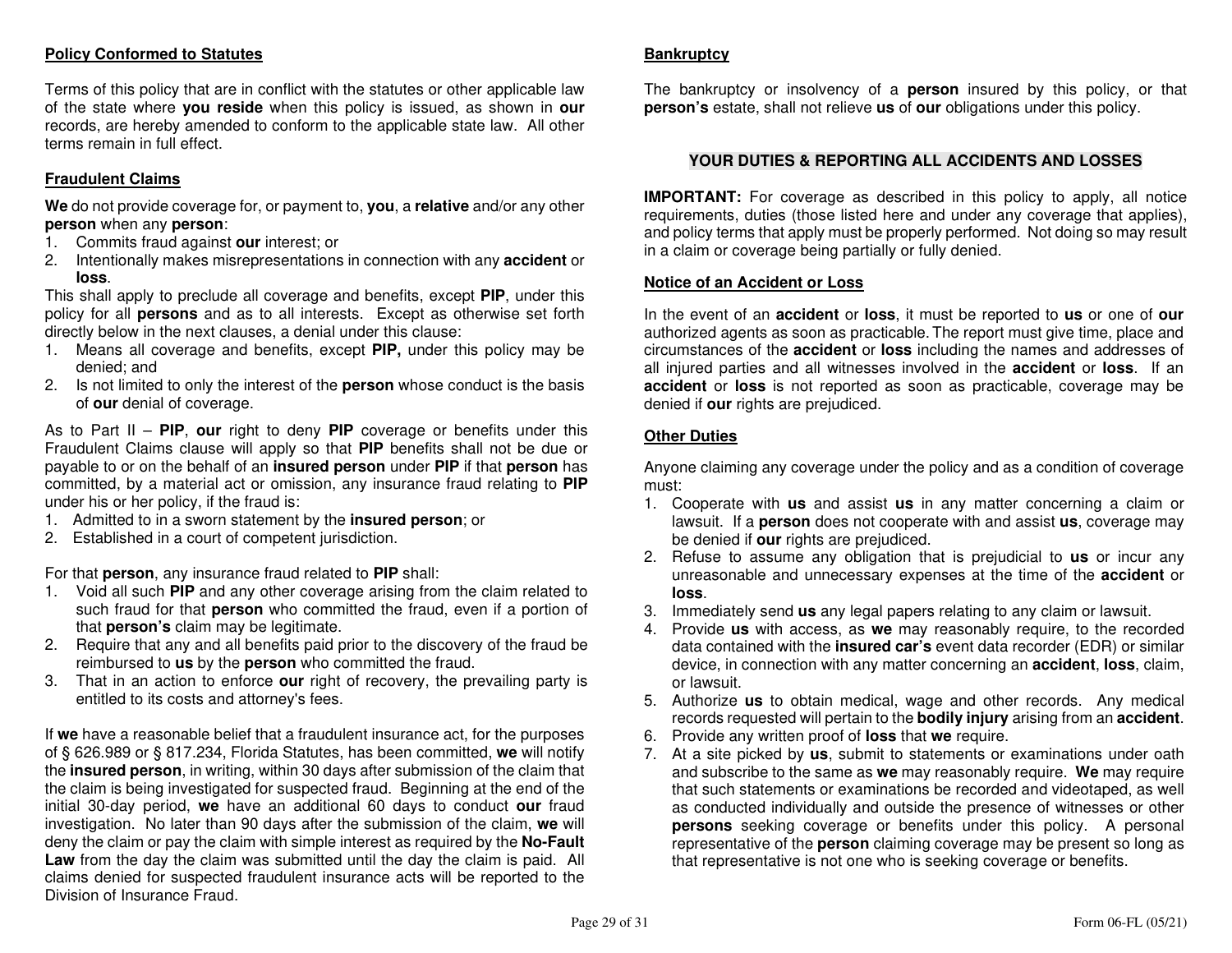- 8. Provide **us** with written authorization to obtain:
	- a. Cell phone records that are relevant to any matter concerning an **accident**, **loss**, claim, or lawsuit;
	- b. Sales agreements;
	- c. Rental and financial documents; and
	- d. Other relevant records **we** request.
- 9. Provide information required by state or federal law including but not limited to Centers for Medicare & Medicaid Services (CMS) reporting.

Anyone claiming Uninsured Motorist Coverage must contact the police within 24 hours, or as soon as is practicable, after the **accident** if a hit and run driver is involved. If an **accident** with a hit and run driver is not reported to the police as described here, Uninsured Motorist Coverage may be denied if **our** rights are prejudiced. Adequate proof of loss and a statement under oath must be filed with **us** within 30 days of **our** request if a hit and run driver is involved and **you** are claiming Uninsured Motorist Coverage.

Anyone claiming any coverage under this policy must also:

- 1. Take reasonable steps after **loss** to protect an **insured car** and its equipment from further **loss**. If **you** fail to do so, any further damage will not be covered under this policy. **We** will pay reasonably necessary expenses incurred in providing that protection.
- 2. Report the total theft of the **car** to the police promptly and as soon as practicable after the **loss**.
- 3. Allow **us** to inspect and appraise the damage to an **insured car** before its repair or disposal.
- 4. Provide **us** with the documentation required for the pre-insurance inspection of certain insured vehicles specified in Section 627.744, Florida Statutes.

\* \* \* \* \* \* \* \* \* \* \* \* \* \* \* \* \*

**IN WITNESS WHEREOF**, the Company has caused this policy to be executedand attested.

President

= yartiy

**Secretary** 

### **ENDORSEMENTS**

These Endorsements are separate coverage options that are not part of **your** policy unless selected by **you** and they appear on the **Declarations Page**. When any Endorsement applies, all other terms, limits and conditions of the policy that do not conflict with the terms of the Endorsement shall continue to apply.

THE FOLLOWING NAMED DRIVER EXCLUSION ENDORSEMENT APPLIES ONLY IF FORM NUMBER E-500 APPEARS ON **YOUR DECLARATIONS PAGE**.

#### **NAMED DRIVER EXCLUSION**

If one or more **persons** have been shown on the **Declarations Page** as Excluded Drivers or **you** have elected to exclude any drivers from coverage under this policy, **we** do not provide any coverage under any part of this policy for any **accident** or **loss** that occurs while any Excluded Driver is operating a **car** or any other motor vehicle.

When the Excluded Driver is operating a motor vehicle, no coverage applies for the Excluded Driver or anyone else, including but not limited to claims against **you**, **relatives**, or any other entity or **person** who may be vicariously liable or liable for negligent entrustment with respect to any **accident** or **loss** arising out of the operation of a motor vehicle by any named Excluded Driver.

However, if **you** paid the premium for:

- 1. Property Damage Liability To Others Coverage, this Named Driver Exclusion will not prevent that coverage which would otherwise apply for **property damage**, but only in an amount up to the **minimum limits**.
- 2. **PIP**, this Named Driver Exclusion will not prevent **PIP** that would otherwise apply, but only in the amount required by the **No-Fault Law**, with no other Added **PIP**.
- 3. Bodily Injury Liability To Others Coverage and **we** have certified this policy as proof of future financial responsibility when required by Florida law following an **accident**, this Named Excluded Driver clause will not prevent recovery for Bodily Injury Liability To Others Coverage up to the certified limit for Bodily Injury To Others Coverage.
- 4. Coverage for Uninsured Motorists, the Named Driver Exclusion will not prevent recovery under that coverage which would otherwise apply for **bodily injury**.

Driver exclusions shall apply to all renewals, reinstatements after a lapse, continuation and replacement policies unless **you** notify **us** in writing that the election is revoked and **you** pay the additional premium for coverage of that driver.

E-500 (05/10)